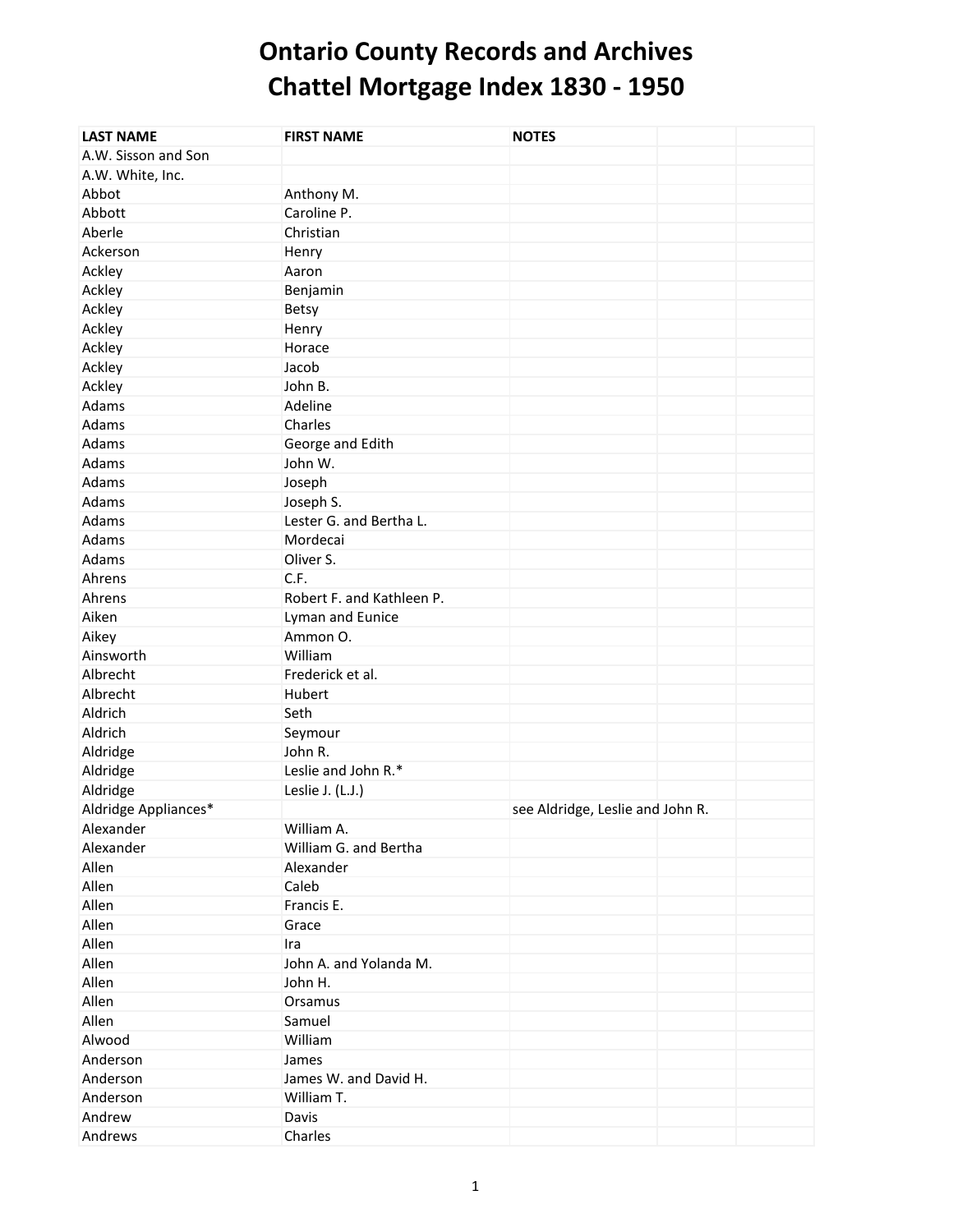| <b>LAST NAME</b> | <b>FIRST NAME</b>         | <b>NOTES</b> |  |
|------------------|---------------------------|--------------|--|
| Andrews          | Chauncey                  |              |  |
| Andrews          | Cornelius                 |              |  |
| Andrews          | Franklin and Mabel        |              |  |
| Andrews          | Jack William              |              |  |
| Andrews          | Smedley                   |              |  |
| Andrews          | Zelotus                   |              |  |
| Angell           | Harriet L.                |              |  |
| Angell           | Nelson                    |              |  |
| Anson            | Daniel B.                 |              |  |
| Anson            | Jonathan                  |              |  |
| Anson            | Silas                     |              |  |
| Anson            | William                   |              |  |
| Arico            | Domenick                  |              |  |
| Arnold           | William                   |              |  |
| Arow             | Paul V.                   |              |  |
| Ashley           | Harold N.                 |              |  |
| Ashley           | Henry                     |              |  |
| Ashley           | Henry M.                  |              |  |
| Ashley           | Jacob                     |              |  |
| Ashley           | Jacob V.                  |              |  |
| Ashley           | John                      |              |  |
| Ashley           | Josephine                 |              |  |
| Atwater          | Freeman                   |              |  |
| Atwater          | Moses                     |              |  |
| Atwood           | William H.                |              |  |
| Avery            | Charlotte                 |              |  |
| Avery            | John S.                   |              |  |
| Ayers            | Kenneth E.                |              |  |
| <b>Babcock</b>   | Eli H.                    |              |  |
| Babcock          | Jabez K.                  |              |  |
| <b>Babcock</b>   | Sanford                   |              |  |
| Bacon            | Harold G.                 |              |  |
| Bacon            | Jasper W.                 |              |  |
| Bacon            | John D.                   |              |  |
| Badger           | Amurice                   |              |  |
| Badger           | Maurice C. and Kathryn A. |              |  |
| Baier            | <b>Ernest and Cecilia</b> |              |  |
| Baier            | Ernest D.                 |              |  |
| Baier            | Floyd H. and Earl F.*     |              |  |
| Bailey           | Edwin J.                  |              |  |
| <b>Baker</b>     | Betty L.                  |              |  |
| <b>Baker</b>     | Charles R.                |              |  |
| Baker            | Fred M.                   |              |  |
| Baker            | Fred M. and Maude E.      |              |  |
| <b>Baker</b>     | Increase*                 |              |  |
| Baker            | William P.                |              |  |
| Baldwin          | F. Guy and Minnie F.      |              |  |
| Banduric         | Vasyl Jr. and Wanda Mae   |              |  |
| Barber           | Henry                     |              |  |
| Barber           | Ralph                     |              |  |
| Barker           | Charles H.D.              |              |  |
| Barker           | George E.                 |              |  |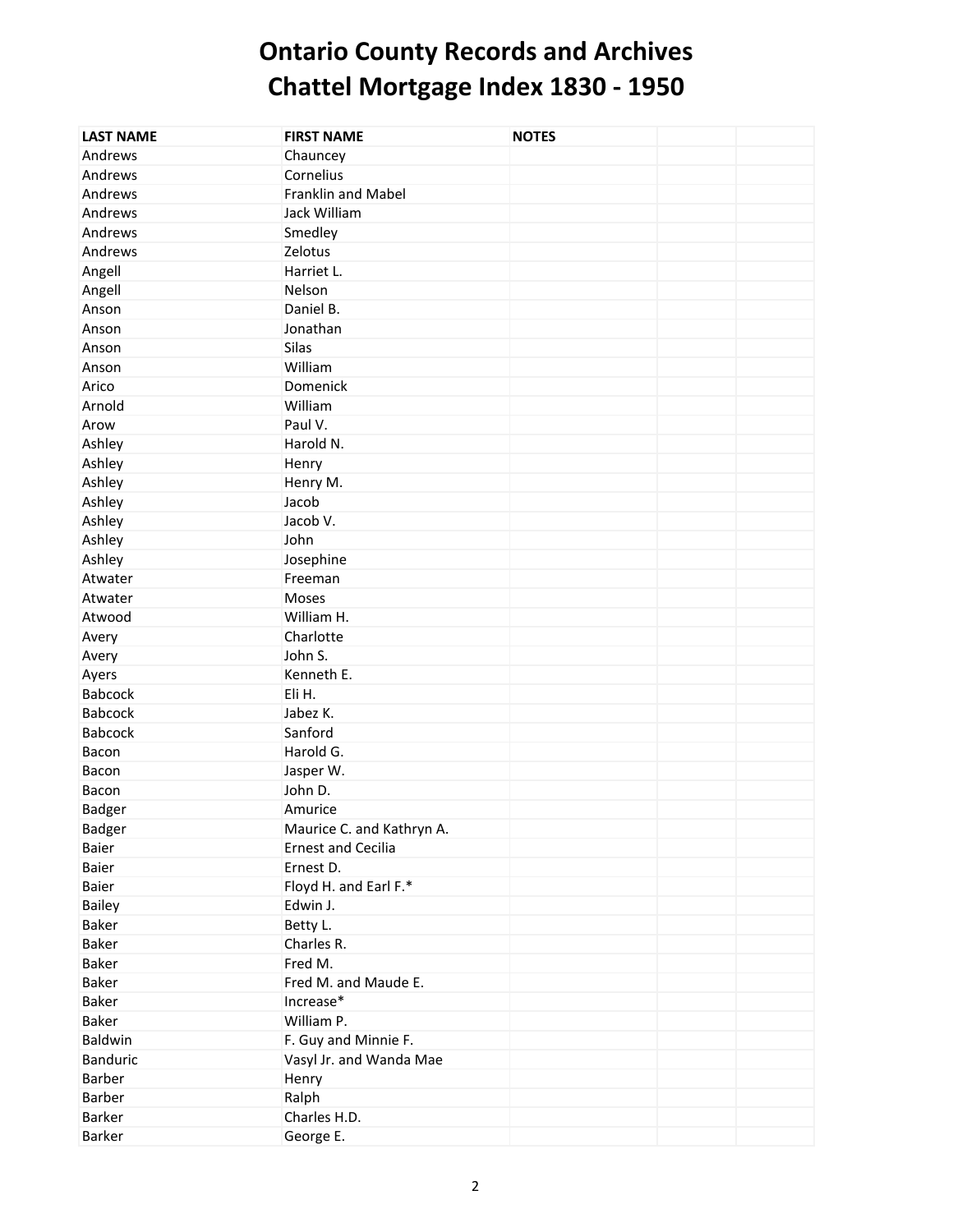| <b>LAST NAME</b>         | <b>FIRST NAME</b>           | <b>NOTES</b>          |  |
|--------------------------|-----------------------------|-----------------------|--|
| Barkley                  | George W.                   |                       |  |
| Barlin Laboratories*     |                             | see Weisfield, Samuel |  |
| Barlow                   | Nathan                      |                       |  |
| Barnard                  | David W.                    |                       |  |
| <b>Barnes</b>            | Earl S.                     |                       |  |
| <b>Barnes</b>            | Elisha                      |                       |  |
| <b>Barnes</b>            | John U.                     |                       |  |
| <b>Barnes</b>            | Kenneth W.                  |                       |  |
| Barney                   | Vincent G.                  |                       |  |
| Barnhart                 | John                        |                       |  |
| <b>Barrows</b>           | <b>Albert Harlow</b>        |                       |  |
| Bartlett*                | Simon                       | see Willson, Thomas   |  |
| <b>Bates</b>             | Carl                        |                       |  |
| <b>Bates</b>             | Carl and Mona               |                       |  |
| <b>Bates</b>             | Carl R.*                    |                       |  |
| <b>Bates</b>             | Earl and Mamie              |                       |  |
| <b>Bates</b>             | Mary G.                     |                       |  |
| <b>Bates</b>             | Willard                     |                       |  |
| Beach                    | Orrin                       |                       |  |
| <b>Beals</b>             | William D. and William J.   |                       |  |
| Bear                     | <b>Stuart and Grace</b>     |                       |  |
| Beaton                   | William and Edith           |                       |  |
| Beebe                    | Alonzo                      |                       |  |
| Beebe                    | Miles                       |                       |  |
| Beeden                   | John                        |                       |  |
| Beeman                   | Barney and Jean             |                       |  |
| Beeman                   | Moses, Jr.                  |                       |  |
| Beeman                   | William                     |                       |  |
| Belcher                  | Gordon J.                   |                       |  |
| Belcher                  | William R.                  |                       |  |
| Bell                     | Alice M. (D.) and Ernest T. |                       |  |
| Bell                     | John                        |                       |  |
| Bell Truck Company, Inc. |                             |                       |  |
| Bement                   | Morgan                      |                       |  |
| <b>Benedict</b>          | Charles F.                  |                       |  |
| <b>Benedict</b>          | Charles S.                  |                       |  |
| Benedict                 | Daniel J.                   |                       |  |
| Benedict                 | Stephen                     |                       |  |
| Benham                   | Alexander                   |                       |  |
| Benham                   | Douglas                     |                       |  |
| Benham                   | E. Murray                   |                       |  |
| Benham                   | E. Murray and Millicent H.  |                       |  |
| Benham                   | Horace                      |                       |  |
| Benham                   | J.T.                        |                       |  |
| Benham                   | Luke                        |                       |  |
| Benham                   | Ozias                       |                       |  |
| Benham                   | Ruth Mary                   |                       |  |
| Bennett                  | Ann Elizabeth               |                       |  |
| Bennett                  | Archie and Josephine        |                       |  |
| Bennett                  | Clarence A.                 |                       |  |
| Bennett                  | <b>Clarence and Beulah</b>  |                       |  |
| Bennett                  | Elmer                       |                       |  |
|                          |                             |                       |  |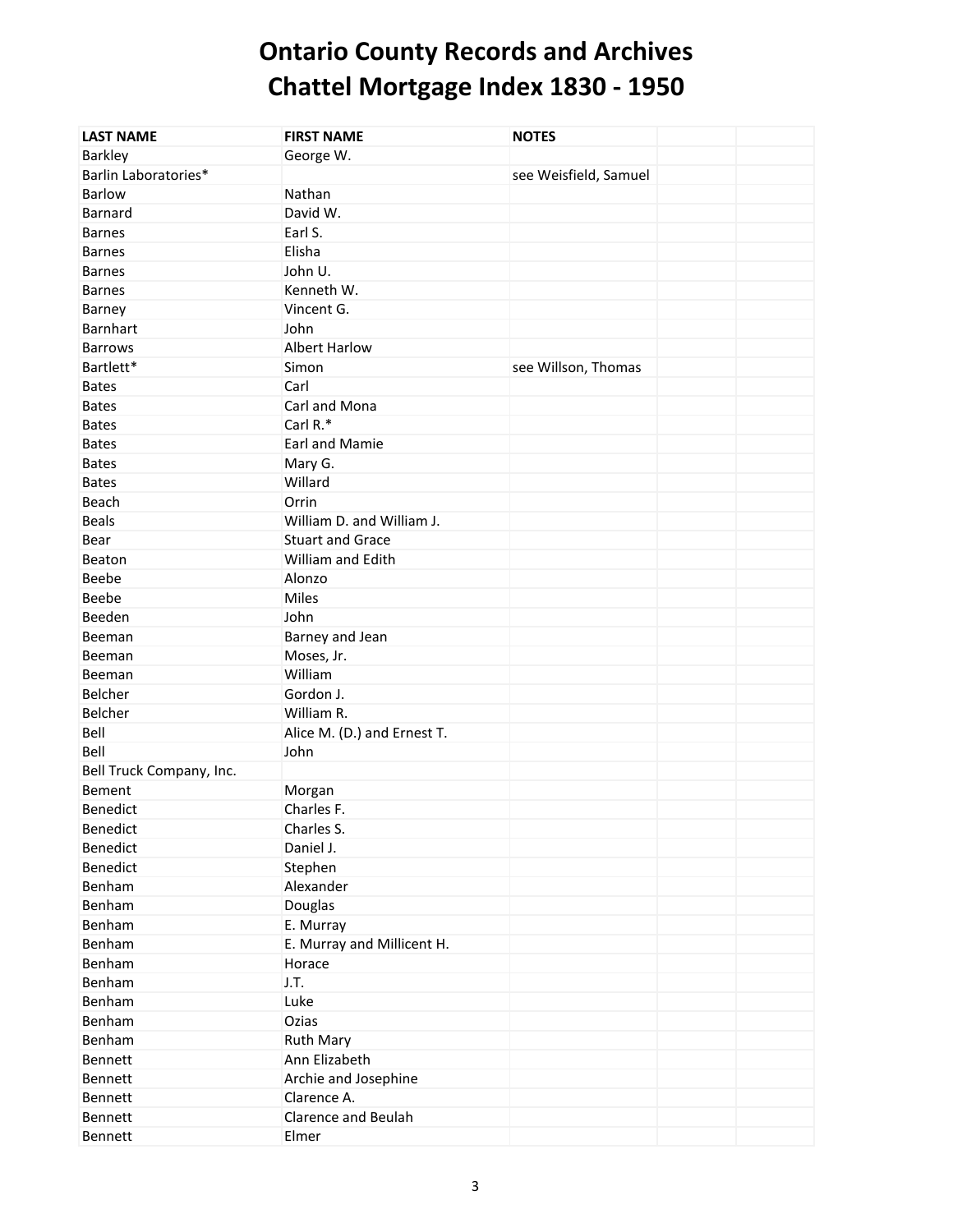| <b>LAST NAME</b>  | <b>FIRST NAME</b>                | <b>NOTES</b> |  |
|-------------------|----------------------------------|--------------|--|
| Bennett           | George W.                        |              |  |
| Bennett           | Lloyd P.                         |              |  |
| Bennett           | William H.                       |              |  |
| Benson            | James                            |              |  |
| Benziger          | Ashley and Josephine             |              |  |
| Benziger          | Josephine                        |              |  |
| Berendt           | Rita G.                          |              |  |
| Berry             | Patrick                          |              |  |
| Best              | Robert                           |              |  |
| Beyea             | Alfred James and Martha Florence |              |  |
| Bill              | Clarence E.                      |              |  |
| Bill              | Floyd and Nora                   |              |  |
| Bill              | Nora                             |              |  |
| <b>Billings</b>   | William and Bordwell             |              |  |
| Bingman           | Laura                            |              |  |
| <b>Binks</b>      | Frederick                        |              |  |
| <b>Binks</b>      | William H.                       |              |  |
| <b>Birks</b>      | Henry                            |              |  |
| Birmingham        | Richard                          |              |  |
| Bisaillon         | Ludger J. and Agnes V.           |              |  |
| Bisby             | Hiram                            |              |  |
| Bishop            | A.M.                             |              |  |
| Bishop            | Benjamin                         |              |  |
| Bishop            | Reuben                           |              |  |
| <b>Bissell</b>    | Daniel L.                        |              |  |
| <b>Blair</b>      | Wilmer J.                        |              |  |
| <b>Blake</b>      | David                            |              |  |
| Blakely           | Edwin W.                         |              |  |
| Blakely           | James                            |              |  |
| Blakely           | Mark J.                          |              |  |
| <b>Bliss</b>      | Ethan G.                         |              |  |
| Blossom           | George D.                        |              |  |
| Blossom           | William H.                       |              |  |
| <b>Blowers</b>    | Eldon P.                         |              |  |
| Boardman          | Myron (R.)                       |              |  |
| Boardman          | Myron R. and Dorothy E.          |              |  |
| <b>Bobeck</b>     | Charles J.                       |              |  |
| <b>Bogart</b>     | Adam W.                          |              |  |
| <b>Bogart</b>     | Guy Vernon                       |              |  |
| Bogue             | Timothy L.                       |              |  |
| Boisvert          | Andrew                           |              |  |
| <b>Boisvert</b>   | Andrew J. and Gladys             |              |  |
| <b>Bolinas</b>    | Ray L.                           |              |  |
| <b>Bomrad</b>     | Charles A.                       |              |  |
|                   |                                  |              |  |
| Bonney<br>Bonsole | Lyman<br>Anna Marian             |              |  |
|                   |                                  |              |  |
| Bonsole           | Harold Y.D.                      |              |  |
| Boop              | Herman R.                        |              |  |
| Booth             | Asahel                           |              |  |
| Booth             | George                           |              |  |
| Booth             | Legrand                          |              |  |
| Boss              | Leon B.                          |              |  |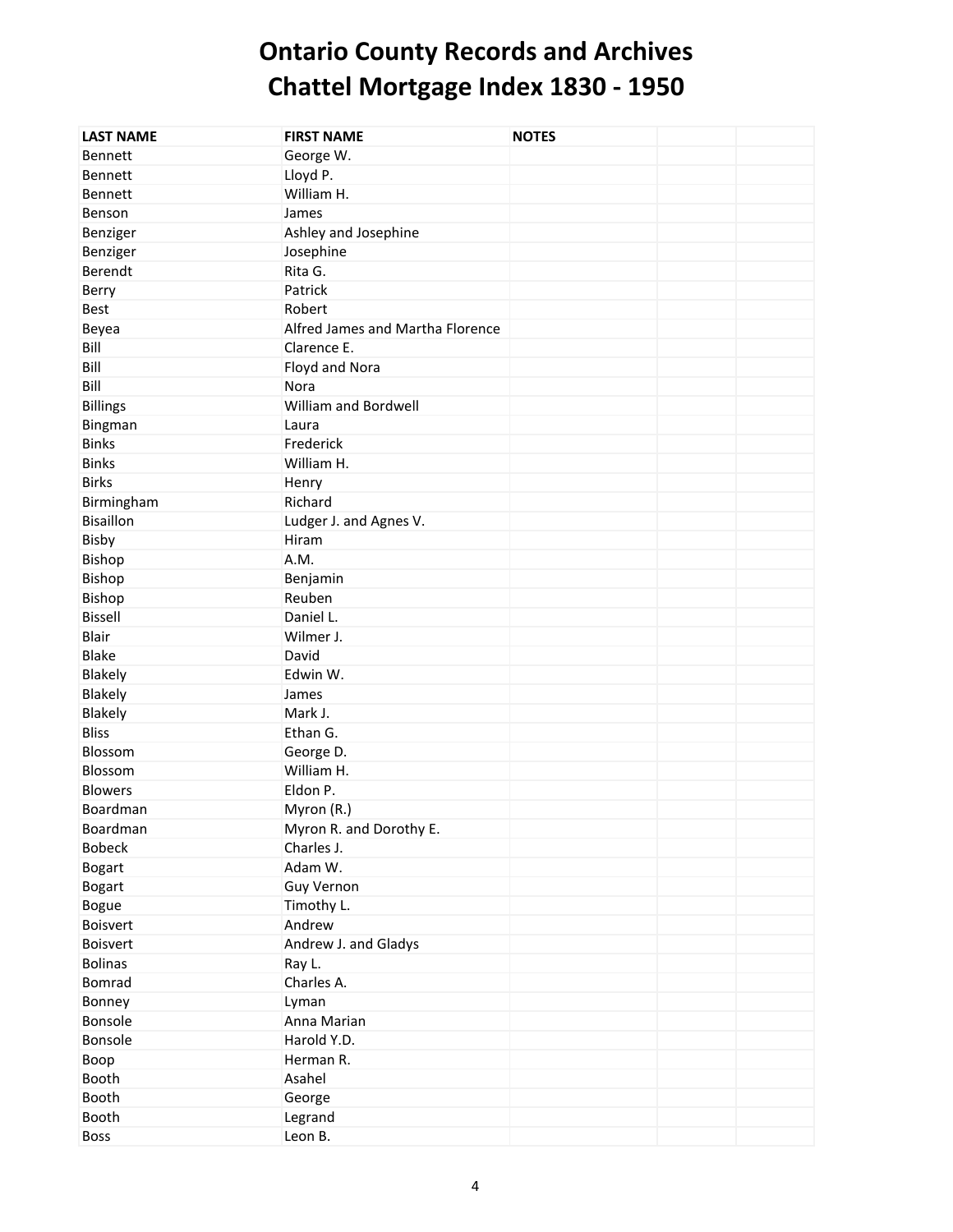| <b>LAST NAME</b>        | <b>FIRST NAME</b>          | <b>NOTES</b>        |  |
|-------------------------|----------------------------|---------------------|--|
| <b>Bost</b>             | Valentine                  |                     |  |
| <b>Boswell</b>          | Nathaniel                  |                     |  |
| <b>Boswell</b>          | William                    |                     |  |
| Botsford                | Asa L.                     |                     |  |
| <b>Botton</b>           | Willard                    |                     |  |
| <b>Bottorf</b>          | Richard M.                 |                     |  |
| <b>Boutz</b>            | August                     |                     |  |
| Bovenzi                 | Mary*                      | see Sandes, Charles |  |
| Bowdy                   | James                      |                     |  |
| <b>Bowers</b>           | Benjamin J.                |                     |  |
| <b>Bowers</b>           | Jacob                      |                     |  |
| Bowman                  | Donald W.                  |                     |  |
| Boyce Motor Lines, Inc. |                            |                     |  |
| Boyd                    | Austin A.                  |                     |  |
| Boyd                    | Elizabeth C.               |                     |  |
| Boyd                    | John                       |                     |  |
| Boylan                  | Francis                    |                     |  |
| Boylan                  | Francis C.                 |                     |  |
| Boylan                  | William and Helen          |                     |  |
| Boyle                   | Hugh                       |                     |  |
| Boyle                   | Joseph                     |                     |  |
| Boyle                   | Leo S. and Elsie M.        |                     |  |
| Boyle                   | W.T. and Mary C.           |                     |  |
| <b>Bracy</b>            | Joshua                     |                     |  |
| Bradbury                | Elizabeth, Jr.             |                     |  |
| <b>Bradt</b>            | Donald H. and Nettie J.    |                     |  |
| <b>Bradt</b>            | William                    |                     |  |
| <b>Brady</b>            | John                       |                     |  |
| <b>Brahm</b>            | <b>Edward M</b>            |                     |  |
| <b>Brahm</b>            | John and Gertrude          |                     |  |
| <b>Brahm</b>            | John H.                    |                     |  |
| <b>Brahm</b>            | John H. et al.             |                     |  |
| <b>Brahm</b>            | William and Edward M.      |                     |  |
| <b>Brand</b>            | Cecil and Mable            |                     |  |
| <b>Brand</b>            | Gerald and Edith           |                     |  |
| <b>Brand</b>            | LaMay                      |                     |  |
| <b>Brand</b>            | Philip                     |                     |  |
| <b>Brandow</b>          | Peter                      |                     |  |
| <b>Braxton</b>          | J. Marshall and Ora Clark  |                     |  |
| <b>Breen</b>            | Dorothy A. and E. Gertrude |                     |  |
| <b>Brevett</b>          | Michael E.                 |                     |  |
| <b>Brewer</b>           | Gilbert T. and Ruth O.     |                     |  |
| <b>Brewer</b>           | Horace T.                  |                     |  |
| Bridgman                | George D.A.                |                     |  |
| Bridgman                | J. Merrelle and Emma       |                     |  |
| Bridgman                | Merrelle                   |                     |  |
|                         | Lester                     |                     |  |
| <b>Briggs</b>           |                            |                     |  |
| <b>Brizzee</b>          | LaVerne and Dorothy        |                     |  |
| <b>Broberg</b>          | Reynold                    |                     |  |
| Brocklebank             | Samuel                     |                     |  |
| Brockway                | Thomas                     |                     |  |
| <b>Brooks</b>           | Henry                      |                     |  |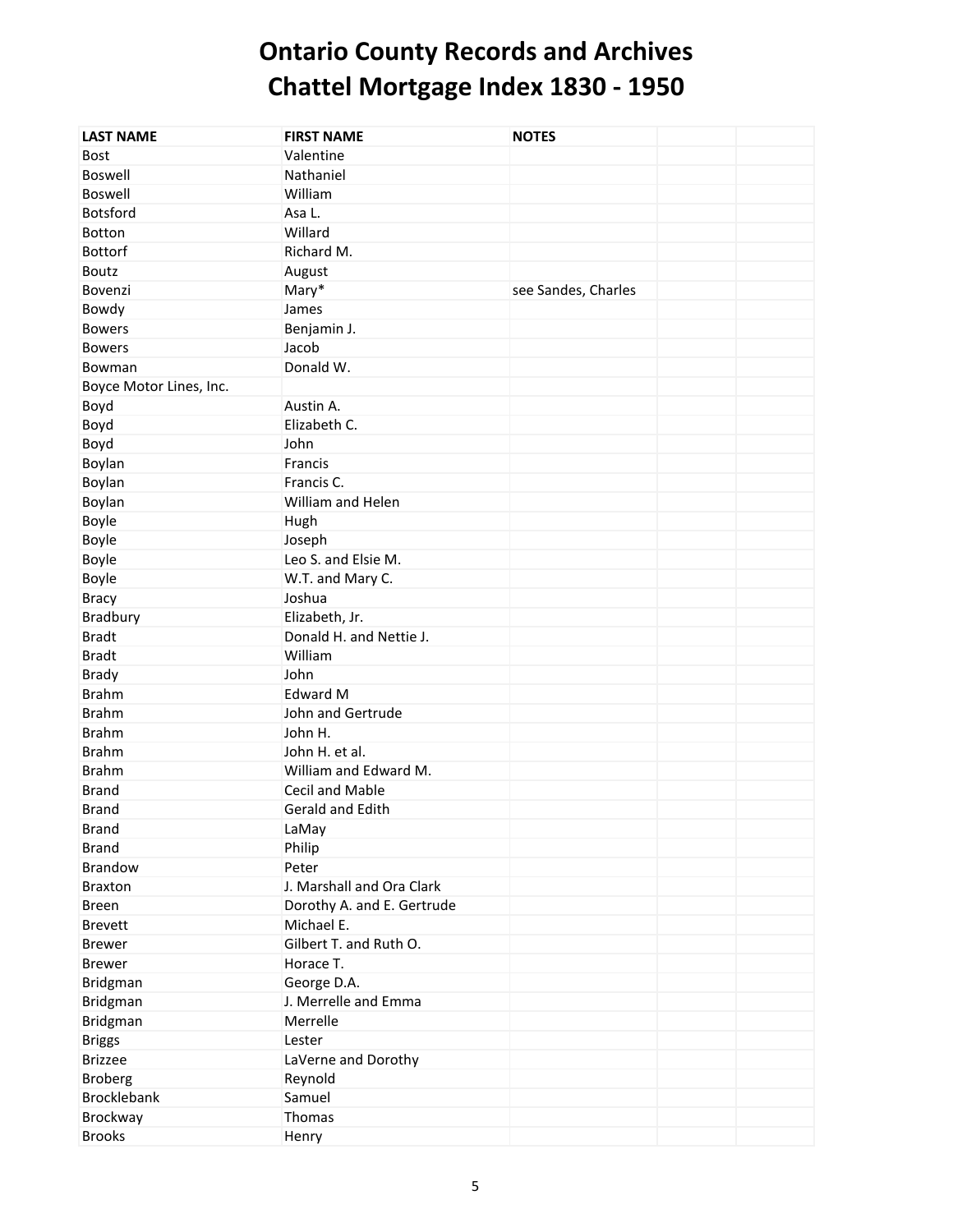| <b>LAST NAME</b> | <b>FIRST NAME</b>       | <b>NOTES</b>               |
|------------------|-------------------------|----------------------------|
| <b>Brooks</b>    | Jacob                   |                            |
| <b>Brooks</b>    | John W.                 |                            |
| <b>Brooks</b>    | Rebecca                 |                            |
| Brown            | Cornelius               |                            |
| Brown            | David R.                |                            |
| Brown            | Donald J., Jr.          |                            |
| Brown            | Everett S.              |                            |
| Brown            | George W.               |                            |
| <b>Brown</b>     | Gilbert T. and Ruth O.  |                            |
| Brown            | Herbert                 |                            |
| Brown            | <b>Isaac</b>            |                            |
| Brown            | Jacob                   |                            |
| Brown            | James                   |                            |
| Brown            | James P.                |                            |
| Brown            | Jessie C.               |                            |
| Brown            | John N.                 |                            |
| Brown            | Joseph                  |                            |
| Brown            | Kenneth E.*             |                            |
| Brown            | Luther                  |                            |
| Brown            | Philo E.                |                            |
| Brown            | Sam                     |                            |
| Brown            | Walter J.               |                            |
| Brown            | William H.              |                            |
| Brownell         | Jack                    |                            |
| Broyer           | Eugene                  |                            |
| <b>Bruget</b>    | John                    |                            |
| <b>Brumer</b>    | Arthur W. and Letita    |                            |
| <b>Brumer</b>    | Arthur W.*              |                            |
| <b>Brush</b>     | Samuel S.               |                            |
| Buchanan         | Charles                 |                            |
| Buchanan         | James T.                |                            |
| <b>Buck</b>      | Harold S. and Josie L.  |                            |
| <b>Buckley</b>   | Lucy (Oliver)           |                            |
| Buechel          | Francis J.              |                            |
| <b>Bugbee</b>    | Glenn E., Jr.*          | see Pierce, Stuart J.      |
| Bull             | Joseph                  |                            |
| <b>Bullis</b>    | William Henry           |                            |
| Burger           | John                    |                            |
| <b>Burling</b>   | William                 |                            |
| Burrell          | Jonathan                |                            |
| <b>Burridge</b>  | John                    |                            |
| <b>Burrows</b>   | $D.M.*$                 | see J. and D. Boat Company |
| <b>Burrows</b>   | Lysanias                |                            |
| Burson           | Roy G.                  |                            |
| <b>Burt</b>      | Andrew and Betty        |                            |
| <b>Burtis</b>    | <b>Foster and Maude</b> |                            |
| Busby            | Clifford and Sylvia     |                            |
| <b>Busch</b>     | Conrad                  |                            |
| Bush             | Andrew C.               |                            |
| <b>Bush</b>      | James S.                |                            |
| <b>Bush</b>      | John T.                 |                            |
| Bush             | Samuel S.               |                            |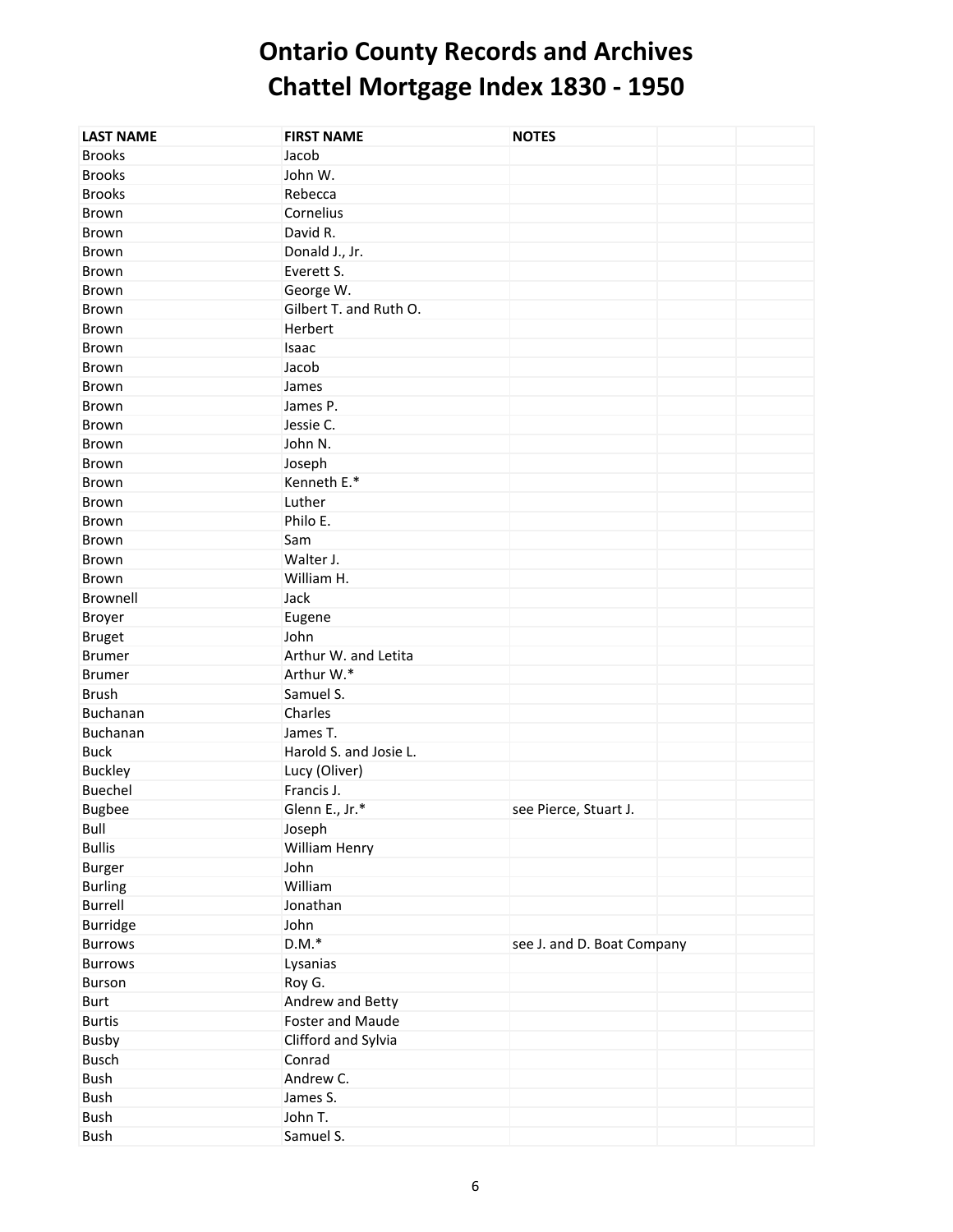| <b>LAST NAME</b>                     | <b>FIRST NAME</b>               | <b>NOTES</b>                    |
|--------------------------------------|---------------------------------|---------------------------------|
| <b>Butler</b>                        | Daniel                          |                                 |
| <b>Butler</b>                        | George N., Jr. and George Sr.   |                                 |
| <b>Buxton</b>                        | J.W.                            |                                 |
| Cade                                 | Marion P. and Roger             |                                 |
| Cady                                 | Elias                           |                                 |
| Calhoun                              | Warner                          |                                 |
| Calkins                              | Samuel                          |                                 |
| Callahan                             | John J. (J.J.)                  |                                 |
| Callen                               | William                         |                                 |
| Callon                               | John M.*                        | see Chamberlain, Douglas        |
| Campanello                           | Ignazio and Vicky               |                                 |
| Campbell                             | Elijah                          |                                 |
| Campbell                             | Frank                           |                                 |
| Campbell                             | Rowena                          |                                 |
| Canan                                | Gertrude E.                     |                                 |
| Canandaigua & Corning Railroad       |                                 |                                 |
| Canandaigua & Elmira Railroad        |                                 |                                 |
| Canandaigua & Niagara Falls Railroad |                                 |                                 |
| Canandaigua Dairy Company*           |                                 | see Baier, Floyd H. and Earl F. |
| Canandaigua Fruit, Inc.              |                                 |                                 |
| Canandaigua Industries Company*      |                                 | see Sands, Marvin               |
| Canandaigua Kraut Co., Inc.          |                                 |                                 |
| Canandaigua Messenger Inc.           |                                 |                                 |
| Cannon                               | Walter F.                       |                                 |
| Caple                                | Henry                           |                                 |
| Carey                                | Edward                          |                                 |
| Carey                                | R. Bruce                        |                                 |
| Carle                                | Morris                          |                                 |
| Carlile                              | Edwin                           |                                 |
| Carlile                              | John W.                         |                                 |
| Carlile                              | Mabel A.                        |                                 |
| Carpenter                            | Charles                         |                                 |
| Carpenter                            | Clarence A.                     |                                 |
| Carpenter                            | Collins W.                      |                                 |
| Carpenter                            | <b>Collins Wright and Verna</b> |                                 |
| Carpenter                            | Curtis                          |                                 |
| Carr                                 | Augustus                        |                                 |
| Carr                                 | John                            |                                 |
| Carr                                 | William E.                      |                                 |
| Carrington                           | John                            |                                 |
| Carroll                              | Matthew                         |                                 |
| Carson                               | Leroy and Mary                  |                                 |
| Carson                               | Leroy B.                        |                                 |
| Carson                               | Porter                          |                                 |
| Carson                               | Ralph and Ella                  |                                 |
| Carson                               | Thomas W.*                      | see Brown, Kenneth E.           |
| Carter                               | Allan                           |                                 |
| Case                                 | Earl F.                         |                                 |
| Case                                 | George W.                       |                                 |
| Case                                 | Gilbert R. and Margarete        |                                 |
| Case                                 | Marion I.                       |                                 |
| Case                                 | Morgan L.                       |                                 |
|                                      |                                 |                                 |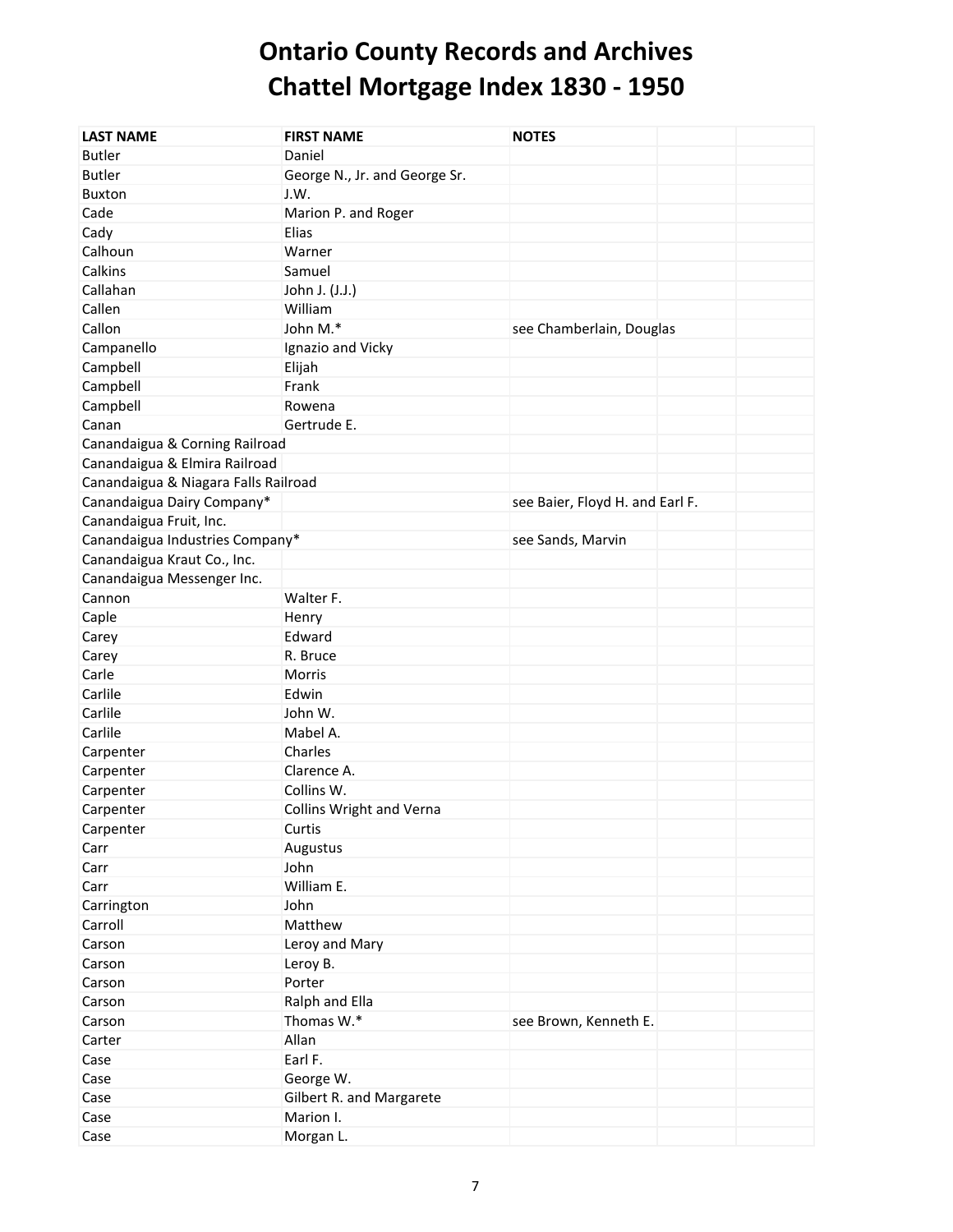| <b>LAST NAME</b> | <b>FIRST NAME</b>          | <b>NOTES</b> |  |
|------------------|----------------------------|--------------|--|
| Case             | Rufus                      |              |  |
| Cassidy          | Gladys                     |              |  |
| Cassidy          | Peter                      |              |  |
| Castle           | Henry W.                   |              |  |
| Castle           | John N.                    |              |  |
| Castle           | Lemuel                     |              |  |
| Castle           | Oliver C.                  |              |  |
| Castle           | Zera                       |              |  |
| Catalfamo        | Joseph A.                  |              |  |
| Catalfamo        | Rocco M.                   |              |  |
| Catlin           | Dorothy W.                 |              |  |
| Caton            | Henry T.                   |              |  |
| Caulkins         | <b>Eugene and Margaret</b> |              |  |
| Cavan            | Alexander                  |              |  |
| Cavan            | James A.                   |              |  |
| Caveny           | Thomas                     |              |  |
| Cefali           | <b>Bruno and Catherine</b> |              |  |
| Cermak           | Bert and Lucille           |              |  |
| Cermak           | Bert F.                    |              |  |
| Chaffee          | Richard B.                 |              |  |
| Chamberlain      | Douglas*                   |              |  |
| Chamberlain      | Miles D.                   |              |  |
| Chamberlin       | Hortentius                 |              |  |
| Chamberlin       | John H.                    |              |  |
| Chamberlin       | Oliver W.                  |              |  |
| Chamberlin       | Rensler G.                 |              |  |
| Chamberlin       | Ulysses W.                 |              |  |
| Chambers         | John                       |              |  |
| Channave         | Pius A.                    |              |  |
| Chapin           | George B.                  |              |  |
| Chapin           | Henry                      |              |  |
| Chapin           | John                       |              |  |
| Chapin           | <b>Thaddeus</b>            |              |  |
| Chapman          | Amasa                      |              |  |
| Chapman          | Franklin Herbert           |              |  |
| Chapman          | Samuel R.                  |              |  |
| Chapman          | Thomas                     |              |  |
| Chappell         | Clarence W.                |              |  |
| Chase            | Gilmer R.                  |              |  |
| Chase            | Gilmer R. and Mildred E.   |              |  |
| Chase            | James E.                   |              |  |
| Chase            | Mildred E.                 |              |  |
| Cheney           | Darwin                     |              |  |
| Cheney           | David                      |              |  |
| Cheney           | Edgar                      |              |  |
| Cheney           | Enoch                      |              |  |
| Cherry           | William and Naomi          |              |  |
| Chesebro         | Charles W.                 |              |  |
| Childs           | Henry                      |              |  |
| Childs           | Solomon S.                 |              |  |
| Chrisman         | Charles H.                 |              |  |
| Chrisman         | Charles H.*                |              |  |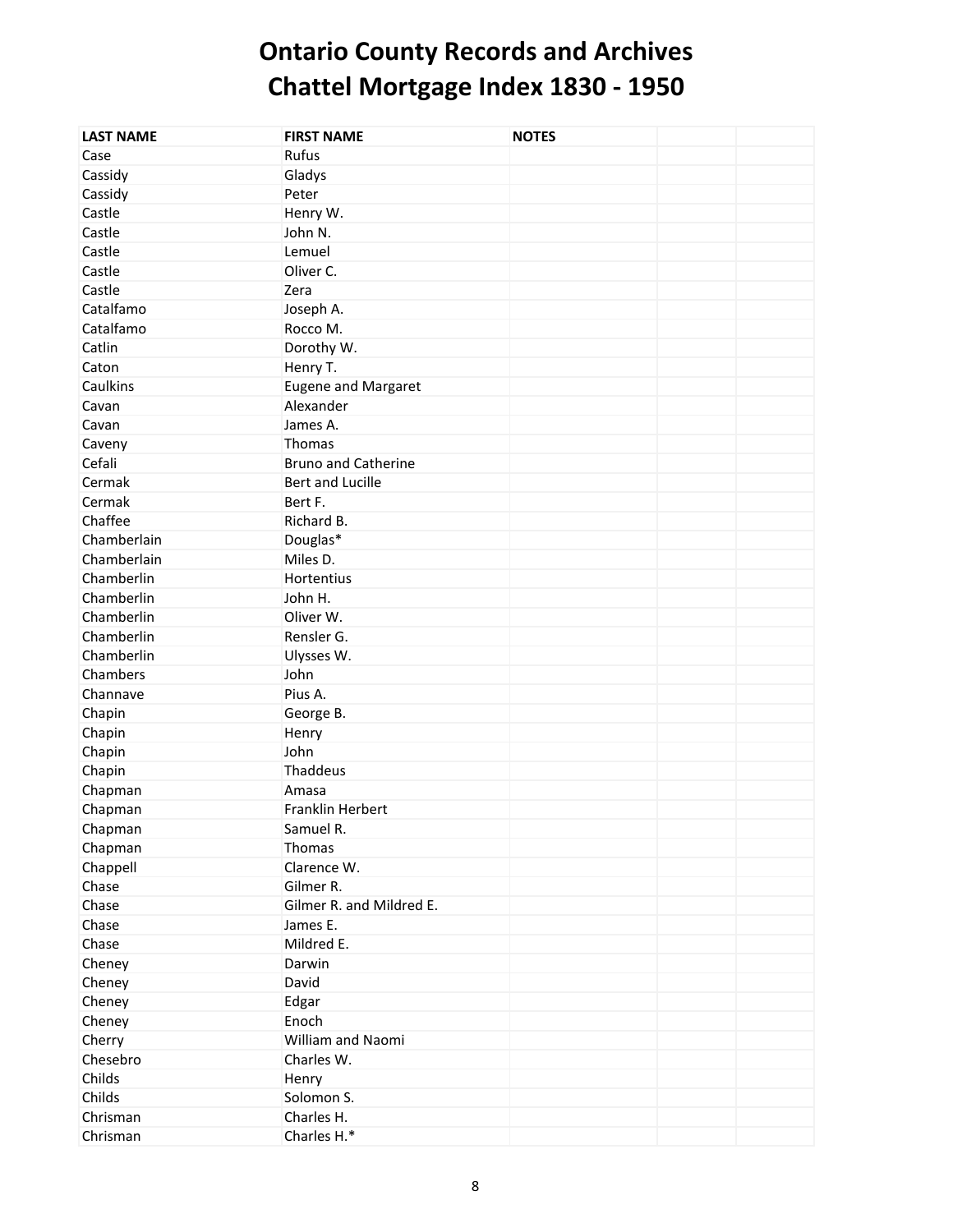| <b>LAST NAME</b>       | <b>FIRST NAME</b>               | <b>NOTES</b>                         |  |
|------------------------|---------------------------------|--------------------------------------|--|
| Chrisman               | Harvey C.                       |                                      |  |
| Chrisman               | Harvey, Sr.                     |                                      |  |
| Christensen            | Lars Harold                     |                                      |  |
| Christian              | Catherine                       |                                      |  |
| Christoph (Cristoff)   | Carl                            |                                      |  |
| Chrysler               | Floyd Owen                      |                                      |  |
| Church                 | Ambrose and Augustus            |                                      |  |
| Church                 | Daniel, Jr.                     |                                      |  |
| Church                 | Horace                          |                                      |  |
| Churchill              | Alexander                       |                                      |  |
| Churchill              | Earl and Minnie                 |                                      |  |
| Ciocci                 | James R.                        |                                      |  |
| City Beverage Company* |                                 |                                      |  |
| City Transit Lines*    |                                 | see Triolo, Samuel J. and Michael F. |  |
| Clapp                  | Fred L. (I.)                    |                                      |  |
| Clapper                | Abraham                         |                                      |  |
| Clapper                | John                            |                                      |  |
| Clark                  | Alexander                       |                                      |  |
| Clark                  | Allen G.                        |                                      |  |
| Clark                  | Calvin                          |                                      |  |
| Clark                  | <b>Donald Francis</b>           |                                      |  |
| Clark                  | Edward                          |                                      |  |
| Clark                  | John                            |                                      |  |
| Clark                  | Kenneth E.                      |                                      |  |
| Clark                  | Myron H.                        |                                      |  |
| Clark                  | Stephen                         |                                      |  |
| Claudius               | Charles J.                      |                                      |  |
| Clement                | Garret                          |                                      |  |
| Clement                | Joseph A.                       |                                      |  |
| Cleveland              | Albert                          |                                      |  |
| Cleveland              | Gilson S.*                      |                                      |  |
| Cleveland              | Orlando                         |                                      |  |
| Cleveland              | Willard                         |                                      |  |
| Clough                 | William                         |                                      |  |
| Clow                   | Benjamin                        |                                      |  |
| Cobb                   | Ebenezer                        |                                      |  |
| Cobbett                | W. and Cecelia                  |                                      |  |
| Cobbett                | William                         |                                      |  |
| Coberg                 | William                         |                                      |  |
| Coburn                 | Samuel                          |                                      |  |
| Coburn                 | Samuel J.                       |                                      |  |
| Cochran                | Thomas                          |                                      |  |
| Cockett                | Sidney                          |                                      |  |
| Coe                    | W.W.                            |                                      |  |
| Coffee                 | John                            |                                      |  |
| Coffeen                | Catherine                       |                                      |  |
| Coffey                 | James L.                        |                                      |  |
| Coffey                 | James L. and Jeanne             |                                      |  |
| Cole                   | Clarence Raymond and Stella Mae |                                      |  |
| Cole                   | Robert E.                       |                                      |  |
| Coleates               | Carl A.                         |                                      |  |
| Coleates               | Joseph                          |                                      |  |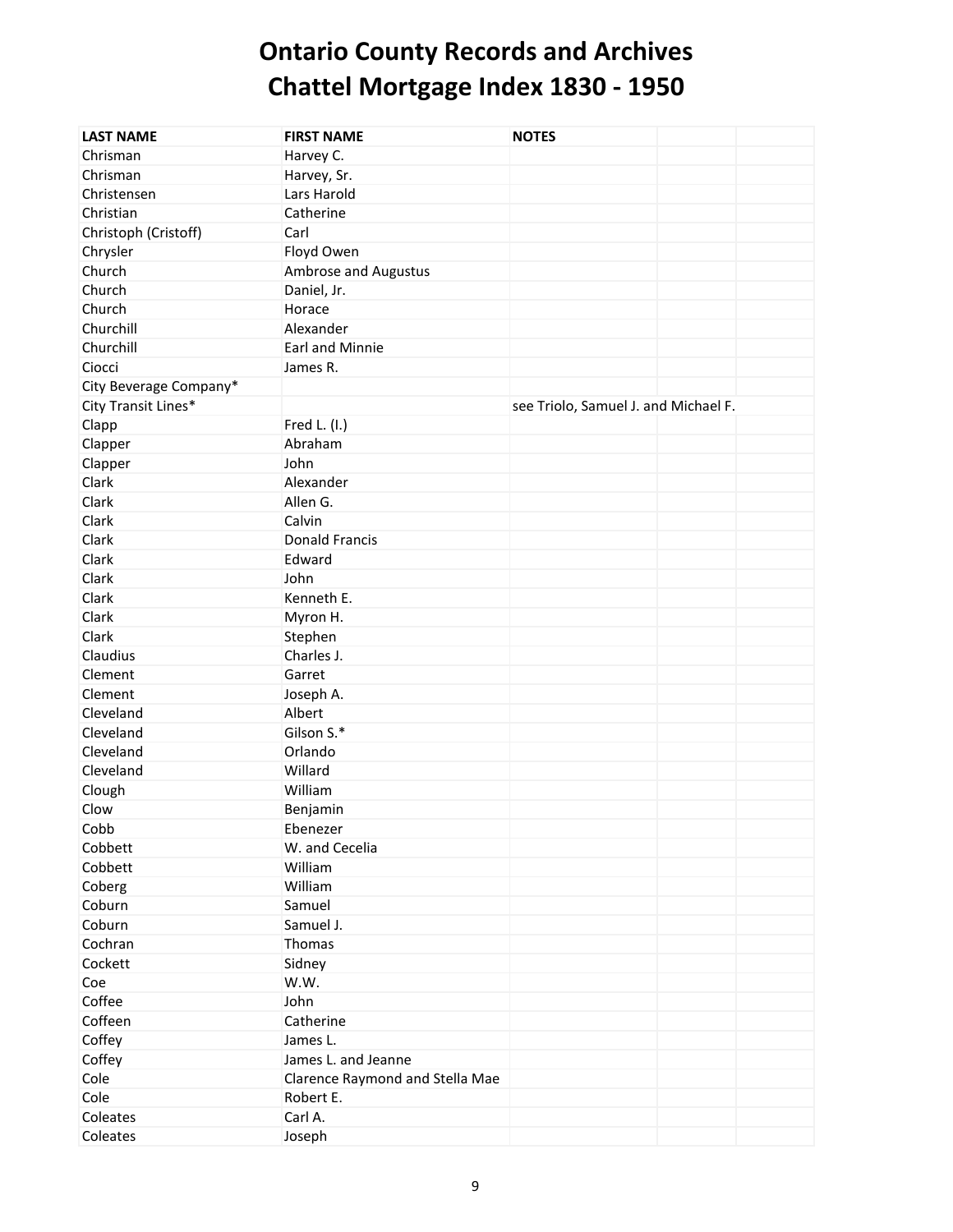| <b>LAST NAME</b> | <b>FIRST NAME</b>                   | <b>NOTES</b> |  |
|------------------|-------------------------------------|--------------|--|
| Coleates         | Joseph and Louise                   |              |  |
| Coleates         | Joseph S.                           |              |  |
| Coleman          | James                               |              |  |
| Coleman          | James and Ethel                     |              |  |
| Colf             | Albert                              |              |  |
| Collins          | Albert T. and Etta L.               |              |  |
| Collins          | Joseph J.                           |              |  |
| Collins          | Margaret J.                         |              |  |
| Collins          | Martin H.                           |              |  |
| Condon           | Thomas                              |              |  |
| Cone             | Warren                              |              |  |
| Conger           | Colvin                              |              |  |
| Conger           | William                             |              |  |
| Conlan           | Clara Agens*                        |              |  |
| Conley           | Matthew                             |              |  |
| Conlin           | Lloyd I.                            |              |  |
| Connell          | George                              |              |  |
| Connell          | Michael                             |              |  |
| Connelly         | Michael                             |              |  |
| Connelly         | Neal                                |              |  |
| Connolly         | Charles P. and Beatrice*            |              |  |
| Connor           | James M.                            |              |  |
| Connor           | William                             |              |  |
| Constantine      | Harold                              |              |  |
| Constantine      | Harold and Hortensia                |              |  |
| Constantine      | Harold et al.                       |              |  |
| Converse         | Mary                                |              |  |
| Converse         | Rob Roy, Evelyn S. and Mary H.      |              |  |
| Cook             | Eli and Emma                        |              |  |
| Cook             | Raymond A.                          |              |  |
| Cook             | Raymond and Ruth                    |              |  |
| Cook             | Titus R.                            |              |  |
| Cookson          | Sidney                              |              |  |
| Cooley           | Beriah                              |              |  |
| Cooley           | Charles                             |              |  |
| Cooley           | George R.                           |              |  |
| Cooley           | Herbert R.*                         |              |  |
| Cooley           | Lyman                               |              |  |
| Cooley           | Sidney                              |              |  |
| Cooley           | Sidney G. and Vedah C.              |              |  |
| Coon             | Raymond                             |              |  |
| Cooney           | John                                |              |  |
| Cooper           | Gordon and Verna                    |              |  |
| Cooper           | Jacob                               |              |  |
| Cooper           | John W.                             |              |  |
| Cooper           | Maynard                             |              |  |
| Cooper           | Maynard and Fraeda                  |              |  |
| Cooper           | Melvin E.                           |              |  |
| Cornelius        | Cornelius R. (Jr.) and Esther Deady |              |  |
| Corner           | John                                |              |  |
| Corner           | William                             |              |  |
| Cornish          | Herbert                             |              |  |
|                  |                                     |              |  |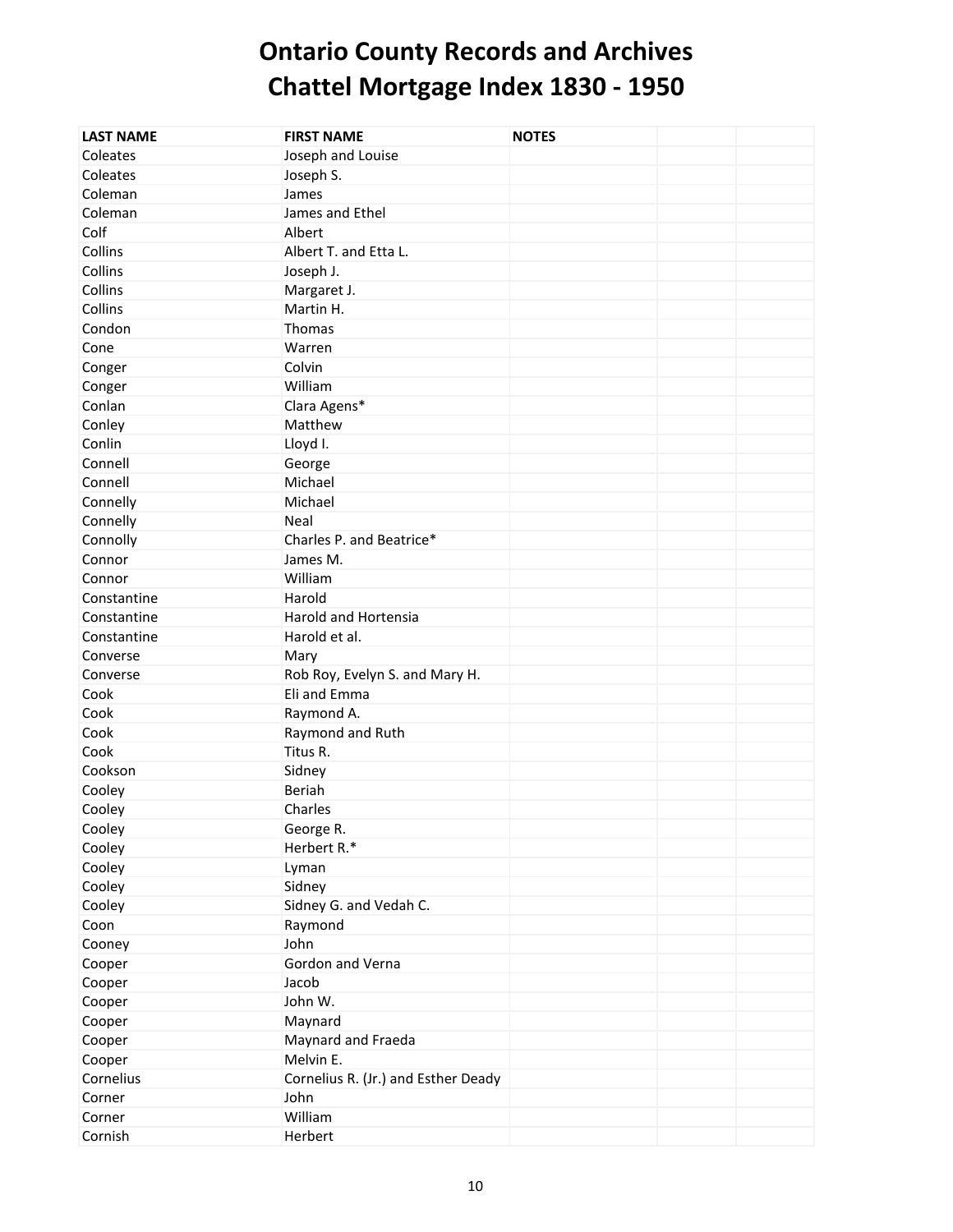| <b>LAST NAME</b> | <b>FIRST NAME</b>                 | <b>NOTES</b> |  |
|------------------|-----------------------------------|--------------|--|
| Cornish          | Herbert A. and May                |              |  |
| Coryn            | Charles Jr.                       |              |  |
| Coughlin         | Jeremiah                          |              |  |
| Covel            | Leo S. and Mildred                |              |  |
| Covert           | Robert                            |              |  |
| Cowan            | John P.                           |              |  |
| Cowdery          | Samuel                            |              |  |
| Cowen            | John                              |              |  |
| Coy              | Charles                           |              |  |
| Coyle            | Barnard                           |              |  |
| Coyle            | Bernard                           |              |  |
| Coyne            | James P. and Marion B.            |              |  |
| Coyne            | John Joseph and Gerladine K. (D.) |              |  |
| Craft            | William                           |              |  |
| Crandall         | Philander M.                      |              |  |
| Crane            | Calvin                            |              |  |
| Crane            | James J.                          |              |  |
| Crane            | Sidney M.                         |              |  |
| Crane            | Squire G.                         |              |  |
| Crittenden       | Deborah                           |              |  |
| Crofoot          | Daniel C.                         |              |  |
| Crofut           | Abijah                            |              |  |
| Crofut           | Daniel C.                         |              |  |
| Crofut           | Joel                              |              |  |
| Crombach         | Edward J., Jr.                    |              |  |
| Cross            | Joanna                            |              |  |
| Cross            | Truman                            |              |  |
| Crowell          | David                             |              |  |
| Crowley          | William P. and Beveline E.        |              |  |
| Crumb            | Alton                             |              |  |
| Cuffman          | Albert                            |              |  |
| Culvert          | Jonathan                          |              |  |
| Cummings         | Clarence                          |              |  |
| Cummings         | James                             |              |  |
| Cummins          | George W.S.                       |              |  |
| Cummins          | Jesse                             |              |  |
| Cunningham       | Thomas                            |              |  |
| Cuppins          | George                            |              |  |
| Cuppins          | George H.                         |              |  |
| Currie           | James H.                          |              |  |
| Currier          | Josiah                            |              |  |
| Curtin           | Cornelius                         |              |  |
| Curtis           | Charles F.                        |              |  |
| Curtis           | George S.                         |              |  |
| Curtis           | John W.                           |              |  |
| Cutler           | John R.                           |              |  |
| Cutler           | Lucy                              |              |  |
| Cutler           | Simon                             |              |  |
| Dagger           | Roy F.                            |              |  |
| Daggett          | Charles C.                        |              |  |
| D'agostino       | James                             |              |  |
| Dailey           | Charles S.                        |              |  |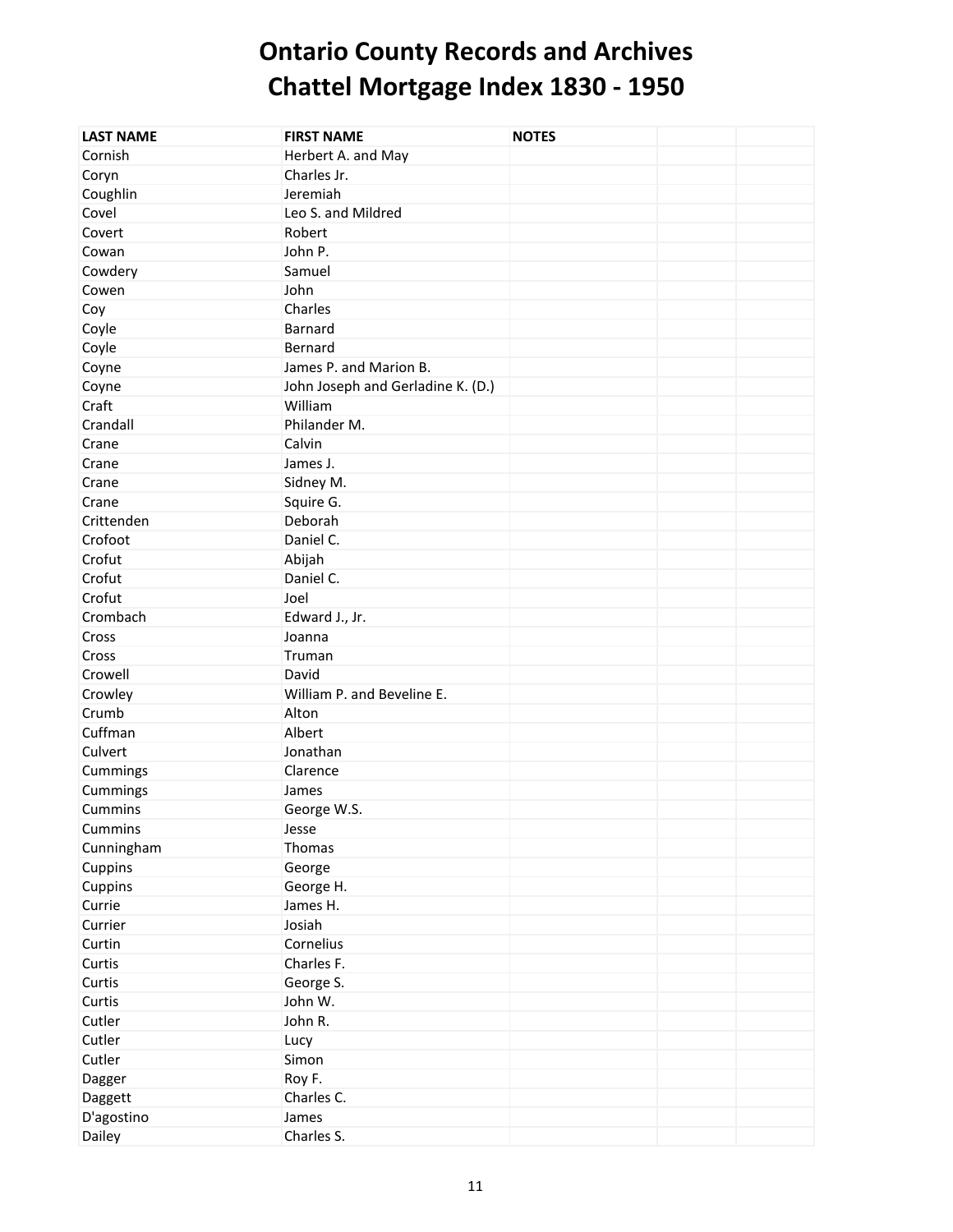| <b>LAST NAME</b>         | <b>FIRST NAME</b>           | <b>NOTES</b>                      |  |
|--------------------------|-----------------------------|-----------------------------------|--|
| Dailey                   | Joel                        |                                   |  |
| Dailey                   | Leonard C. and Lucy G.      |                                   |  |
| Daley                    | Edward M.                   |                                   |  |
| Daniels                  | Paul E., Jr.                |                                   |  |
| Danziger                 | Moriz                       |                                   |  |
| Darling                  | Dawn Ann                    |                                   |  |
| Dartt                    | W.H.                        |                                   |  |
| Davenport                | Andrew J.                   |                                   |  |
| <b>Davies</b>            | Thomas                      |                                   |  |
| Davis                    | Andrew                      |                                   |  |
| Davis                    | Andrew W.*                  |                                   |  |
| Davis                    | Charles A.                  |                                   |  |
| Davis                    | David                       |                                   |  |
| Davis                    | Denison                     |                                   |  |
| Davis                    | Francis*                    | see Bates, Carl R.                |  |
| Davis                    | George J. and Frances Brady |                                   |  |
| Davis                    | George S.                   |                                   |  |
| Davis                    | Helen M.                    |                                   |  |
| Davis                    | Helen S.                    |                                   |  |
| Davis                    | Jay E.                      |                                   |  |
| Davis                    | Paul*                       | see Morgan, Martin W. and Lola M. |  |
| Davis                    | Ralph and Frances L.        |                                   |  |
| Davis Distributing Corp. |                             |                                   |  |
| Day                      | Samuel M.                   |                                   |  |
| Day                      | William                     |                                   |  |
| Dean                     | Glenn C.                    |                                   |  |
| Dean                     | I. William                  |                                   |  |
| Dean                     | James C.                    |                                   |  |
| Dean                     | John F.                     |                                   |  |
| Dean                     | William and Marie           |                                   |  |
| Debow                    | Henry                       |                                   |  |
| Decker                   | Charles                     |                                   |  |
| Decker                   | John J.                     |                                   |  |
| Decker                   | Seymour                     |                                   |  |
| Decker                   | William                     |                                   |  |
| <b>DeFlores</b>          | Rocco                       |                                   |  |
| <b>DeGraff</b>           | Harvey                      |                                   |  |
| Deits                    | Matthew                     |                                   |  |
| Deits                    | Samuel                      |                                   |  |
| Delaney                  | Edward W.                   |                                   |  |
| Delano                   | Samuel B.                   |                                   |  |
| Dempsey                  | James                       |                                   |  |
| Dempsey                  | John                        |                                   |  |
| Dempsey                  | Thomas                      |                                   |  |
| DeMuzio                  | John                        |                                   |  |
| DeMuzio                  | Samuel and Teresa           |                                   |  |
| Denby                    | Ralph M.                    |                                   |  |
| Denhoff                  | Robert Edward               |                                   |  |
| Dense                    | John                        |                                   |  |
| Denton                   | Ezra F.                     |                                   |  |
| Dentore                  | William                     |                                   |  |
| Depew                    | Henry                       |                                   |  |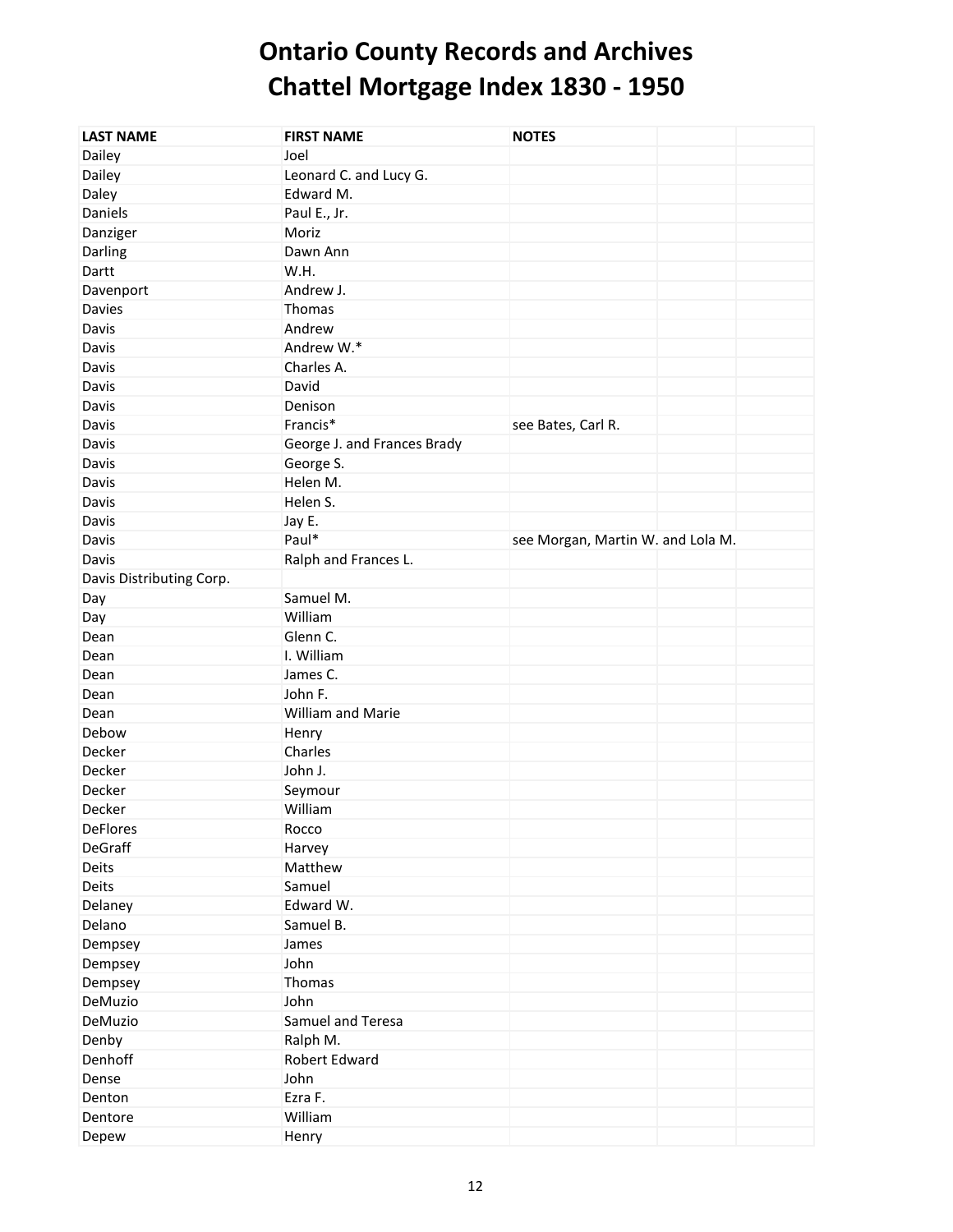| <b>LAST NAME</b> | <b>FIRST NAME</b>         | <b>NOTES</b>               |
|------------------|---------------------------|----------------------------|
| Derry            | Frank                     |                            |
| Deuel            | Stephen T.                |                            |
| Deul             | Job                       |                            |
| Devine           | Michael                   |                            |
| Dewey            | Anna                      |                            |
| Dewey            | Florence E.               |                            |
| Dewey            | Miles S.                  |                            |
| Dewey            | Robert D.                 |                            |
| Dewey            | Sylvester                 |                            |
| DeWolf           | Lorenzo                   |                            |
| Dexter           | Manly                     |                            |
| Deyo             | Harold E.                 |                            |
| Dhondt           | Peter E.                  |                            |
| Dhondt           | Peter E. and Mary E.      |                            |
| Dibble           | Roy W.                    |                            |
| Dillman          | Edith                     |                            |
| Dillon           | Charles E.                |                            |
| Dillon           | Charles E. and Olive P.   |                            |
| DiMaria          | Nicholas                  |                            |
| DiMariano        | Lewis T.                  |                            |
| Dinsey           | James                     |                            |
| Dippold          | Paul L. and Viola W. (M.) |                            |
| Dobbins          | George (T.) and Martha    |                            |
| Dobbins          | George T.                 |                            |
| Dobbs            | George H.                 |                            |
| Dodge            | Hori                      |                            |
| Dodge            | William                   |                            |
| Domm             | Chas. A.                  |                            |
| Domm             | Clarence A.               |                            |
| Donnelly         | Patrick                   |                            |
| Donovan          | William J.                |                            |
| Doolittle        | Almond                    |                            |
| Doolittle        | Deloss                    |                            |
| Doolittle        | Edward                    |                            |
| Doolittle        | Edward L.                 |                            |
| Doolittle        | Myron O.                  |                            |
| Doolittle        | Stillman R.               |                            |
| Dorn             | Hazel*                    |                            |
| Doty             | Amy                       |                            |
| Doty             | Roswell O.                |                            |
| Dougherty        | Doris                     |                            |
| Dougherty        | John A.                   |                            |
| Douglas          | Ira D. and Mae M.*        | see Davis, Andrew W.       |
| Douglas          | Rodolphus                 |                            |
| Douglass         | $J.S.*$                   | see J. and D. Boat Company |
| Dovolos          | Michael G.                |                            |
| Downing          | William                   |                            |
| Doyle            | George William            |                            |
| Doyle            | Mary                      |                            |
| Drake            | Ellis                     |                            |
| <b>Drake</b>     | Lee                       |                            |
| <b>Drake</b>     |                           |                            |
|                  | Louise                    |                            |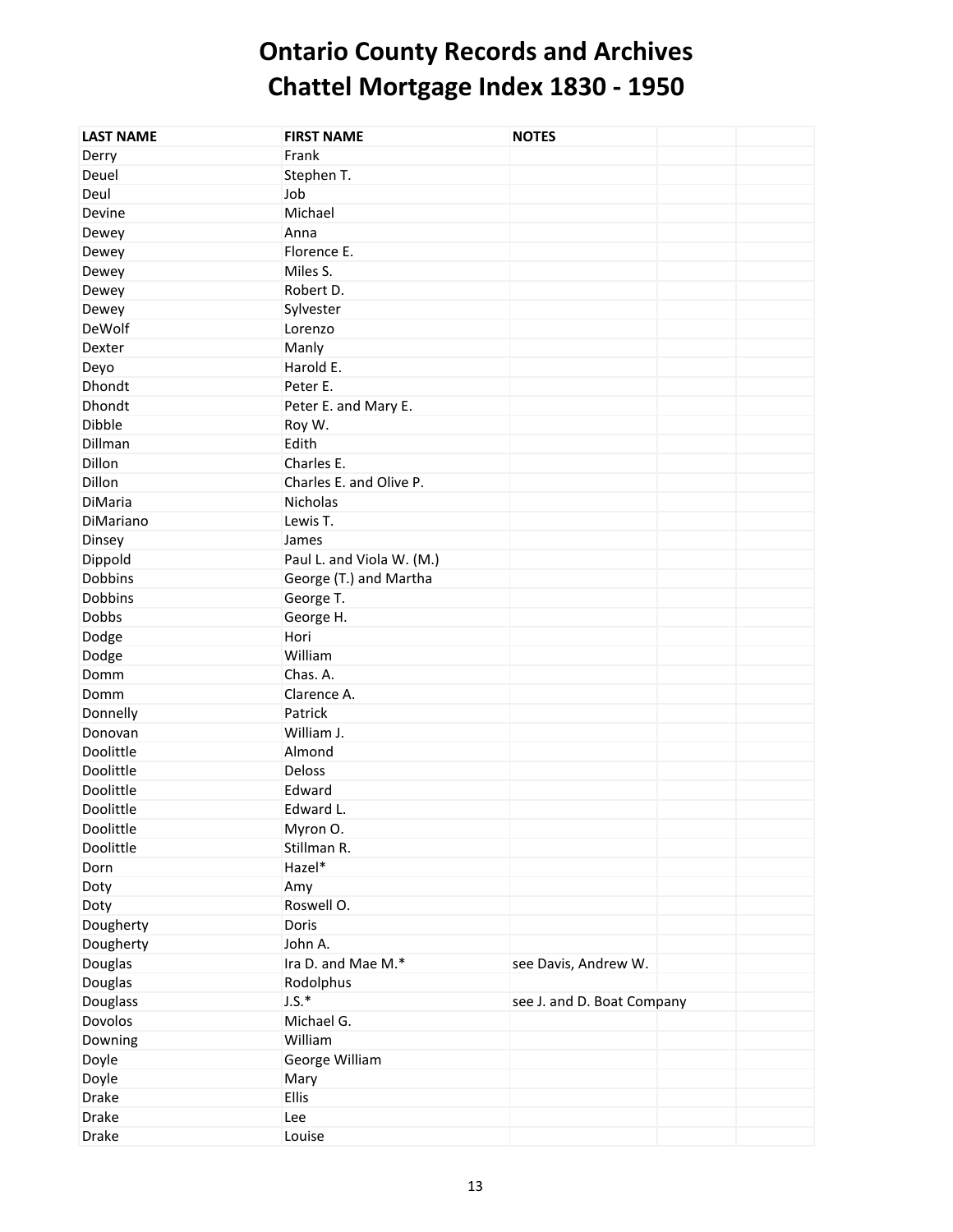| <b>LAST NAME</b>              | <b>FIRST NAME</b>         | <b>NOTES</b>                            |
|-------------------------------|---------------------------|-----------------------------------------|
| Dreesen                       | William C.                |                                         |
| Dreesen                       | William C. and Rachael L. |                                         |
| Drew                          | George                    |                                         |
| <b>Driggs</b>                 | S. Louis and Irene B.     |                                         |
| Drinkwine                     | Joseph                    |                                         |
| Driscoll                      | Raymond D.                |                                         |
| <b>Dromazos</b>               | Andrew and Agnes          |                                         |
| <b>Dubois</b>                 | Bernard F.                |                                         |
| Duel                          | Samuel H.                 |                                         |
| Duell                         | Ezra and Erma             |                                         |
| Dumond                        | Arthur and Mildred        |                                         |
| Dunham                        | Walter                    |                                         |
| Dunlap                        | Andrew                    |                                         |
| Dunlap                        | Joseph                    |                                         |
| Dunn                          | James                     |                                         |
| Dunthorn                      | Cyrus D.                  |                                         |
| Dunton                        | Harold L. and Dorothy     |                                         |
| Duntz                         | Emily M.                  |                                         |
| Durand                        | <b>Burritt</b>            |                                         |
| Durgth                        | Augustus L.               |                                         |
| Dutcher                       | Alice L.                  |                                         |
| Duvian                        | Pierre T.                 |                                         |
| Dwyer                         | John                      |                                         |
| Dwyer                         | Lawrence                  |                                         |
| Earl                          | James F.                  |                                         |
| Earl                          | John                      |                                         |
| Earll                         | Deforest                  |                                         |
| Earll                         | Ellen M.                  |                                         |
| Eaton                         | Isaac                     |                                         |
| Eaton                         | Richard                   |                                         |
| Eddinger                      | Donald L.                 |                                         |
| Edwards                       | Alfred                    |                                         |
| Edwards                       | Esther                    |                                         |
| Egan                          | Eugene                    |                                         |
| Egan                          | Eugene J. and Kathryn     |                                         |
| Egan                          | William G., Jr. and Irene |                                         |
| Ehle                          | George G.                 |                                         |
| Ehrlich                       | Louis A.                  |                                         |
| Eighmey                       | Henry H.                  |                                         |
| Eisenhart                     | Joseph and Pauline        |                                         |
| Eisenman                      | William C. and Ethel      |                                         |
| Eldridge                      | Albert A.                 |                                         |
| Eldridge                      | Clark                     |                                         |
| Eldridge                      | Harry                     |                                         |
| Eldridge                      | Richard W.                |                                         |
| Eldridge                      | Warner M.                 |                                         |
| Eldridge                      | William B.                |                                         |
| Electrical Specialties, Inc.* |                           | see also Smaller War Plants Corporation |
| Elletson                      | Samuel                    |                                         |
| Elling                        | Walter A.                 |                                         |
| Elling                        | Walter*                   | see Wright, George H.                   |
| Elling                        | Walter*                   | see Wright, George W.                   |
|                               |                           |                                         |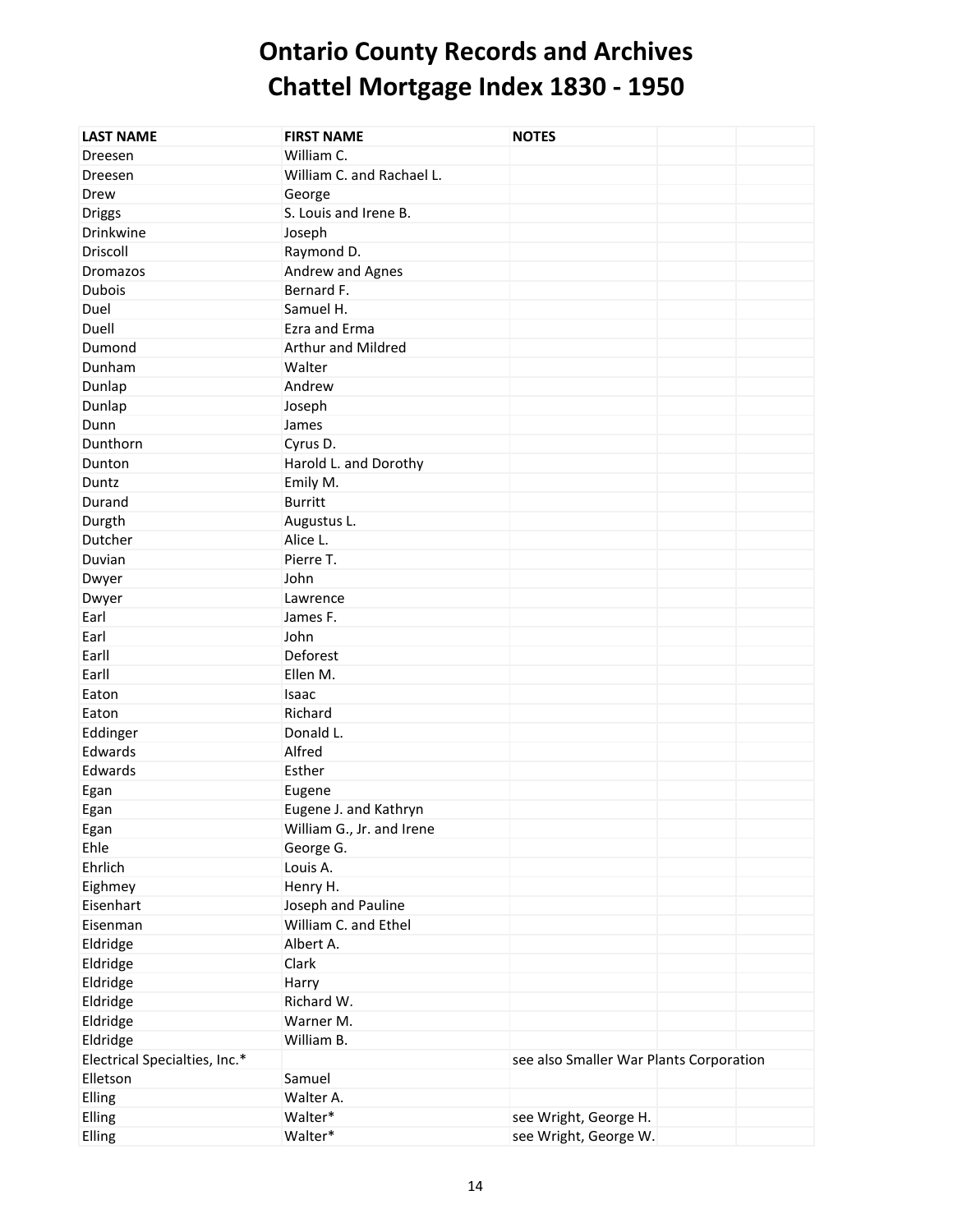| <b>LAST NAME</b>                   | <b>FIRST NAME</b>               | <b>NOTES</b>    |  |
|------------------------------------|---------------------------------|-----------------|--|
| Elliott                            | Richard E.                      |                 |  |
| <b>Ellis</b>                       | <b>Bradner</b>                  |                 |  |
| Ellis                              | Charles C., Jr. and Irene R.    |                 |  |
| Ellis                              | Llewellyn G. and Mary June      |                 |  |
| Ellis                              | William H.                      |                 |  |
| Ellis                              | William M.                      |                 |  |
| Elton                              | Luther E.H.                     |                 |  |
| Ely                                | Harry J.                        |                 |  |
| Embody                             | Obediah                         |                 |  |
| Emery                              | M.                              |                 |  |
| Ensign                             | James                           |                 |  |
| Erb                                | Frederick and Lillian           |                 |  |
| Erb                                | Paul E.                         |                 |  |
| Erb                                | Paul E. and Frances             |                 |  |
| Ernissee                           | Arthur L. and Pearl A.          |                 |  |
| Erwin                              | Ross E. and Elizabeth           |                 |  |
| Evans                              | Joseph                          |                 |  |
| Evans                              | Joseph O. (A.) and Louise Alice |                 |  |
| Evans                              | William                         |                 |  |
| Excell                             | William F.                      |                 |  |
| <b>Excell and Lee</b>              |                                 |                 |  |
| F. Wm. Young Company Inc.          |                                 |                 |  |
| Fahey                              | John                            |                 |  |
| Failing                            | Teunis P.                       |                 |  |
| Failing                            | Walstein                        |                 |  |
| Failing                            | William                         |                 |  |
| Fair                               | Russell                         |                 |  |
| Fairbanks                          | Hiram                           |                 |  |
| <b>Fairfield Equipment Company</b> |                                 |                 |  |
| Fales                              | Ernest                          |                 |  |
|                                    | Luther E. and Lena B.           |                 |  |
| Falkey<br>Fallon                   | Kenneth M.                      |                 |  |
| Fallon                             | Kenneth M. and Lillian          |                 |  |
|                                    | William M.                      |                 |  |
| Fanning                            |                                 |                 |  |
| Fanning                            | William M. and Phyllis H.       |                 |  |
| Farchione                          | Daniel                          |                 |  |
| Farr                               | Wheeler R. (K.)                 |                 |  |
| Fazar                              | Anthony C. and Frederick A.     |                 |  |
| Fazar                              | Frederick A.                    |                 |  |
| Fazar                              | Frederick A. and Jane           |                 |  |
| Fazar                              | <b>Frederick and Hazel</b>      |                 |  |
| Feber                              | Peter*                          | see Wade, James |  |
| Fenton                             | James O.                        |                 |  |
| Ferguson                           | <b>Edward and Josephine</b>     |                 |  |
| Ferguson                           | Jacob                           |                 |  |
| Ferguson                           | John                            |                 |  |
| Ferguson                           | John H.                         |                 |  |
| Ferguson                           | Samuel N.                       |                 |  |
| Ferguson                           | Walter                          |                 |  |
| Ferguson                           | Walter R. and Gladys B.         |                 |  |
| Field                              | Alfred B.                       |                 |  |
| Field                              | Doris Gates                     |                 |  |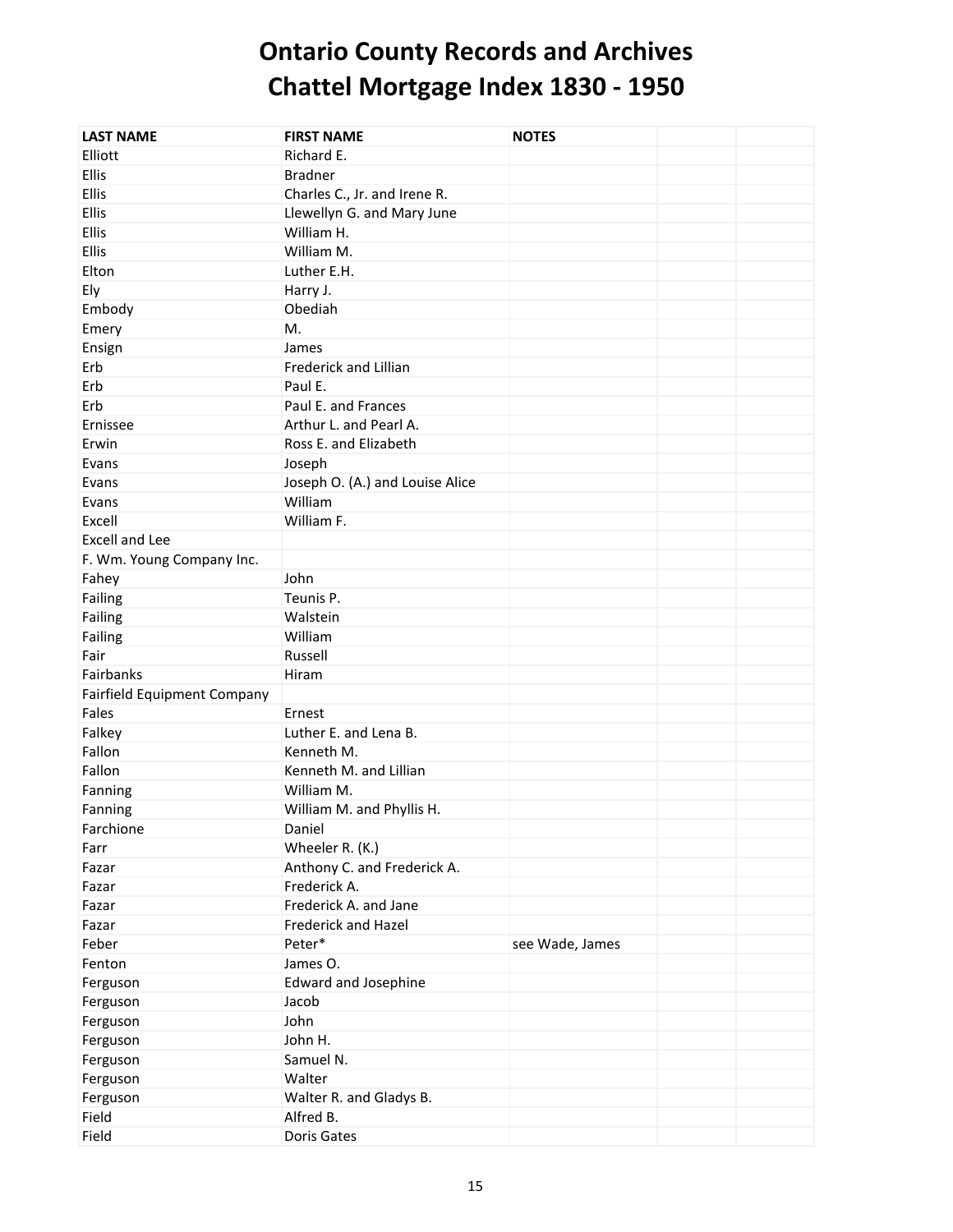| <b>LAST NAME</b> | <b>FIRST NAME</b>         | <b>NOTES</b>             |
|------------------|---------------------------|--------------------------|
| Field            | James Macdonald           |                          |
| Fifield          | Wellington E.             |                          |
| Fine             | Marvin                    |                          |
| Finewood         | Chas.                     |                          |
| Finley           | John                      |                          |
| Finley           | Matthew                   |                          |
| Finn             | Daniel                    |                          |
| Finn             | James                     |                          |
| Finn             | Robert                    |                          |
| Finn             | Stephen B.                |                          |
| Finnemore        | Richard J. and Shirley R. |                          |
| Finnerty         | Howard and Mary           |                          |
| Finnerty         | Mary S.                   |                          |
| Finnerty         | William                   |                          |
| Finnick          | William                   |                          |
|                  |                           |                          |
| Fippach          | Abdrew                    |                          |
| Fish             | Hugh                      |                          |
| Fisher           | Charles B.                |                          |
| Fisher           | Gene W.*                  | see McKee, Harry J.      |
| Fisher           | George                    |                          |
| Fisher           | George W.                 |                          |
| Fisher           | John                      |                          |
| Fisher           | Walter                    |                          |
| Fisk             | John                      |                          |
| Fitch            | Albert D.                 |                          |
| Fitch            | Giles                     |                          |
| Fitch            | Neil Sidney and Imogene   |                          |
| Fitch            | Thaddeus                  |                          |
| Fitzgerald       | Burton M. and Edith       |                          |
| Fitzgerald       | Richard                   |                          |
| Fitzpatrick      | Esther F.                 |                          |
| Fleming          | Hezekiah                  |                          |
| Fletcher         | Alfred                    |                          |
| Fletcher         | George M.                 |                          |
| Fletcher         | Henry                     |                          |
| Fletcher         | Isaac                     |                          |
| Flint            | Orlando D.                |                          |
| Flynn            | Catharine                 |                          |
| Flynn            | John                      |                          |
| Folk             | Fred and Grace            |                          |
| Foot             | Powell K.                 |                          |
| Ford             | Carl and Mina W.*         |                          |
| Ford             | Elijah B.                 |                          |
| Ford             | Robert E.                 |                          |
| Foss             | Charles H.                |                          |
| Foster           | Richard S.                |                          |
| Fowler           | John                      |                          |
| Fox              | Ray O.                    |                          |
| Fox              | Samuel                    |                          |
| Fox              | Willard and Jane M.       |                          |
| Fox              | Willard E.                |                          |
| Fox              | William*                  | see also Watson, Patrick |
|                  |                           |                          |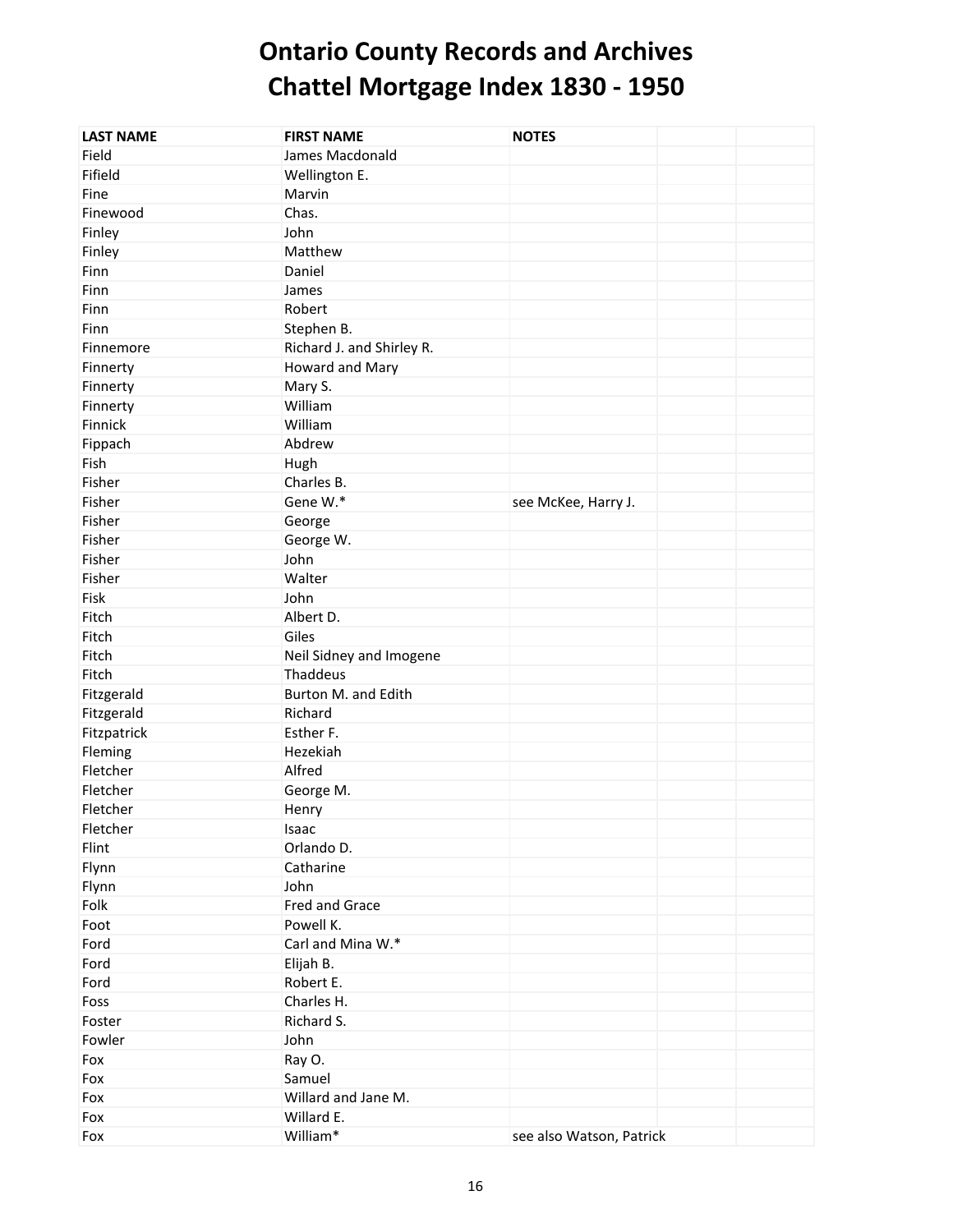| <b>LAST NAME</b>               | <b>FIRST NAME</b>             | <b>NOTES</b>          |  |
|--------------------------------|-------------------------------|-----------------------|--|
| Fox Farm Implement Corporation |                               |                       |  |
| Fraize                         | C.M. (Christopher M.)         |                       |  |
| France                         | William                       |                       |  |
| Francis                        | John H.                       |                       |  |
| Francisco                      | Jacob                         |                       |  |
| Francisco                      | John                          |                       |  |
| Frank                          | George                        |                       |  |
| Frank                          | Harris                        |                       |  |
| Franklin                       | Leo                           |                       |  |
| Frazer                         | Benjamin P.                   |                       |  |
| Frazer                         | Elizabeth                     |                       |  |
| Frazier                        | Charles                       |                       |  |
| Frederick                      | Bernadine E.*                 | see Rowley, Marion C. |  |
| Frederick                      | Chester I. and Ruth P.        |                       |  |
| Freeland                       | Augustus                      |                       |  |
| Freer                          | Frank L.                      |                       |  |
| Freer                          | John                          |                       |  |
| French                         | <b>Bushrod</b>                |                       |  |
| French                         | Marion                        |                       |  |
| French                         | <b>Stuart D. and Beatrice</b> |                       |  |
| Frere                          | Lawrence C.                   |                       |  |
| Freyer                         | John                          |                       |  |
| Freyer                         | William A.                    |                       |  |
| Fritcher                       | John F.                       |                       |  |
| Frost                          | George P.                     |                       |  |
| Fuller                         | Della                         |                       |  |
| Fuller                         | Samuel H.                     |                       |  |
| Fuller                         | Thomas and Della              |                       |  |
| Furfure                        | Joseph A. and Elizabeth       |                       |  |
| Furnal                         | Ray and Olive*                |                       |  |
| Furrer                         | Adolf                         |                       |  |
| Gage                           | Benjamin F.                   |                       |  |
| Gage                           | Franklin B.                   |                       |  |
| Gage                           | George W.                     |                       |  |
| Gage                           | Gilbert and Willis            |                       |  |
| Gage                           | Marjorie                      |                       |  |
| Gage                           | Orrin                         |                       |  |
| Gage                           | Richard M.                    |                       |  |
| Gaines                         | George                        |                       |  |
| Gair                           | Clifford H.                   |                       |  |
| Gallagher                      | George P. and Agnes           |                       |  |
| Garber                         | Henry                         |                       |  |
| Garber                         | Jacob                         |                       |  |
| Gardiner                       | Joel A.*                      | see Sanger, Ambrose   |  |
| Gardinier                      | James T.                      |                       |  |
| Gardner                        | Elisha W.                     |                       |  |
| Gardner                        | Howard B.                     |                       |  |
| Gardner                        | Lester                        |                       |  |
| Gardner                        | Nicholas                      |                       |  |
| Gardner                        | Rensselaer                    |                       |  |
| Gardner                        | Robert                        |                       |  |
| Gardner                        | Silas                         |                       |  |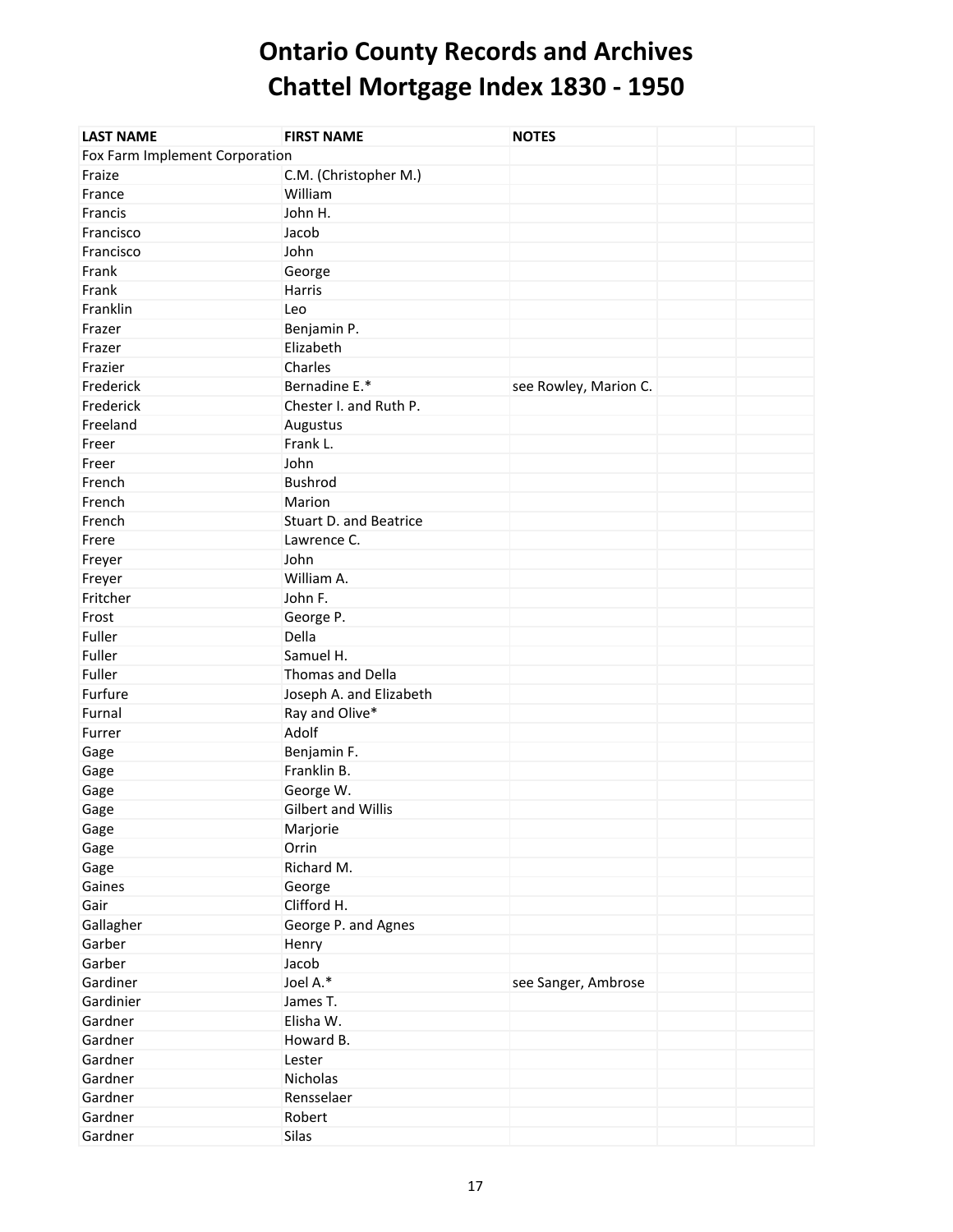| <b>LAST NAME</b>                       | <b>FIRST NAME</b>        | <b>NOTES</b>         |  |
|----------------------------------------|--------------------------|----------------------|--|
| Gardner                                | William                  |                      |  |
| Garlick                                | Thaddeus                 |                      |  |
| Garlinghouse                           | Charles A.               |                      |  |
| Garlinghouse                           | Leman B.                 |                      |  |
| Garlinghouse                           | Martha                   |                      |  |
| Garnsey                                | Harland                  |                      |  |
| Garrat                                 | C.A.                     |                      |  |
| Garrett                                | John A.                  |                      |  |
| Garrison                               | Henry                    |                      |  |
| Gartland                               | John                     |                      |  |
| Garvey                                 | Malachi                  |                      |  |
| Gary                                   | Bachus P.                |                      |  |
| Gelder                                 | Barnard                  |                      |  |
| Gelder                                 | George                   |                      |  |
| Geneva Bowling Center, Inc.            |                          |                      |  |
| Geneva Garden Apartments, Incorporated |                          |                      |  |
| <b>Geneva Preserving Company</b>       |                          |                      |  |
| Genneeso                               | Philip*                  |                      |  |
| George H. Wright Co.*                  |                          |                      |  |
| Gerhardt                               | Vernon C.                |                      |  |
| Gerhart                                | Phillip                  |                      |  |
| Germaine                               | A.F. and Clara B.        |                      |  |
| Gerry                                  | Backus P.                |                      |  |
| Gervis                                 | Francis                  |                      |  |
| Gibb                                   | Benjamin G.              |                      |  |
| Gibbons                                | Stanton                  |                      |  |
| Gibson                                 | Cornelia                 |                      |  |
| Gibson                                 | John S.                  |                      |  |
| Gibson                                 | Leon Milton              |                      |  |
| Gibson                                 | Martin R.                |                      |  |
| Gibson                                 | Richard R.               |                      |  |
| Giddings                               | Richard                  |                      |  |
| Gilbert                                | Grover C. and Edith A.   |                      |  |
| Gilbert                                | Harriett                 |                      |  |
| Gilbert                                | William H. and Ruth M.   |                      |  |
| Gilder                                 | Barnard                  |                      |  |
| Gillett                                | Abel                     |                      |  |
| Gillett                                | James                    |                      |  |
| Gillett                                | Lewis                    |                      |  |
| Gillett                                | Thomas J.                |                      |  |
| Gillette                               | Betsey A.                |                      |  |
| Gillette                               | Lloyd L.                 |                      |  |
| Gillmor                                | Calvin                   |                      |  |
| Gillmore                               | James M.                 |                      |  |
| Giovannetti                            | Fausto                   |                      |  |
| Glass                                  | Royce S. and Louise (M.) |                      |  |
| Gleason                                | James                    |                      |  |
| Glessing                               | William J.*              | see McDonald, F. Leo |  |
| Glover                                 | Elson K.                 |                      |  |
| Glover                                 | Oliver L.                |                      |  |
| Godard                                 | Edwin P.                 |                      |  |
| Goldberg                               | Louis and Bella          |                      |  |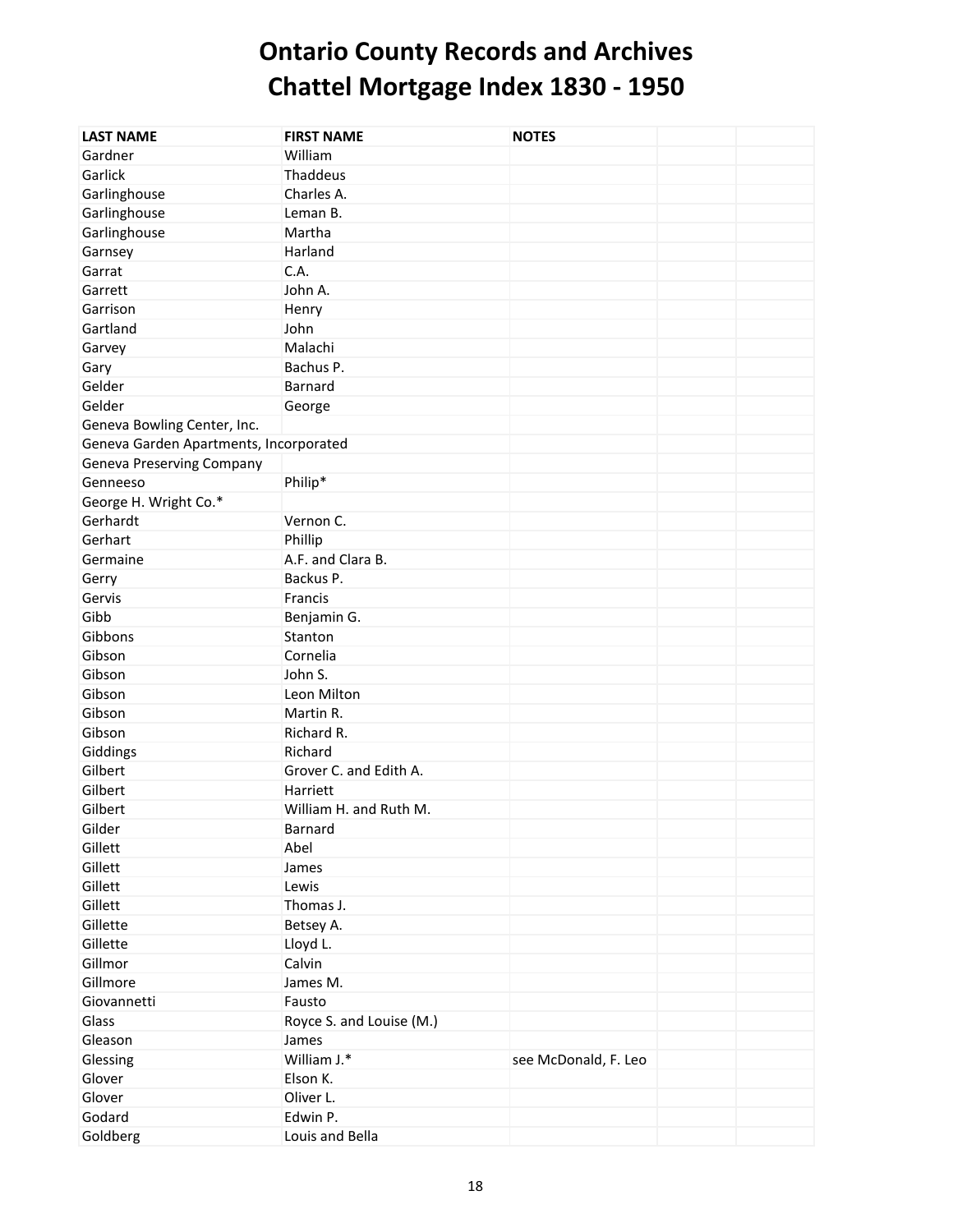| <b>LAST NAME</b>      | <b>FIRST NAME</b>           | <b>NOTES</b>             |
|-----------------------|-----------------------------|--------------------------|
| Goldstein             | Raymond W. and Samuel M.    |                          |
| Goldstein             | Samuel                      |                          |
| Golos                 | Bernard J.                  |                          |
| Goodale               | George C. and Margaret H.   |                          |
| Gooding               | Ann E.                      |                          |
| Gooding               | Leonard                     |                          |
| Gooding               | Spencer                     |                          |
| Goodman               | <b>Harold and Frances</b>   |                          |
| Goodrich              | John                        |                          |
| Goodwin               | Hiram D.                    |                          |
| Goodwin               | John M.                     |                          |
| Gordinier             | Joel A.                     |                          |
| Gordon                | Allan Harold                |                          |
| Gordon                | William and Margaret        |                          |
| Gorham                | Nathaniel                   |                          |
| Goss                  | John A.                     |                          |
| Gossard               | Frank A.*                   | see Chrisman, Charles H. |
| Gould                 | Charles H. and George T.    |                          |
| Gower                 | Charles                     |                          |
| Graham                | Carl                        |                          |
| Granger               | Albert                      |                          |
| Granger               | Albert G.                   |                          |
| Grassley              | Walter L.                   |                          |
| Grastorf              | Clifford G. and Rosemary S. |                          |
| Gravel                | Joseph                      |                          |
| Graves                | Clifford                    |                          |
| Graves                | Ransford D.                 |                          |
| Gray                  | Andrew                      |                          |
| Gray                  | Ephraim                     |                          |
| Gray                  | James R.                    |                          |
| Gray                  | Thomas M.                   |                          |
| Green                 | Fisher                      |                          |
| Green                 | George Raymond              |                          |
| Green                 | Henry E.                    |                          |
| Green                 | Herbert G.*                 |                          |
| Green                 | Jared                       |                          |
| Green                 | Kelly W.                    |                          |
| Green                 | Walter D.                   |                          |
| Green                 | William H.                  |                          |
| Green                 | Wm. B. and Nellie M.        |                          |
| Greenlaw              | Kenneth C. and Georgia M.   |                          |
| Greenleaf             | Samuel                      |                          |
| Gregg                 | Mabel H.                    |                          |
| Grieg                 | Benjamin                    |                          |
| Grimes                | C. Vincent and Bernice L.   |                          |
| Grimes                | C.V.                        |                          |
| Grinnell              | Olive B.                    |                          |
| Groom                 |                             |                          |
|                       | Amos                        |                          |
| <b>Groves Company</b> |                             |                          |
| Grow                  | Emery T. and Helen          |                          |
| Gulling               | Donald and Dorothy          |                          |
| Gunison               | Henry                       |                          |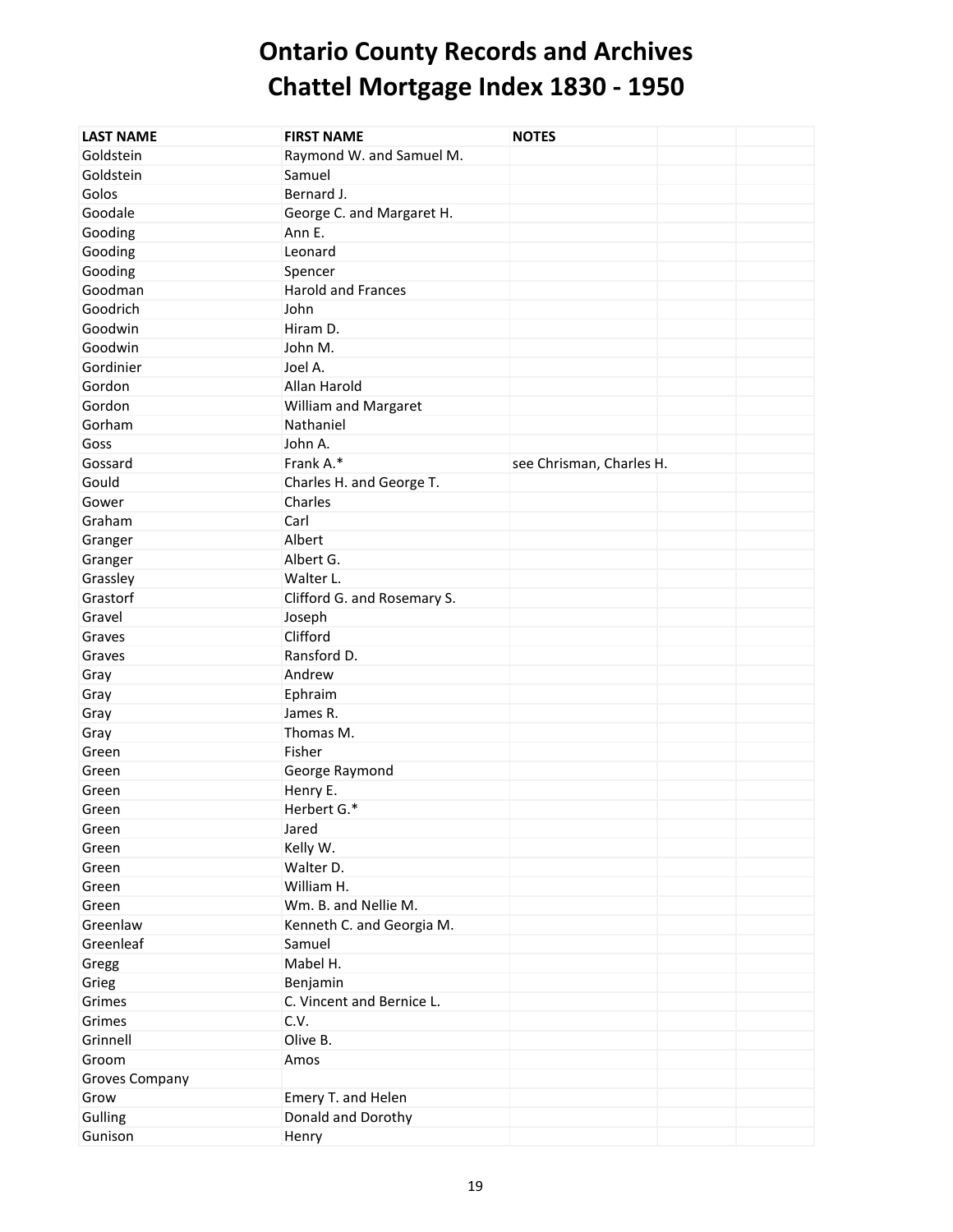| <b>LAST NAME</b>         | <b>FIRST NAME</b>         | <b>NOTES</b>         |  |
|--------------------------|---------------------------|----------------------|--|
| Gunn                     | Lucien B. and W. Porter   |                      |  |
| Gunther                  | Victor and Jean           |                      |  |
| Guy                      | George                    |                      |  |
| Gysel                    | Louis J.                  |                      |  |
| Hackett                  | William                   |                      |  |
| Hackney                  | George S.                 |                      |  |
| Hadley                   | Amelia D.                 |                      |  |
| Hadley                   | Charles W.                |                      |  |
| Haffy                    | Thomas                    |                      |  |
| Hahn                     | Thomas B.                 |                      |  |
| Haigh                    | Chester W.                |                      |  |
| Haines                   | George W.                 |                      |  |
| Haines                   | Mary A.                   |                      |  |
| Haire                    | James                     |                      |  |
| Hall                     | Andrew J.                 |                      |  |
| Hall                     | Benjamin R., Jr.          |                      |  |
| Hall                     | Delia F.                  |                      |  |
| Hall                     | George                    |                      |  |
| Hall                     | John                      |                      |  |
| Hall                     | John T.                   |                      |  |
| Hall                     | Jonathan                  |                      |  |
| Hall                     | Lawrence G. and Virginia  |                      |  |
| Hall                     | Myron                     |                      |  |
| Hall                     | Simon                     |                      |  |
| Hall                     | William                   |                      |  |
| Halliwell                | Charles J.                |                      |  |
| Hallock                  | John                      |                      |  |
| Hallock                  | Kenneth                   |                      |  |
| Hallock                  | Peter                     |                      |  |
| Hallocks (Graham) Garage |                           |                      |  |
| Hammill                  | James                     |                      |  |
| Hammond                  | Charles G.                |                      |  |
| Hammond                  | William                   |                      |  |
| Hampton                  | Howard                    |                      |  |
| Hanby                    | Henry                     |                      |  |
| Hand                     | William                   |                      |  |
| Hanley                   | E.T.                      |                      |  |
| Hanley                   | John C.                   |                      |  |
| Hanoven                  | Fred C. and Helen         |                      |  |
| Hansen                   | Edward A. and Evelyn      |                      |  |
| Hardesty                 | Russell (Marie)           |                      |  |
| Harrer                   | Ammon F. and Jean B.      |                      |  |
| Harriman                 | Helen                     |                      |  |
| Harrington               | Calvin                    |                      |  |
| Harris                   | Andrew                    |                      |  |
| Harris                   | Arthur R.                 |                      |  |
| Harris                   | $F.W.*$                   | see Whitman, R. Lyle |  |
| Harris                   | Frank A.                  |                      |  |
| Harris                   | Frank and Ruth            |                      |  |
| Harris                   | Frank, Jr.                |                      |  |
| Harris                   | Ralph                     |                      |  |
| Harris                   | Ralph A. and Christine M. |                      |  |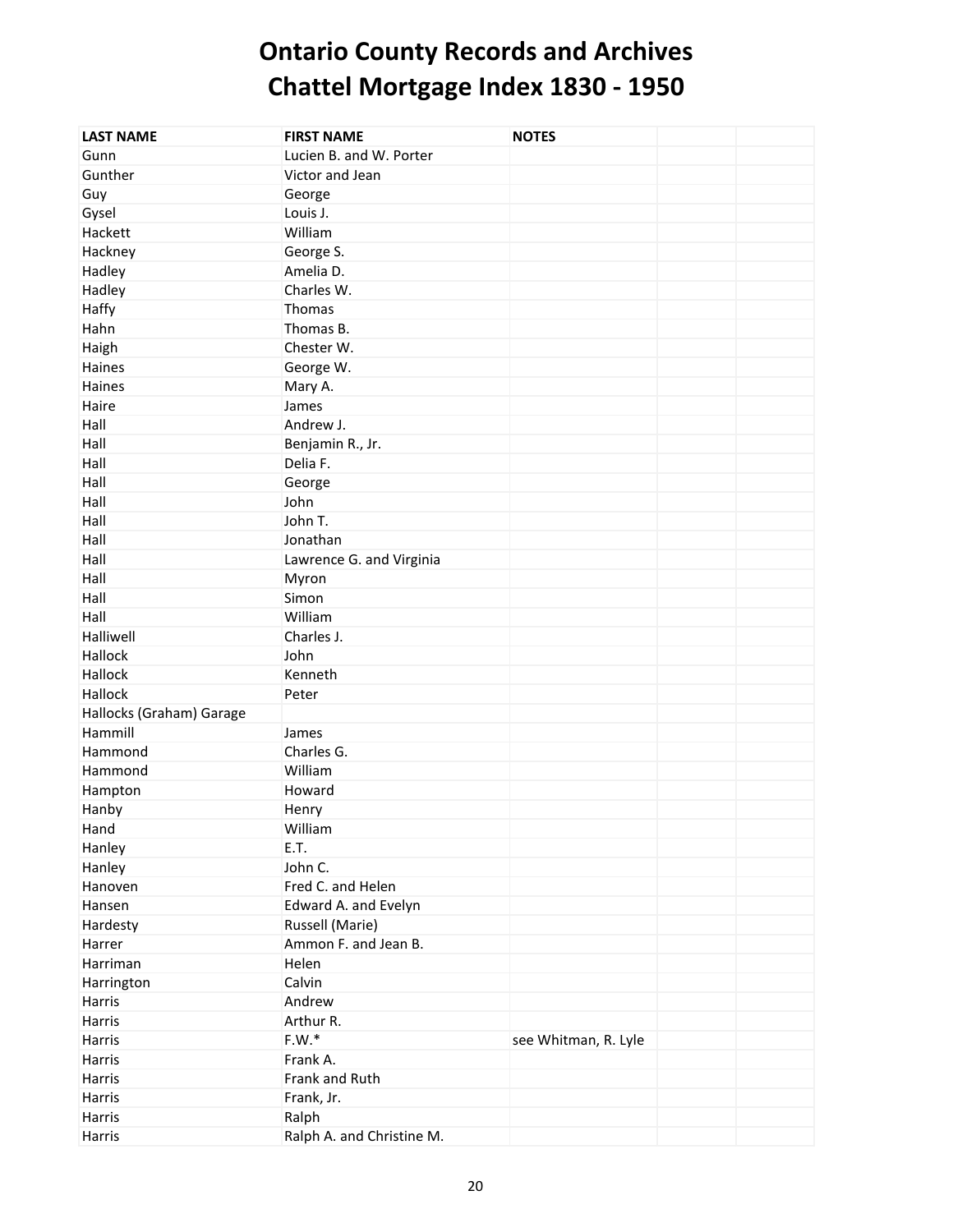| <b>LAST NAME</b>       | <b>FIRST NAME</b>           | <b>NOTES</b>            |
|------------------------|-----------------------------|-------------------------|
| Hart                   | David C.                    |                         |
| Harter                 | Julian E. and Helen         |                         |
| Hartfield              | Henry                       |                         |
| Hartman                | Henry and Edythe            |                         |
| Harvard Tree Surgeons* |                             | see Brumer, Arthur W.   |
| Harwood                | Frank J.                    |                         |
| Haskell                | Jeremiah                    |                         |
| <b>Haskins</b>         | Gertrude E. and Raymond J.  |                         |
| Haskins                | Raymond J.*                 | see Holcomb, Clark M.   |
| Hatten                 | James                       |                         |
| Hatten                 | William                     |                         |
| Hausner                | Emmett H.                   |                         |
| Hawkins                | George B.                   |                         |
| Hawley                 | Abel G.                     |                         |
| Hawley                 | Daniel                      |                         |
| Hawley                 | William H.                  |                         |
| Hayden                 | Howard A.                   |                         |
| Hayes                  | Manley B.                   |                         |
| Hayes                  | Robert J. and Jean V.       |                         |
| Hayes                  | Robert J. and Merwin T.     |                         |
| Haygood                | Thomas A.                   |                         |
| Haygood                | Thomas A. and Ruth F.       |                         |
| Haynes                 | Lewis E.                    |                         |
| Hayton                 | Asher                       |                         |
| Hayton                 | Joseph                      |                         |
| Hayward                | Elisha                      |                         |
| Hayward                | Holloway                    |                         |
| Helm                   | Jack P.                     |                         |
| Hemenway               | Avery                       |                         |
| Hemenway               | Charles G.                  |                         |
| Hemenway               | Gregory                     |                         |
| Heminway               | Moses H.                    |                         |
| Hendershott            | Silas                       |                         |
| Hendershott            | William M.                  |                         |
| Henry                  | John N.                     |                         |
| Henry                  | Raymond S.                  |                         |
| Henry                  | Rita Elizabeth*             | see Conlan, Clara Agens |
| Herbert                | Alexander C.                |                         |
| Herendeen              | Edward Lee and Josephine B. |                         |
| Herendeen              | Levi                        |                         |
| Herrington             | Daniel                      |                         |
| Herron                 | David                       |                         |
| Herron                 | Joseph                      |                         |
| Heslor                 | Frank Marion (M.)           |                         |
| Hessick                | James                       |                         |
| Hewes                  | Lyman                       |                         |
| Hewitt                 | Theodore C.                 |                         |
| Hickox                 | Zopher                      |                         |
| Hicks                  | John W.                     |                         |
| Hicks                  | Stephen                     |                         |
| Hicks                  | Truman W.                   |                         |
| Hicks                  | William H.                  |                         |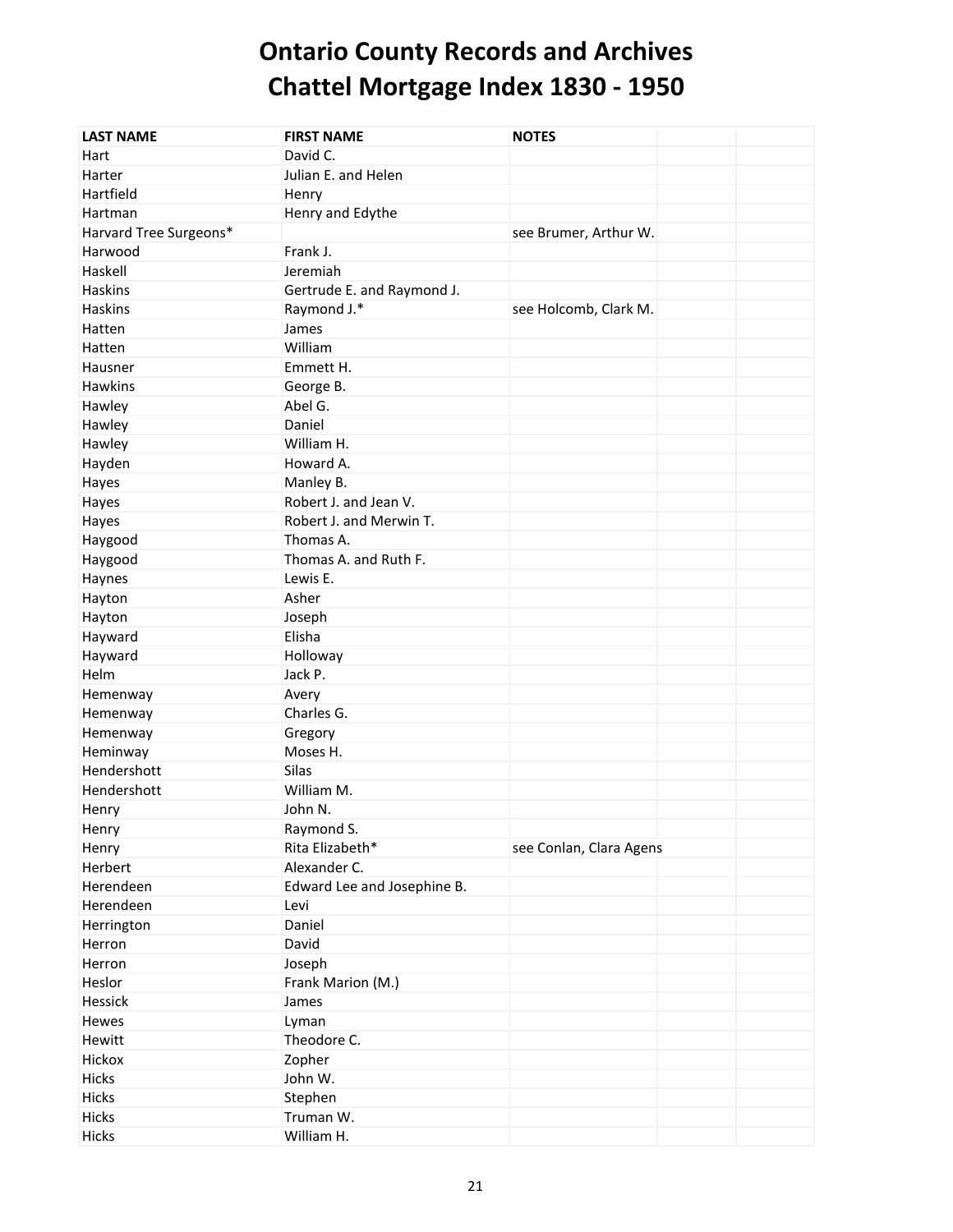| <b>LAST NAME</b> | <b>FIRST NAME</b>          | <b>NOTES</b>            |  |
|------------------|----------------------------|-------------------------|--|
| Hickson          | Harold                     |                         |  |
| Hickson          | <b>Harold Barton</b>       |                         |  |
| Higby            | Lewis S.                   |                         |  |
| Hildreth         | Samuel M.                  |                         |  |
| Hill             | Francis H.                 |                         |  |
| Hill             | Ransom                     |                         |  |
| Hill             | Ruth Jean*                 | see Conlan, Clara Agens |  |
| Hilliard         | Edward L. and Rita Emeline |                         |  |
| Hillman          | Frank                      |                         |  |
| Hillman          | John H.                    |                         |  |
| Hills            | Abram                      |                         |  |
| Hillyer          | William H.                 |                         |  |
|                  | John                       |                         |  |
| Hinchey          | Nelson R.                  |                         |  |
| Hinman           |                            |                         |  |
| Hirner           | William J.                 |                         |  |
| Hirsch           | C.V.                       |                         |  |
| Hixenbaugh       | Shirley                    |                         |  |
| Hoag             | Carl                       |                         |  |
| Hoag             | David A.                   |                         |  |
| Hoag             | James                      |                         |  |
| Hoard            | Rensselaer                 |                         |  |
| Hoban            | James L.                   |                         |  |
| Hodge            | James                      |                         |  |
| Hodges           | Myron L.                   |                         |  |
| Hoff             | John and Nicholas          |                         |  |
| Hoffman          | Arthur H.                  |                         |  |
| Hoffman          | Arthur H. and Lillian F.   |                         |  |
| Hoffman          | Richard and Margaret       |                         |  |
| Hoffman          | Richard I. (S.)            |                         |  |
| Hoffner          | Paul                       |                         |  |
| Hoffner          | Paul D. and Helen          |                         |  |
| Hogan            | Roda                       |                         |  |
| Hogle            | Henry                      |                         |  |
| Holbrook         | Frank H.                   |                         |  |
| Holbrook         | William Harry              |                         |  |
| Holcomb          | Clark M.*                  |                         |  |
| Holcomb          | David                      |                         |  |
| Holden           | Ed. J. (Edw.)              |                         |  |
| Holihan          | James                      |                         |  |
| Hollern          | John                       |                         |  |
| Holmes           | Joseph                     |                         |  |
| Holmes           | Raymond and Dorothy        |                         |  |
| Homrighouse      | Kenneth F.                 |                         |  |
| Hopkins          | Arthur D.                  |                         |  |
| Hopkins          | Caleb                      |                         |  |
|                  | Dorothy C.                 |                         |  |
| Hopkins          |                            |                         |  |
| Hopkins          | George (Geo. E.)           |                         |  |
| Hopkins          | John P.                    |                         |  |
| Hopkins          | John R.                    |                         |  |
| Hopkins          | John R., Jr.*              |                         |  |
| Hopkins          | Stephen N.                 |                         |  |
| Hopkins          | Walter (24 Lake Street)    |                         |  |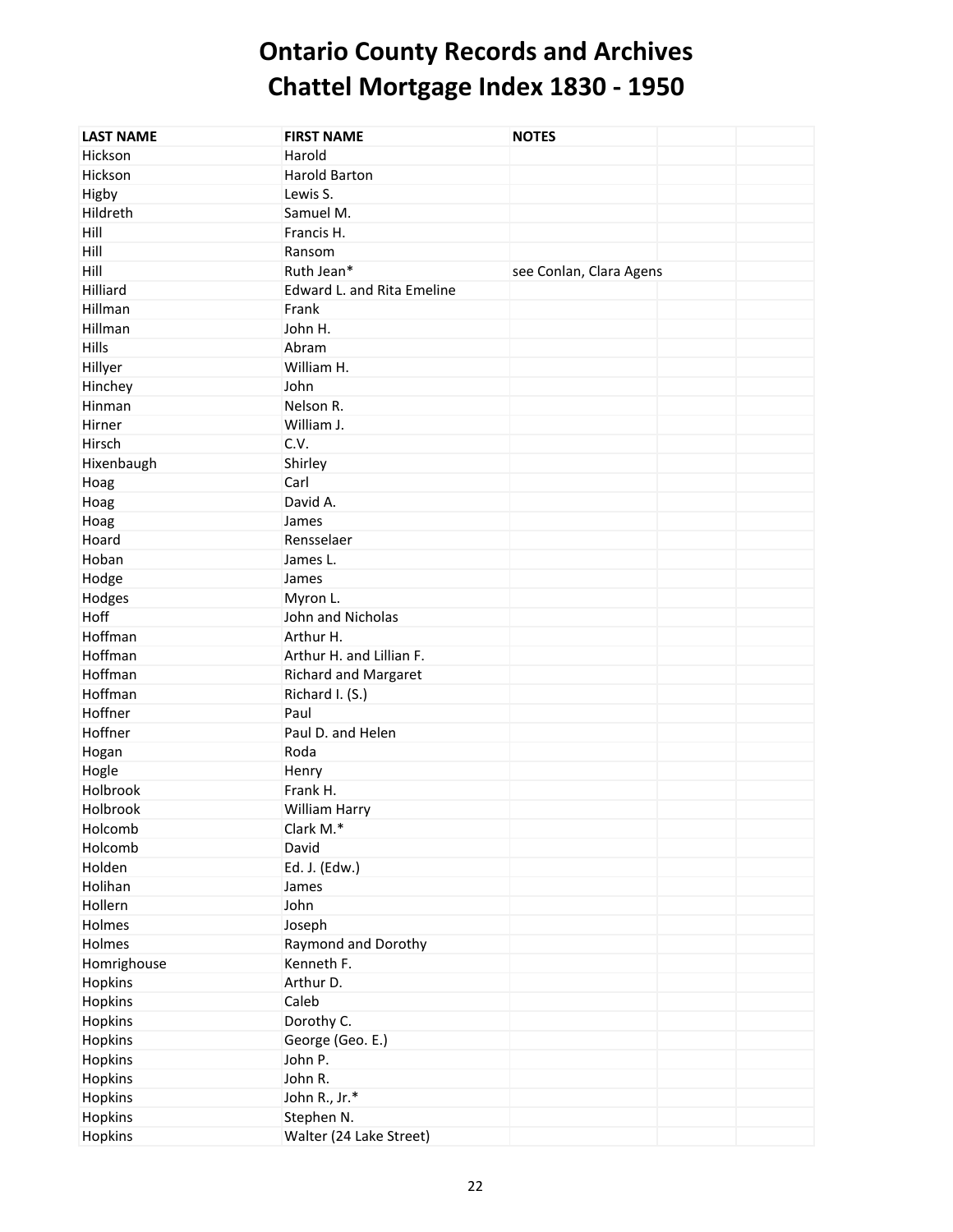| <b>LAST NAME</b>      | <b>FIRST NAME</b>              | <b>NOTES</b>        |  |
|-----------------------|--------------------------------|---------------------|--|
| Hopkins               | Walter (99 Saltonstall Street) |                     |  |
| Hopkins               | Walter (R.D. #2)               |                     |  |
| Hopkins               | Walter C. and Elizabeth A.     |                     |  |
| Horning               | Peter F.                       |                     |  |
| Horton                | John                           |                     |  |
| Hoskins               | Helen M.                       |                     |  |
| Hoskins               | Helen M.*                      | see Penner, Lena B. |  |
| Hoskins               | Leonard B.                     |                     |  |
| Hoskins               | Leonard B. and Helen M.        |                     |  |
| Hotchkiss             | Michael D.                     |                     |  |
| Housel                | David M.                       |                     |  |
| Housel                | John                           |                     |  |
| Howard                | James S.                       |                     |  |
| Howard                | John H.                        |                     |  |
| Howard                | Minum J.                       |                     |  |
| Howard                |                                |                     |  |
|                       | Robert                         |                     |  |
| Howard (Housel)       | James S.                       |                     |  |
| Howards Express, Inc. |                                |                     |  |
| Howell                | Thomas                         |                     |  |
| Howey                 | John                           |                     |  |
| Howland               | C.C.                           |                     |  |
| Howland               | H. Heath and Ruth T.           |                     |  |
| Howland               | J.F.                           |                     |  |
| Howland               | Rea V.                         |                     |  |
| Howland               | Rea V. and Ruth W.             |                     |  |
| Hoyt                  | Charles H.                     |                     |  |
| Hoyt                  | Hubbell                        |                     |  |
| Hoyt                  | Jerome B.                      |                     |  |
| Hubbard               | Hiram                          |                     |  |
| Hudson                | Alexander N.                   |                     |  |
| Huffman               | Glenn W.                       |                     |  |
| Hughner               | Eloise                         |                     |  |
| Hull                  | Charles                        |                     |  |
| Hull                  | Lyman                          |                     |  |
| Hulse                 | Daniel M.                      |                     |  |
| Hulse                 | Henry                          |                     |  |
| Hulse                 | Lester                         |                     |  |
| Humphrey              | Frank E.                       |                     |  |
| Hunn                  | James G.                       |                     |  |
| Huntley               | Calvin W.                      |                     |  |
| Huntley               | Charles L.                     |                     |  |
| Huntley               | Elias                          |                     |  |
| Hurd                  | Norman F.                      |                     |  |
| Hurlbert              | Elijah                         |                     |  |
| Hurlburt              | Isaac                          |                     |  |
| Hurlburt              | Willard                        |                     |  |
| Hurlburt              | William                        |                     |  |
| Hurlbutt              | Ernest F. and Phyliss A.       |                     |  |
| Huson                 | David C.                       |                     |  |
| Husted                | Samuel L.                      |                     |  |
| <b>Hutchins</b>       | Henry                          |                     |  |
| <b>Hutchins</b>       | John                           |                     |  |
|                       |                                |                     |  |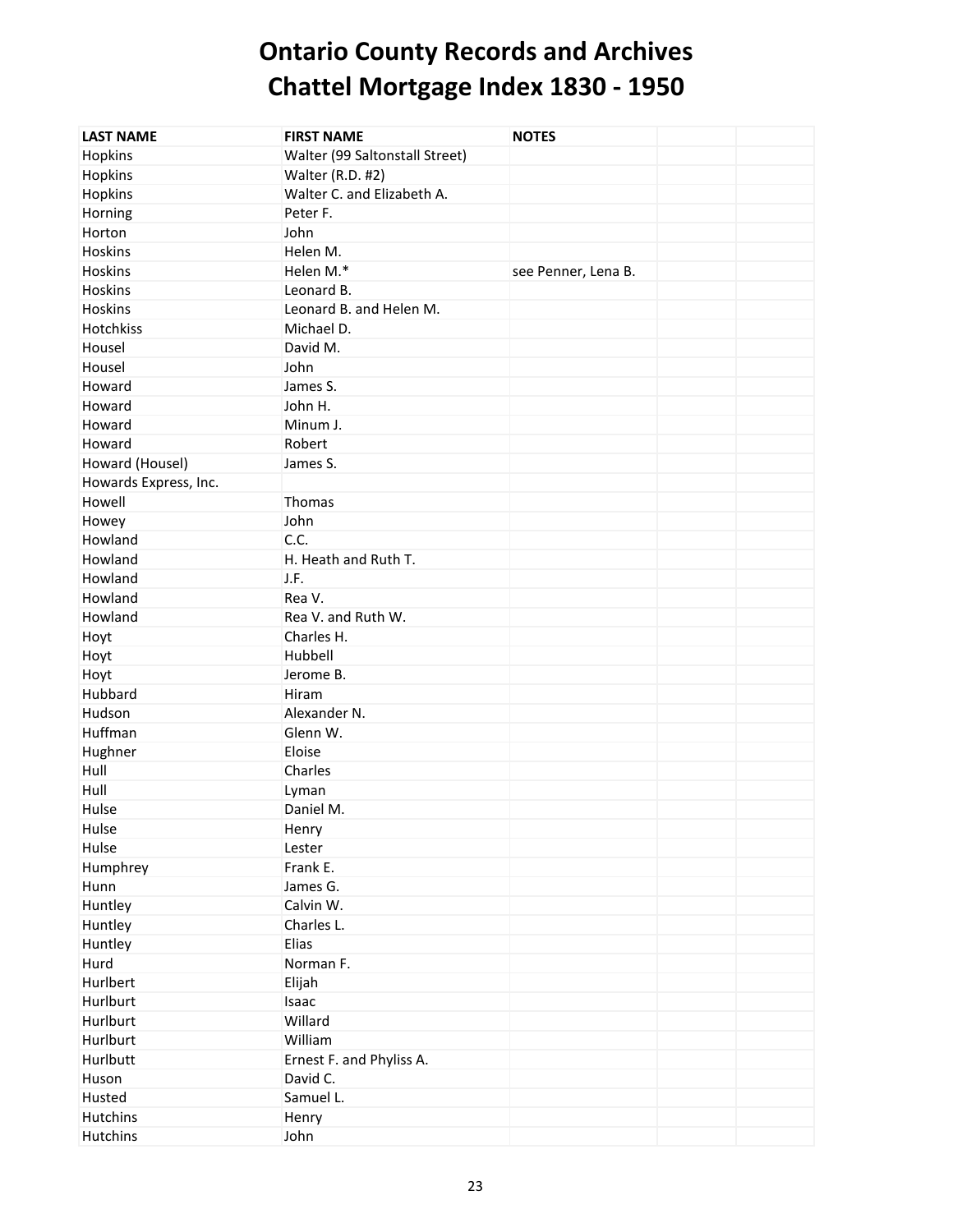| <b>LAST NAME</b>        | <b>FIRST NAME</b>         | <b>NOTES</b> |  |
|-------------------------|---------------------------|--------------|--|
| Hutchinson              | Ralph E.                  |              |  |
| Hyde                    | Frank                     |              |  |
| Hyde                    | Harrison                  |              |  |
| Hyland                  | George                    |              |  |
| Idoni                   | Francis A.                |              |  |
| Ingles                  | Addison                   |              |  |
| Ingraham                | Catharine                 |              |  |
| Ingraham                | Eri                       |              |  |
| Ingraham                | Harrison                  |              |  |
| Ingraham                | Lillian                   |              |  |
| Ingraham                | Martin                    |              |  |
| Ingraham                | Rose                      |              |  |
| Ireland                 | Loren J. and Verona       |              |  |
| Irwin                   | Herbert                   |              |  |
| Isham                   | Ebenezer G.               |              |  |
| Isham                   | William                   |              |  |
| J. and D. Boat Company* |                           |              |  |
| J.W. Chase and Sons     |                           |              |  |
| Jackson                 | Caroline M.               |              |  |
| Jackson                 | Charles                   |              |  |
| Jackson                 | Robert                    |              |  |
| Jacobs                  | Doris                     |              |  |
| Jaeger                  | Hans E.                   |              |  |
| Jaeger                  | Hans E. and Evelyn T.     |              |  |
| Jahn                    | Joseph                    |              |  |
| Jarvis                  | Morris                    |              |  |
| Jellison                | Harry N.                  |              |  |
| Jensen                  | Fred and Emma S.          |              |  |
| Jeudevine               | William                   |              |  |
| Jewell                  | John                      |              |  |
| Jobson                  | William W.                |              |  |
| Johncox                 | Harold                    |              |  |
| Johnson                 | Albert L.                 |              |  |
| Johnson                 | Brooke A.                 |              |  |
| Johnson                 | Charles E.                |              |  |
| Johnson                 | Edward                    |              |  |
| Johnson                 | Fred W.                   |              |  |
| Johnson                 | Henry W.                  |              |  |
| Johnson                 | James                     |              |  |
| Johnson                 | James B.                  |              |  |
| Johnson                 | John                      |              |  |
| Johnson                 | John F. and Helen M.      |              |  |
| Johnson                 | Leander                   |              |  |
| Johnson                 | Lewis and Mary M.         |              |  |
| Johnson                 | Mrs. Ernest               |              |  |
| Johnson                 | Othniel T.                |              |  |
| Johnson                 | Paul                      |              |  |
|                         |                           |              |  |
| Johnson                 | Ralph D.                  |              |  |
| Johnson                 | Raymond and Elizabeth     |              |  |
| Johnson                 | Sarah                     |              |  |
| Johnson                 | Walter A. and Raymond E.  |              |  |
| Johnson                 | <b>Walter and Pauline</b> |              |  |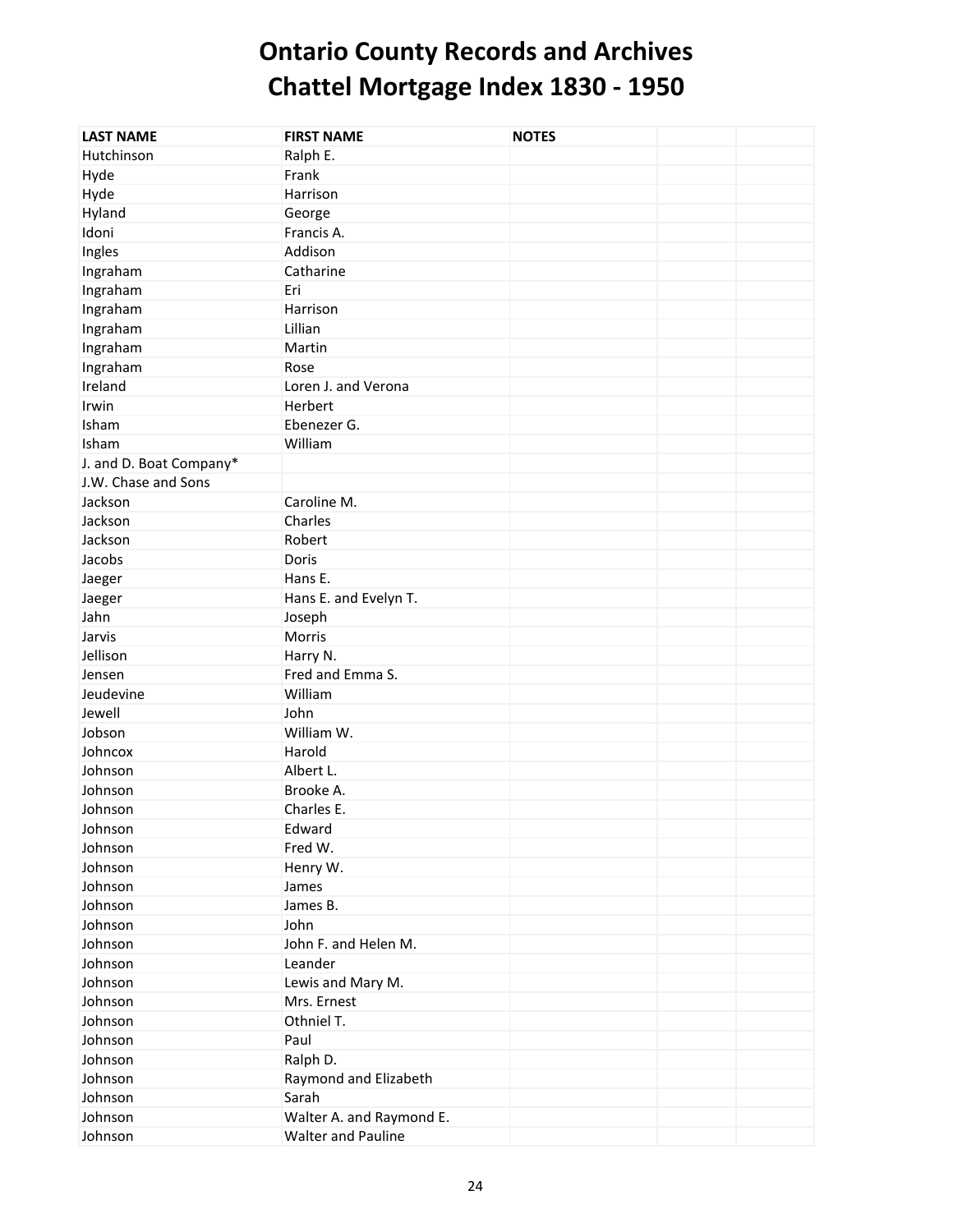| <b>LAST NAME</b> | <b>FIRST NAME</b>        | <b>NOTES</b> |  |
|------------------|--------------------------|--------------|--|
| Johnson          | William                  |              |  |
| Johnston         | Lester L. and Viola      |              |  |
| Joiner           | John                     |              |  |
| Jones            | Benjamin H.              |              |  |
| Jones            | Carl S. and Minnie       |              |  |
| Jones            | <b>Charles Henry</b>     |              |  |
| Jones            | Clement                  |              |  |
| Jones            | Frank H. and Donald C.   |              |  |
| Jones            | George                   |              |  |
| Jones            | Joel W.                  |              |  |
| Jones            | John                     |              |  |
| Jones            | Lyman and Myrtle         |              |  |
| Jones            | Lyman*                   |              |  |
| Jones            | Stephen and Joyce        |              |  |
| Jones            | Stephen L.*              |              |  |
| Jones            | Warren C.                |              |  |
| Jones            | Wilford R. and Leona     |              |  |
| Jones            | William                  |              |  |
| Jones            | William H.               |              |  |
| Jones            | William H. and Beulah G. |              |  |
| Jorgensen        | Milford C.               |              |  |
| Judson           | Harmon                   |              |  |
| Kaiser           | F. William               |              |  |
| Kane             | James                    |              |  |
| Karnes           | Floyd                    |              |  |
| Karnes           | Floyd and Naomi          |              |  |
| Kaufman          | Albert                   |              |  |
| Kaufman          | Leo P. and Loretta M.    |              |  |
| Kaveny           | Robert and Dorothy       |              |  |
| Kear             | John                     |              |  |
| Kear             | Otis                     |              |  |
| Keeffe           | James                    |              |  |
| Keenan           | George H.                |              |  |
| Keeney           | Howard W.                |              |  |
| Keiser           | George                   |              |  |
| Keith            | Barek                    |              |  |
| Kelley           | Cornelius                |              |  |
| Kelley           | James                    |              |  |
| Kelley           | James G.                 |              |  |
| Kelley           | Joseph                   |              |  |
| Kelley           | Marshall                 |              |  |
| Kellogg          | Alexander                |              |  |
| Kellogg          | Daniel J.                |              |  |
| Kellogg          | Freeman J.               |              |  |
| Kennedy          | Carl                     |              |  |
| Kennedy          | William                  |              |  |
| Kent             | <b>Earl and Gladys</b>   |              |  |
| Kentfield        | John                     |              |  |
| Keough           | Thomas                   |              |  |
| Kershaw          | Weldon                   |              |  |
| Ketchum          | John A.                  |              |  |
| Keveny           | Patrick                  |              |  |
|                  |                          |              |  |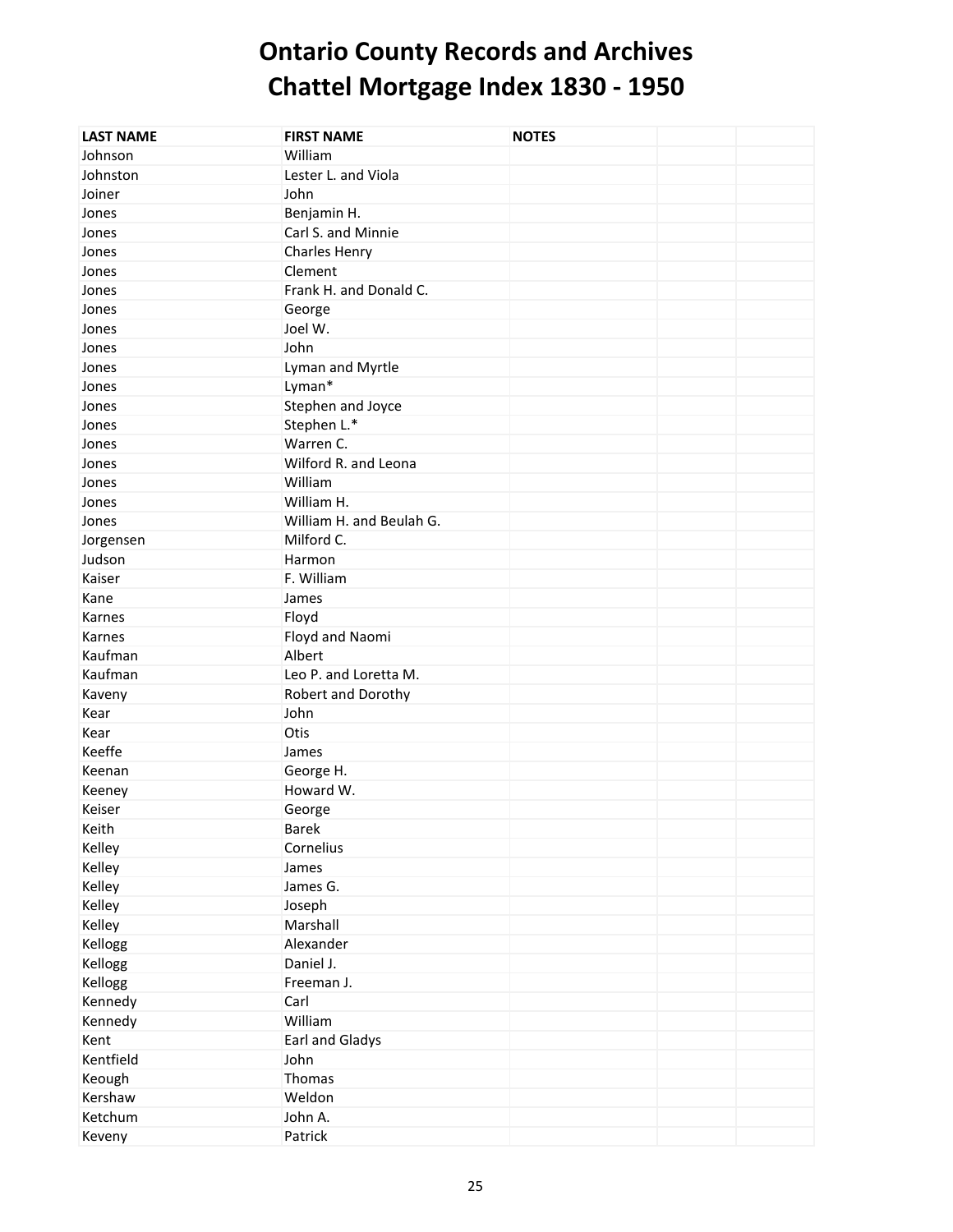| <b>LAST NAME</b>           | <b>FIRST NAME</b>    | <b>NOTES</b>                         |
|----------------------------|----------------------|--------------------------------------|
| Kibben                     | George E. and Ethel  |                                      |
| Kidman                     | Fred and Beatrice*   | see Kidman, Karl and Lucile          |
| Kidman                     | Karl                 |                                      |
| Kidman                     | Karl and Lucile*     |                                      |
| Kilkelley                  | Mary                 |                                      |
| Kilpatrick                 | Elijah               |                                      |
| Kimber                     | George               |                                      |
| Kimber                     | William              |                                      |
| Kimble                     | George               |                                      |
| Kimble                     | Weldon F.            |                                      |
| Kindleberger               | Frederick G.         |                                      |
| Kiney                      | Seely                |                                      |
| King                       | Samuel               |                                      |
| King                       | William              |                                      |
| Kinney                     | Abram S.             |                                      |
| Kinsella                   | Thomas E. and Fay    |                                      |
| Kipnis                     | Louis*               | see Sands, Marvin                    |
| Kipp                       | Warren               |                                      |
| Kirlakowsky                | Joseph and Ethel M.  |                                      |
| Kirschke                   | Paul R.              |                                      |
| Klos                       | Adelbert M. and Mary |                                      |
|                            | Abel                 |                                      |
| Knapp                      | Edward M.            |                                      |
| Knapp                      |                      |                                      |
| Knapp                      | James                |                                      |
| Knapp                      | Samuel               |                                      |
| Knickerbacker              | Harmon               |                                      |
| Knickerbacker              | Larry                |                                      |
| Kniffen                    | Frank W.             |                                      |
| Knight                     | George               |                                      |
| Knight                     | Joseph               |                                      |
| Knoff                      | William F.           |                                      |
| Knowles                    | Eber                 |                                      |
| Knowles                    | Isaac                |                                      |
| Knowles                    | Israel               |                                      |
| Kober                      | Louis and Clara      |                                      |
| Koch                       | Chris                |                                      |
| Koch                       | Chris A.             |                                      |
| Kolcum                     | Michael A.           |                                      |
| Koon                       | Joseph R.            |                                      |
| Kornbau                    | Maurice J.           |                                      |
| Krenzer                    | Dolores*             |                                      |
| Krossber                   | Cecilia G.           |                                      |
| Krossber                   | Stephen and Vera     |                                      |
| Kunes                      | Charles A.           |                                      |
| Kurzejeski                 | John H.              |                                      |
| Lads                       | James                |                                      |
| LaDugne                    | Adolphus             |                                      |
| Lafler                     | Byron                |                                      |
| Laing                      | Thomas T.            |                                      |
| Lakes Publishing Co., Inc. |                      |                                      |
| Lakeview Dairy*            |                      | see Otteman, Raymond and Florence C. |
| Laman                      | Albert G.            |                                      |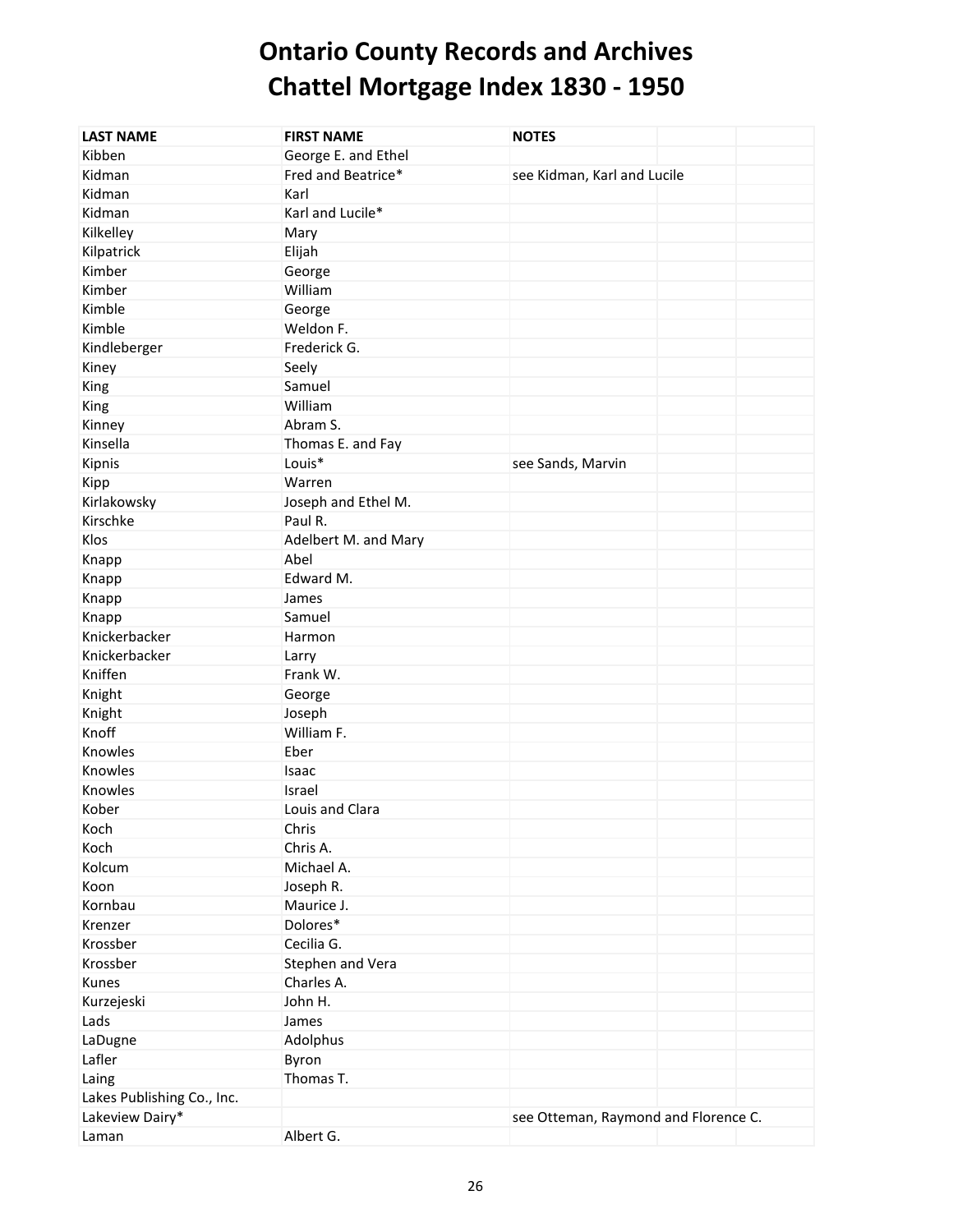| <b>LAST NAME</b> | <b>FIRST NAME</b>                | <b>NOTES</b>             |
|------------------|----------------------------------|--------------------------|
| Lampman          | Charles A.                       |                          |
| Lancer           | Aeneas                           |                          |
| Landers          | Alfred and Edna M.               |                          |
| Langdon          | Gilbert L., Jr. and Dorothy (M.) |                          |
| Lantry           | Francis J.                       |                          |
| Larkins          | William                          |                          |
| Larner           | William J.                       |                          |
| Larsen           | Chris                            |                          |
| Lathan           | Harold A.                        |                          |
| Lathrop          | Harvey L.                        |                          |
| Lathrop          | Harvey L. and Ruth               |                          |
| Lathrop          | Lanson                           |                          |
| Latting          | Joseph                           |                          |
| Latting          | Nathaniel                        |                          |
| Latting          | William                          |                          |
| Lavis            | James W.                         |                          |
| Lawrence         | George                           |                          |
| Lawrence         | H. Clay                          |                          |
| Lawrence         | John                             |                          |
| Laylon           | Lawrence S.                      |                          |
| Leake            | David Z.                         |                          |
| Leasure          | Albert                           |                          |
| Leavenworth      | Lyman                            |                          |
| Leddick          | <b>Edward and Margaret</b>       |                          |
| Ledgerwood       | George and Ruth                  |                          |
| Ledgerwood       | Kenneth                          |                          |
| Lee              | Julius                           |                          |
| Lee              | Thomas                           |                          |
| Lefevre          | Ralph and Kathryn A.             |                          |
| Legore           | Isaac, Jr.                       |                          |
| Lester           | Dale C.                          |                          |
| Lester           | Dale C. and Bessie               |                          |
| Levy             | Barney, Jr.                      |                          |
| Lewis            | Catharine                        |                          |
| Lewis            | Charles W.                       |                          |
| Lewis            | Ebenezer E.                      |                          |
| Lewis            | Philander                        |                          |
| Lewis            | Virgil A.                        |                          |
| Limbert          | Donald E.                        |                          |
| Limbert          | Donald E. and Margaret           |                          |
| Lincoln          | Earl W.                          |                          |
| Lincoln          | Ira W.                           |                          |
| Linder           | Lewis                            |                          |
| Lindner          | John Darrow                      |                          |
| Lindner          | John Darrow and Marian Elizabeth |                          |
| Lindner          | John J.*                         | see McConnell, Catherine |
| Lindner          | Oscar John and Dora E.           |                          |
| Lindsay          | John A.                          |                          |
| Linehan          | Albert C.                        |                          |
| Linehan          | Coleman                          |                          |
| Linehan          | Simon                            |                          |
| Linham           | Wilfred and Velda L.             |                          |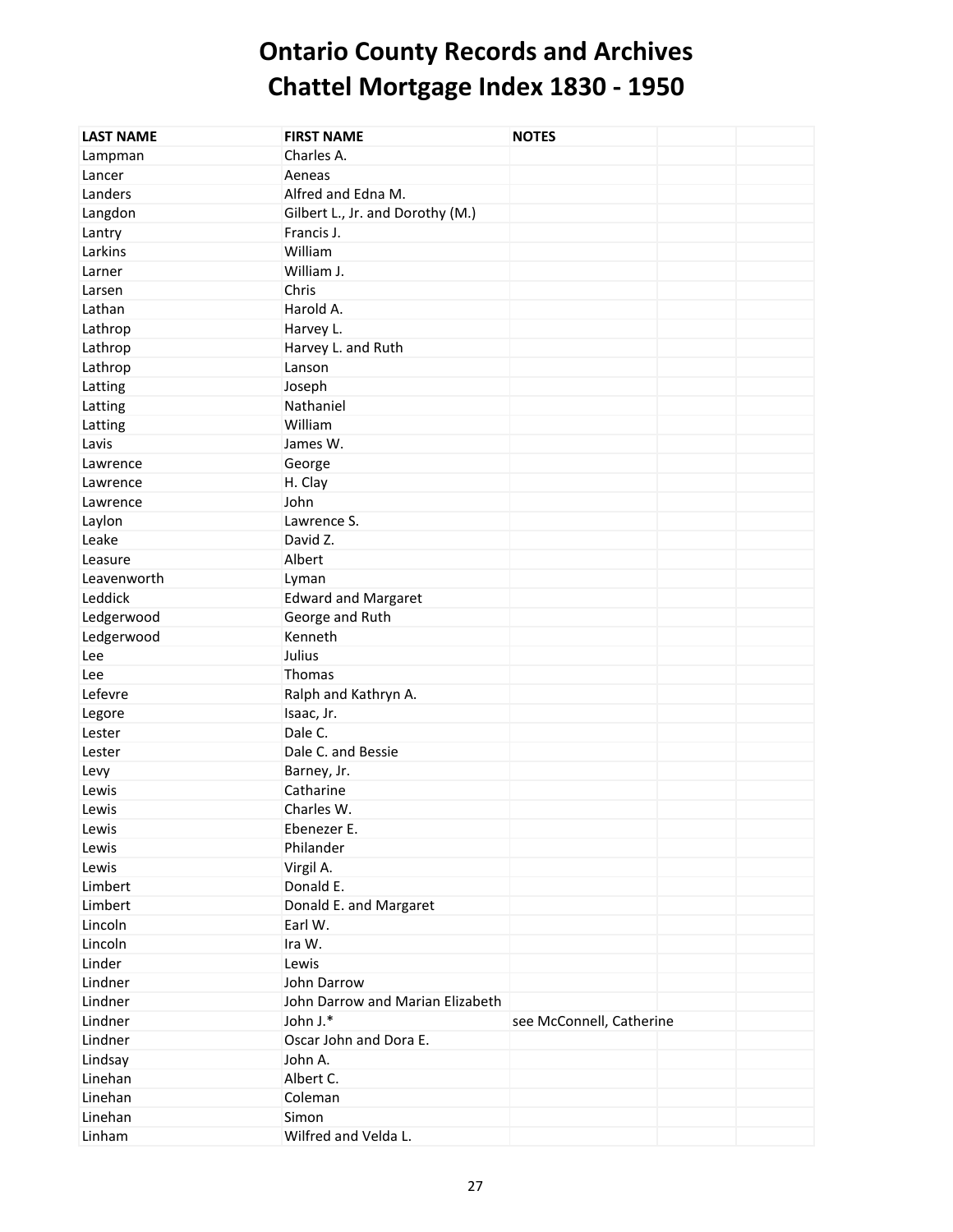| <b>LAST NAME</b>   | <b>FIRST NAME</b>              | <b>NOTES</b>              |
|--------------------|--------------------------------|---------------------------|
| Lipton             | Mandel                         |                           |
| Listman            | George H.                      |                           |
| Little             | Francis                        |                           |
| Little             | Norman                         |                           |
| Livermore          | Simeon                         |                           |
| Lloyd              | Earl                           |                           |
| Lockwood           | Paul E.                        |                           |
| Long               | Margaret H.                    |                           |
| Long               | Reuben O.                      |                           |
| Longly             | Henry                          |                           |
| Loonie             | John J.                        |                           |
| Loonie             | John*                          | see Norton, Edwin         |
| Lord               | Glenn R.                       |                           |
| Lord               | Henry W.                       |                           |
| Lord               | Kenneth M.                     |                           |
| Loss               | Peter                          |                           |
| Loss               | Peter E.                       |                           |
| Loss               | Peter E. and Leota L.          |                           |
| Low                | T.G. & Hannan                  |                           |
| Low                | William                        |                           |
| Lowe               | Allan E.                       |                           |
| Lowe               | <b>Ellsworth and Elizabeth</b> |                           |
| Lucas              | Alonzo B.                      |                           |
| Lucas              | Holmes                         |                           |
| Lucas              | Seth                           |                           |
| Lucas              | Zebina                         |                           |
| Lund               | Arthur                         |                           |
| Luther             | James                          |                           |
| Lyke               | William B.                     |                           |
| Lyman              | William                        |                           |
| Lynch              | Timothy                        |                           |
| <b>Lynd Motors</b> |                                |                           |
| Lynn               | Howard                         |                           |
| Lyon               | Charles                        |                           |
| Lyon               | Fred A.                        |                           |
| Lyon               | G. Collins                     |                           |
| Lyon               | George                         |                           |
| Lyon               | James                          |                           |
| Lyon               | John J.                        |                           |
| Lyon               | Ray H.                         |                           |
| Lyon               | Thomas B.                      |                           |
| Lyons              | Myrtle R.                      |                           |
| Lytle              | Leon E.                        |                           |
| Mabie              | Peter*                         | see Cleaveland, Gilson S. |
| Mack               | Miles P.                       |                           |
| Mack               | Warren F.                      |                           |
| MacLeod            | Arthur H.                      |                           |
| MacPherson         | Park C.                        |                           |
| Macumber           | Albert                         |                           |
| Macumber           | Albert and Irene (Brown)       |                           |
| Macumber           | Irene                          |                           |
| Magill             | Malcolm                        |                           |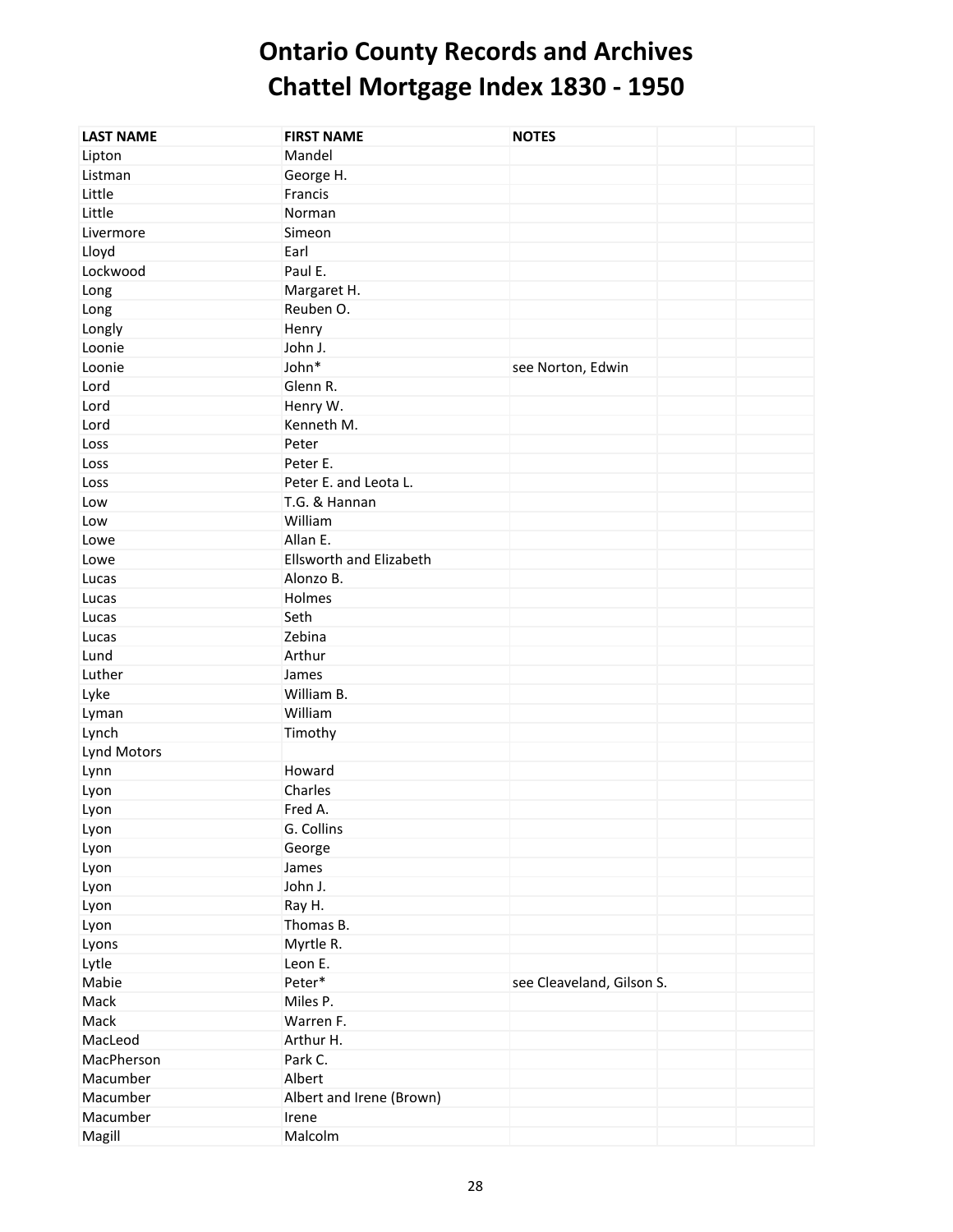| <b>LAST NAME</b>             | <b>FIRST NAME</b>        | <b>NOTES</b>           |  |
|------------------------------|--------------------------|------------------------|--|
| Mahoney                      | Jeremiah                 |                        |  |
| Mahoney                      | Michael                  |                        |  |
| Maid                         | Benedict J.              |                        |  |
| Main Motor Sales             |                          |                        |  |
| Mallory                      | D. Taylor                |                        |  |
| Mallory                      | Elizabeth                |                        |  |
| Mallory                      | Horace D.                |                        |  |
| Mallory                      | Merrit M.                |                        |  |
| Mallory                      | S.V.R.                   |                        |  |
| Maloney                      | Moses                    |                        |  |
| Malotte                      | Leo A.                   |                        |  |
| Maltman                      | Francis D.               |                        |  |
| Maltman                      | James                    |                        |  |
| Manaco                       | Nicholas A. and Angeline |                        |  |
| Mangiarelli                  | George E.                |                        |  |
| Manley                       | Horace                   |                        |  |
| Manning                      | Beryl                    |                        |  |
| Manning                      | Beryl and Thelma         |                        |  |
| Manning                      | George                   |                        |  |
| Manning                      | Grace R.                 |                        |  |
| Mansfield                    | Claire L.                |                        |  |
| Maple Grove Apartments, Inc. |                          |                        |  |
| Mariano                      | Amond F.*                | see Wilcox, Charles R. |  |
| Marks                        | Henry L.                 |                        |  |
| Marsh                        | Clark M.                 |                        |  |
| Marsh                        | Howard L.                |                        |  |
| Marsh                        | John D.                  |                        |  |
| Marsh                        | John D. and Berniece     |                        |  |
| Marsteiner                   | Harry L.                 |                        |  |
| Marsteiner                   | Harry L. and Helen       |                        |  |
| Martin                       | Admiral                  |                        |  |
| Martin                       | George J.                |                        |  |
| Martin                       | Irene                    |                        |  |
| Martin                       | John                     |                        |  |
| Martin                       | John R.                  |                        |  |
| Martin                       | Richard H.               |                        |  |
| Martin                       | Robert J.                |                        |  |
| Martin                       | William                  |                        |  |
| Martin                       | William H.               |                        |  |
| Martin                       | William P.               |                        |  |
| Martys                       | Jordan S.H.              |                        |  |
| Martys                       | Socrates                 |                        |  |
| Mary                         | Philip                   |                        |  |
| Mason                        | Israel                   |                        |  |
| Mason                        | William M.               |                        |  |
| Masseth                      | Benjamin                 |                        |  |
| Masseth                      | George and Benjamin      |                        |  |
| Masseth                      | Joseph                   |                        |  |
| Massey                       | A.W.                     |                        |  |
| Masterson                    | Patrick                  |                        |  |
| Mather                       | John B.                  |                        |  |
| Mattice                      | George                   |                        |  |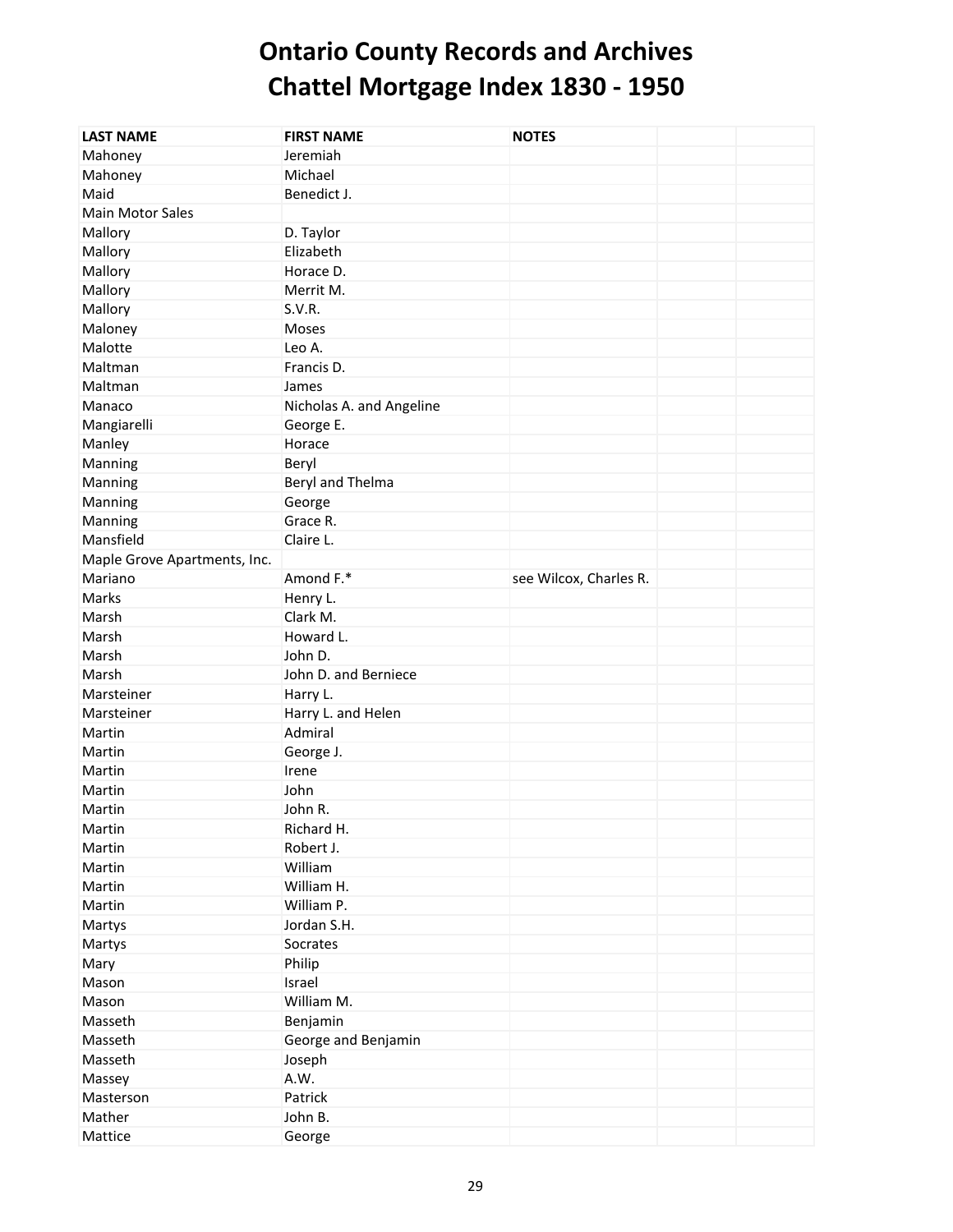| <b>LAST NAME</b>   | <b>FIRST NAME</b>          | <b>NOTES</b> |  |
|--------------------|----------------------------|--------------|--|
| Mattice            | Helen A.                   |              |  |
| Mattison           | J.J.                       |              |  |
| Mattoon            | <b>Everett and Onalee</b>  |              |  |
| Mattoon            | Henry                      |              |  |
| Matyjewicz         | Albin                      |              |  |
| Mauger-Smith, Inc. |                            |              |  |
| Maxon              | Archie                     |              |  |
| Maxwell            | Elizabeth S.               |              |  |
| Maxwell            | William J.                 |              |  |
| Maxwell            | William T.                 |              |  |
| May                | Earl Henry Jr.             |              |  |
| May                | Rita                       |              |  |
| Mayberry           | George                     |              |  |
| Mayer              | Fred                       |              |  |
| Mayer              | Harold                     |              |  |
| McBurney           | Walter C.                  |              |  |
| McCaig             | Darrell V. and Twila       |              |  |
| McCall             | Owen                       |              |  |
| McCall             | Thomas                     |              |  |
| McCarthy           | Dennis                     |              |  |
| McCarthy           | Edward                     |              |  |
| McCarthy           | Timothy                    |              |  |
| McClure            | Eliza                      |              |  |
| McClure            | James R.                   |              |  |
| McClure            | Roy L.                     |              |  |
| McClure            | William                    |              |  |
| McClure            | William A.                 |              |  |
| McConnell          | Catherine*                 |              |  |
| McCormick          | Francis                    |              |  |
| McCormick          | John                       |              |  |
| McCovick           | Charles J. and Hazel       |              |  |
| McCredie           | James                      |              |  |
| McCullough         | Ralph R.                   |              |  |
| McCumber           | John                       |              |  |
| McCurdy            | Nathaniel                  |              |  |
| McDermott          | Anna O.                    |              |  |
| McDonald           | Charles C.                 |              |  |
| McDonald           | F. Leo*                    |              |  |
| McDonald           | John                       |              |  |
| McFarland          | John                       |              |  |
| McGaffee           | Samuel (M.)                |              |  |
| McGee              | Pierce                     |              |  |
| McGee              | Pierce L. (M.) and Mary R. |              |  |
| McGillivray        | Fred and Ruth              |              |  |
| McGough            | David                      |              |  |
| McGough            | John                       |              |  |
| McGown             |                            |              |  |
|                    | George D.                  |              |  |
| McGrath            | Sant                       |              |  |
| McGreevy           | Lester                     |              |  |
| McGregor           | Hamilton                   |              |  |
| McGregor           | Robert                     |              |  |
| McIntyre           | Andrew                     |              |  |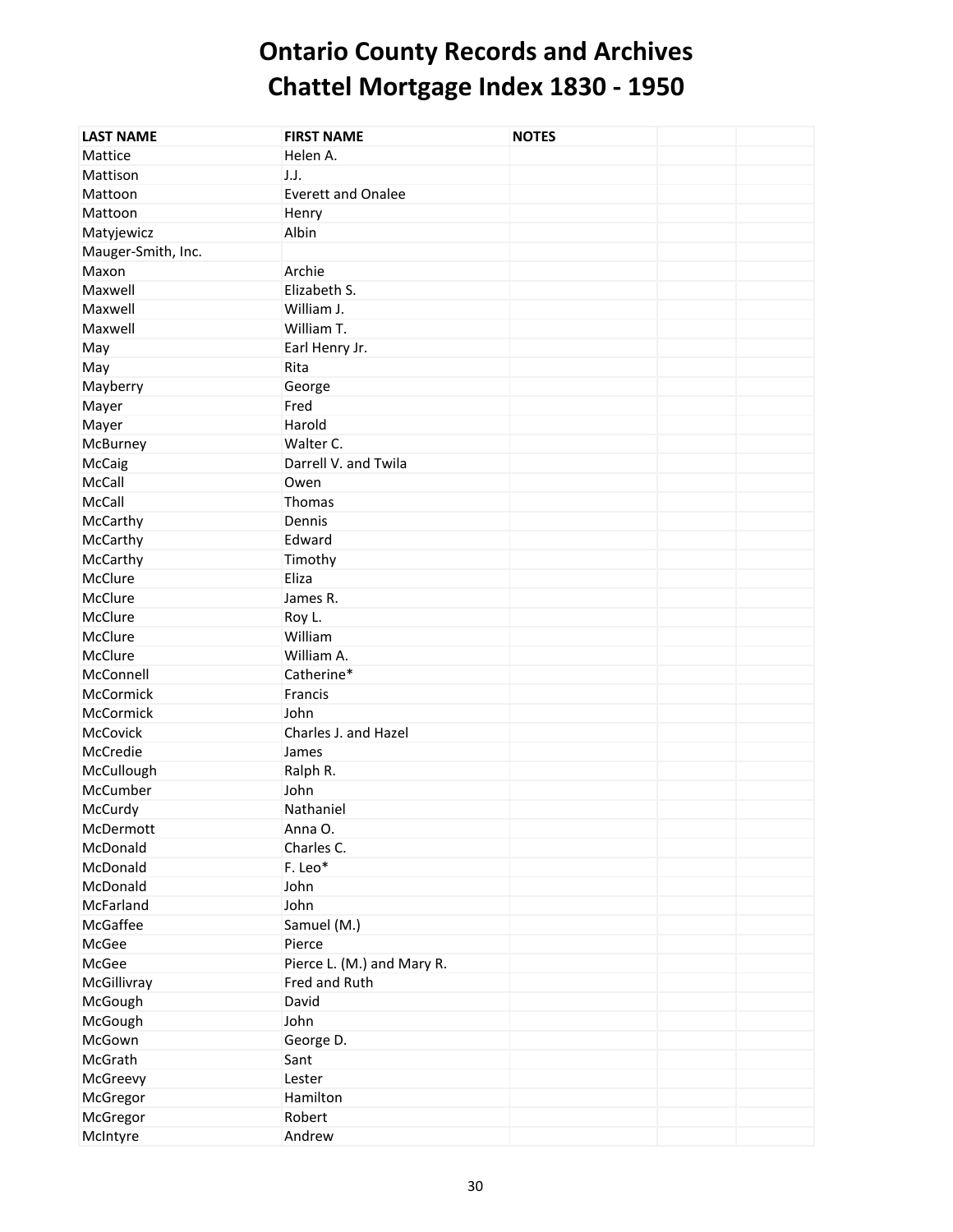| <b>LAST NAME</b>            | <b>FIRST NAME</b>                       | <b>NOTES</b>          |  |
|-----------------------------|-----------------------------------------|-----------------------|--|
| McIntyre                    | John and Margaret                       |                       |  |
| McIntyre                    | Sue M.                                  |                       |  |
| McKay                       | Paul G.                                 |                       |  |
| McKechnie                   | Jessie E.                               |                       |  |
| McKee                       | Harry J.*                               |                       |  |
| McKee                       | John                                    |                       |  |
| McKee                       | Lucy                                    |                       |  |
| McKenna                     | Thomas M.                               |                       |  |
| McKinney                    | Patrick                                 |                       |  |
| McKnutt                     | Thomas                                  |                       |  |
| McLane                      | Edward J.*                              | see Veale, William T. |  |
| McLarey                     | William                                 |                       |  |
| McLouth                     | Peter                                   |                       |  |
| McMahon                     | Carr and Luella                         |                       |  |
| McMillan                    | C. Craig and Mary E.                    |                       |  |
| McMillan                    | Carlton                                 |                       |  |
| McMillan                    | James                                   |                       |  |
| McMillan                    | Peter H.                                |                       |  |
| McMillan                    | Robert G. and Isabel                    |                       |  |
| McNamara                    | Leonard J.                              |                       |  |
| McNulty                     | John C. and Corrine L.                  |                       |  |
| McOmber                     | George                                  |                       |  |
| McPadden                    | Josephine A.                            |                       |  |
| McSherer                    | James                                   |                       |  |
| McUmber                     | Orfill                                  |                       |  |
| McWilliams                  | Edward P.                               |                       |  |
| Mead                        | Anthony D.                              |                       |  |
| Mead                        | Marcus                                  |                       |  |
| Meade                       | Stanley C. and Ethel                    |                       |  |
| Meadow                      | John                                    |                       |  |
| Meenan                      | Robert J.                               |                       |  |
| Mellander                   | Floyd and Nellie                        |                       |  |
| Mellander                   | Nellie                                  |                       |  |
| Menter                      | Frank J.                                |                       |  |
|                             | Rebecca P.                              |                       |  |
| Menter<br>Meredith          | John W. and Lois A.                     |                       |  |
| Merels                      |                                         |                       |  |
| Merrill                     | <b>Edward T. and Gladys</b><br>Benjamin |                       |  |
| Merrill                     | E. Collinson                            |                       |  |
| Merrill                     | John H.                                 |                       |  |
| Merrill                     | Malcolm M.                              |                       |  |
| Merritt                     | Charles                                 |                       |  |
| Merritt                     | John C.                                 |                       |  |
| Merson Hardware Corporation |                                         |                       |  |
|                             | Richard E. and Viola M.W.               |                       |  |
| Metzger                     | Walter                                  |                       |  |
| Metzger                     | Walter E.                               |                       |  |
| Metzger                     | Walter E. and Julie E.                  |                       |  |
| Metzger                     | Walter E.*                              |                       |  |
| Metzger                     |                                         |                       |  |
| Miangolarra                 | Beverley and Lona                       |                       |  |
| Middlebrook                 | William                                 |                       |  |
| Mikolite                    | Frederick A.                            |                       |  |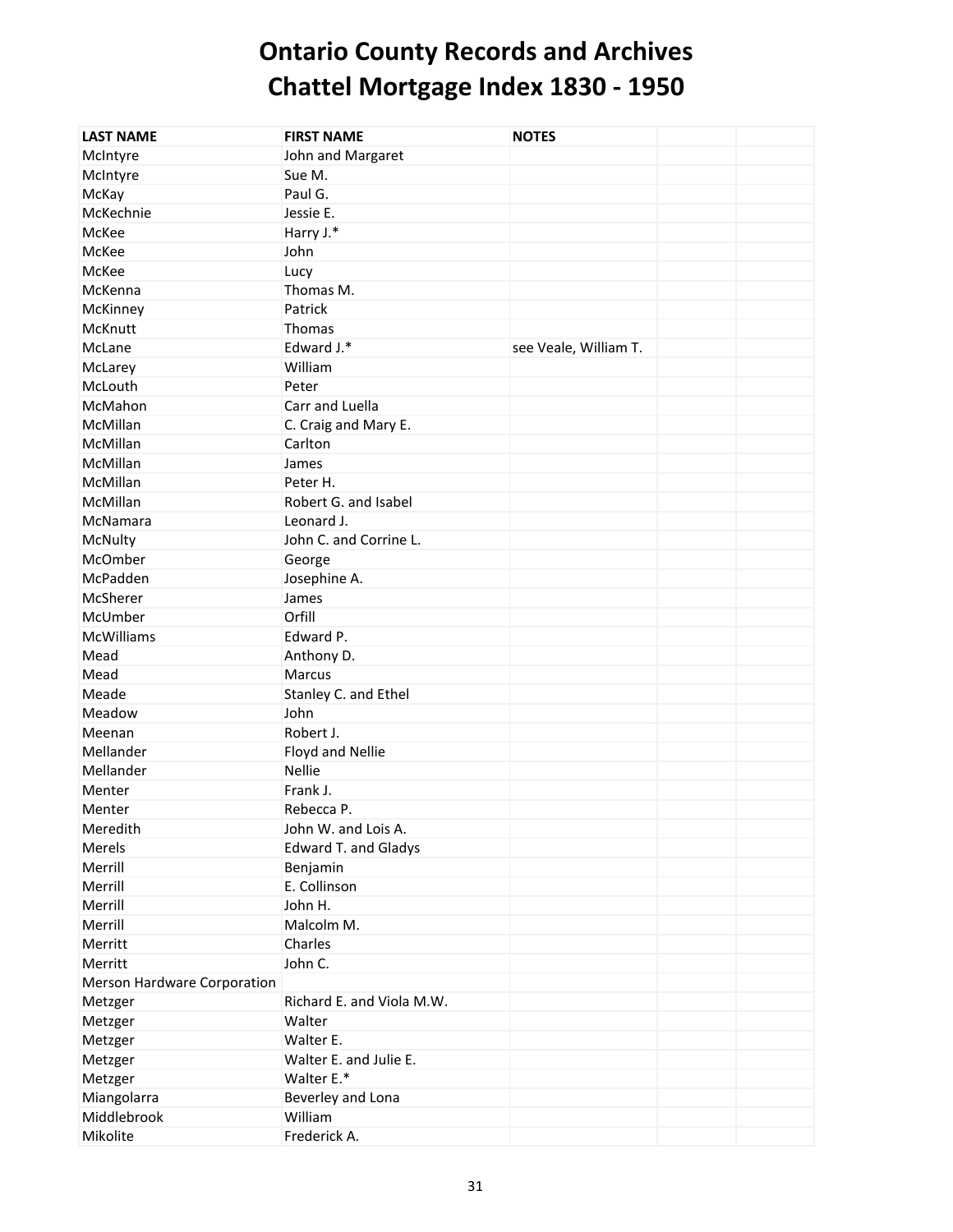| <b>LAST NAME</b>            | <b>FIRST NAME</b>            | <b>NOTES</b>         |  |
|-----------------------------|------------------------------|----------------------|--|
| Miles                       | Adolphus                     |                      |  |
| Miles                       | Adolphus and Ambrosia        |                      |  |
| Miles                       | Benjamin                     |                      |  |
| Miles                       | Myron H.*                    | see also Dorn, Hazel |  |
| Milford                     | John M.                      |                      |  |
| Miliken                     | Nathan J.                    |                      |  |
| Miller                      | Alvin                        |                      |  |
| Miller                      | Daniel                       |                      |  |
| Miller                      | David                        |                      |  |
| Miller                      | Francis J.                   |                      |  |
| Miller                      | George W.                    |                      |  |
| Miller                      | Isaac                        |                      |  |
| Miller                      | Jessie L.                    |                      |  |
| Miller                      | John M.                      |                      |  |
| Miller                      | John Raymond and Margaret V. |                      |  |
| Miller                      | Joseph A. and Cecilia R.     |                      |  |
| Miller                      | Myron H.                     |                      |  |
| Miller                      | Ruth H.                      |                      |  |
| Miller                      | Wilson                       |                      |  |
| Miller & Hager              |                              |                      |  |
| Mills                       | Edward M.                    |                      |  |
| Millspaugh                  | Abner                        |                      |  |
| Miner                       | Alfred                       |                      |  |
| Mirek                       | Leonard                      |                      |  |
| Mirras                      | James J.                     |                      |  |
| Mitchell                    | Isaac                        |                      |  |
| Mitchell                    | James G.                     |                      |  |
| Mitchell                    | Lorenzo D.                   |                      |  |
| Moadinger                   | R.B.                         |                      |  |
| Moban                       | James L.                     |                      |  |
| Mohawk Paving Company, Inc. |                              |                      |  |
| Moloney                     | Francis                      |                      |  |
| Monford                     | David C.                     |                      |  |
| Monks                       | Barry                        |                      |  |
| Monks                       | Barry (Edward) and Thelma    |                      |  |
| Montanye                    | George W.                    |                      |  |
| Montgomery                  | Mae L.                       |                      |  |
| Moody                       | Edwin C.                     |                      |  |
| Moore                       | Charles H.                   |                      |  |
| Moore                       | Charles H. and Mae H.        |                      |  |
| Moore                       | Eli                          |                      |  |
| Moore                       | Emily                        |                      |  |
| Moore                       | Howard J., Jr.               |                      |  |
| Moore                       | James                        |                      |  |
| Moore                       | James Jr.                    |                      |  |
| Moore                       | John                         |                      |  |
| Moore                       |                              |                      |  |
|                             | Wesley D. and Edythe B.      |                      |  |
| Moore                       | William & Rebecca            |                      |  |
| Moran                       | John & Mary                  |                      |  |
| Moran                       | Michael                      |                      |  |
| Morgan                      | Francis E.                   |                      |  |
| Morgan                      | Henry W.                     |                      |  |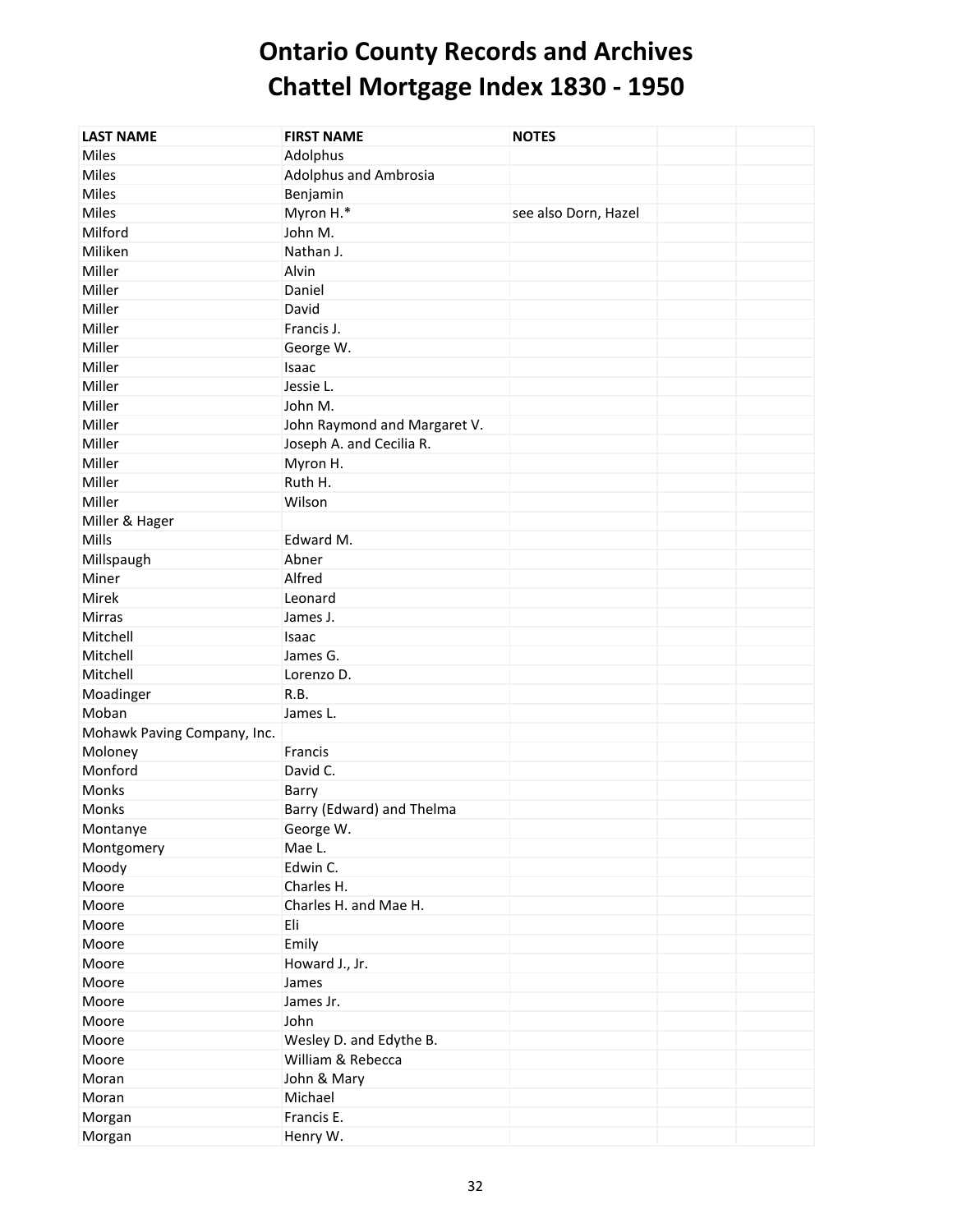| <b>LAST NAME</b>        | <b>FIRST NAME</b>          | <b>NOTES</b>         |  |
|-------------------------|----------------------------|----------------------|--|
| Morgan                  | Martin W. and Lola M.*     |                      |  |
| Morgan                  | William and Raymond        |                      |  |
| Moriarty                | William                    |                      |  |
| Moriarty                | <b>William and Marion</b>  |                      |  |
| Morley                  | Emery                      |                      |  |
| Morley                  | Emery and Jean             |                      |  |
| Morris                  | Edward                     |                      |  |
| Morris                  | Thomas H.                  |                      |  |
| Morris                  | William                    |                      |  |
| Morris                  | William F.                 |                      |  |
| Morrisey                | Emmett                     |                      |  |
| Morrison                | John                       |                      |  |
| Morrow                  | Julian and Mary            |                      |  |
| Morse                   | Elihu                      |                      |  |
| Morse                   | William & LeGrand L.       |                      |  |
| Moss                    | George                     |                      |  |
| Moss                    | Orrin B.                   |                      |  |
| Mott                    | Garret T.                  |                      |  |
| Muckle                  | David W.                   |                      |  |
| Muhlhauser              | Frederick P.               |                      |  |
| Mulhollany              | Cecil P.                   |                      |  |
| Mully                   | Frank                      |                      |  |
| Mumerow                 | <b>Clarence and Robert</b> |                      |  |
| Mumerow                 | Robert C.                  |                      |  |
| Munson                  | John W.                    |                      |  |
| Munson                  | Owen                       |                      |  |
| Murphy                  | Clifford                   |                      |  |
| Murphy                  | Daniel                     |                      |  |
| Murphy                  | Hannah & Patrick           |                      |  |
| Murphy                  | John                       |                      |  |
| Murphy                  | John T. and Marguerite     |                      |  |
| Murphy                  | Michael                    |                      |  |
| Murphy                  | Patrick                    |                      |  |
| Murphy                  | Richard                    |                      |  |
| Murray                  | Albert G.                  |                      |  |
| Murray                  | Chas. J.*                  | see Schram, Mabel    |  |
| Murray                  | James B.                   |                      |  |
| Murray                  | John                       |                      |  |
| Murray                  | Rebecca                    |                      |  |
| Murray                  | William H.                 |                      |  |
| Musalino                | Rose*                      | see Genneeso, Philip |  |
| Musgrove                | G.F.                       |                      |  |
| Musolino                | Frank J.                   |                      |  |
| Musolino                | Joseph A.                  |                      |  |
| Musolino                | Sebastian J.               |                      |  |
| Myer                    | Kenneth L.                 |                      |  |
| N.C. Purdie Corporation |                            |                      |  |
| Nadeau                  | <b>Walter and Belle</b>    |                      |  |
| Neafie                  | John                       |                      |  |
| Neale                   | Thomas                     |                      |  |
| Neale                   | William K.                 |                      |  |
| Nehring                 | Frederick G.               |                      |  |
|                         |                            |                      |  |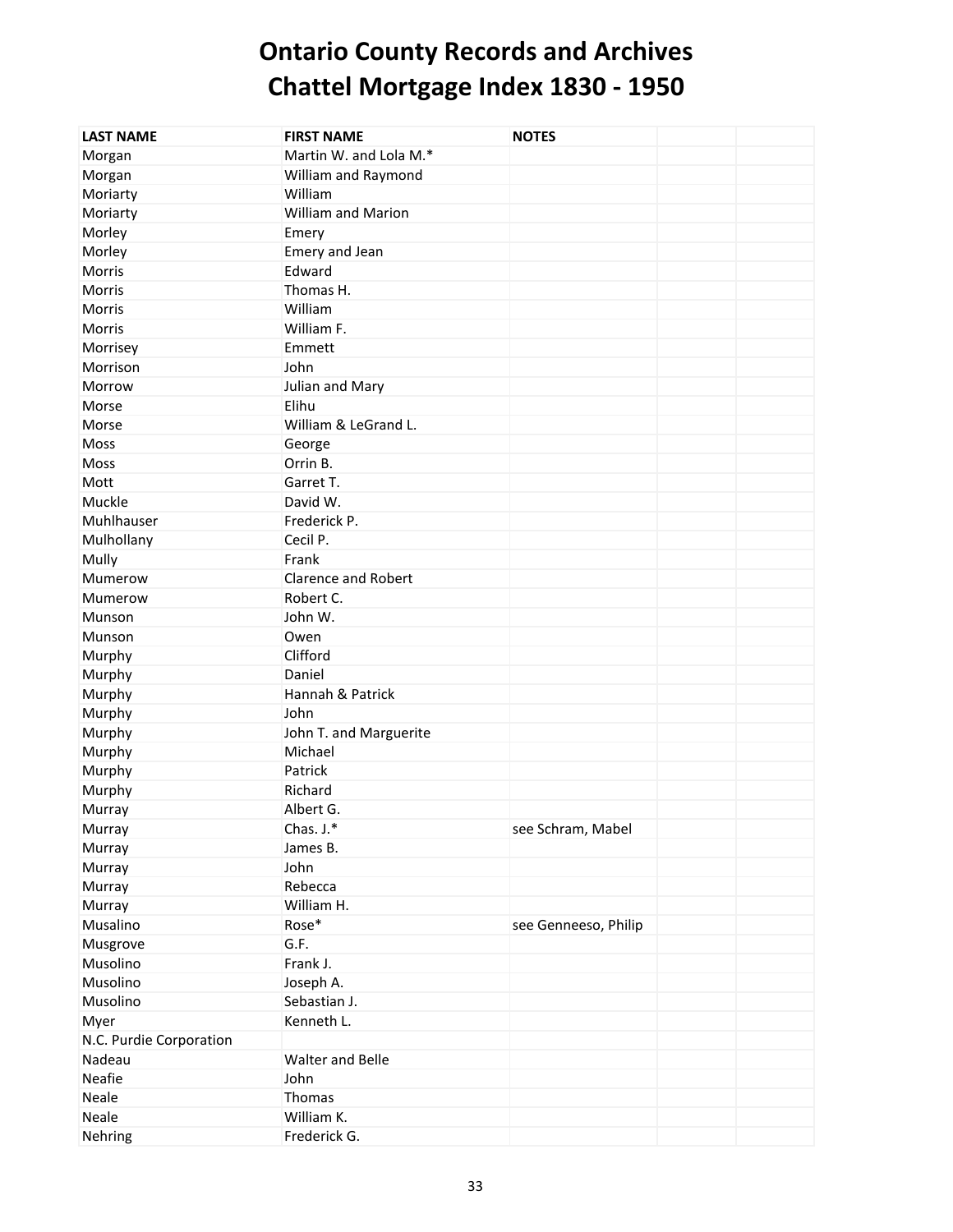| <b>LAST NAME</b>         | <b>FIRST NAME</b>           | <b>NOTES</b>         |  |
|--------------------------|-----------------------------|----------------------|--|
| Neighbor                 | Arthur                      |                      |  |
| Neilson                  | Wm.R.                       |                      |  |
| Nelke                    | Hubert                      |                      |  |
| Nelson                   | Florence                    |                      |  |
| Nelson                   | George                      |                      |  |
| Nelson                   | Lester                      |                      |  |
| Nelson                   | William                     |                      |  |
| Nethaway                 | George                      |                      |  |
| Nethaway                 | George L.                   |                      |  |
| Neu                      | Jacob                       |                      |  |
| New York State Telegraph |                             |                      |  |
| Newark Creamery Company  |                             |                      |  |
| Newell                   | Lysander                    |                      |  |
| Newell                   | Peter                       |                      |  |
| Newman                   | Decatur                     |                      |  |
| Newman                   | William                     |                      |  |
| Newton                   | Elias                       |                      |  |
| Newton                   | Franklin                    |                      |  |
| Newton                   | Julia S.                    |                      |  |
| Nichols                  | Abraham H.                  |                      |  |
| Nichols                  | John H.                     |                      |  |
| <b>Nichols</b>           | McDonald                    |                      |  |
| Nicholson                | Ray O.                      |                      |  |
| Norman                   | Joseph and Katherine        |                      |  |
| Norris                   | Jackson B.                  |                      |  |
| Norrison                 | Gerald E.                   |                      |  |
| Norsen                   | George B.                   |                      |  |
| Northrup                 | Jeremiah                    |                      |  |
| Northrup                 | Thomas D.*                  |                      |  |
| Norton                   | Caleb                       |                      |  |
| Norton                   | Daniel E. Jr.               |                      |  |
| Norton                   | Edwin                       |                      |  |
| Norton                   | Edwin*                      |                      |  |
| Norton                   | Helen                       |                      |  |
| Norton                   | Robert & Morris             |                      |  |
| Nott                     | Ebenezer S.                 |                      |  |
| Nott                     | Philetus                    |                      |  |
| Nott                     | Sibley E.                   |                      |  |
| <b>Nutt</b>              | John and Mary               |                      |  |
| Oatman                   | Levi                        |                      |  |
| O'Beirne                 | John M.                     |                      |  |
| Oberdorf                 | Calvin W. and Edna Florence |                      |  |
| Oberdorf                 | Paul F.                     |                      |  |
| Oberdorf                 | Robert                      |                      |  |
| Oberdorf                 | Robert A., Jr. and Glenna   |                      |  |
| O'Brien                  | Edwin J. and Clara          |                      |  |
| O'Brien                  | Matthew                     |                      |  |
| O'Donnell                | Matthew                     |                      |  |
| O'Grady                  | Thomas                      |                      |  |
| O'Hara                   | Edward J.*                  | see Krenzer, Delores |  |
| O'Hara                   | William                     |                      |  |
| O'Hearn                  | Pierce and Lina             |                      |  |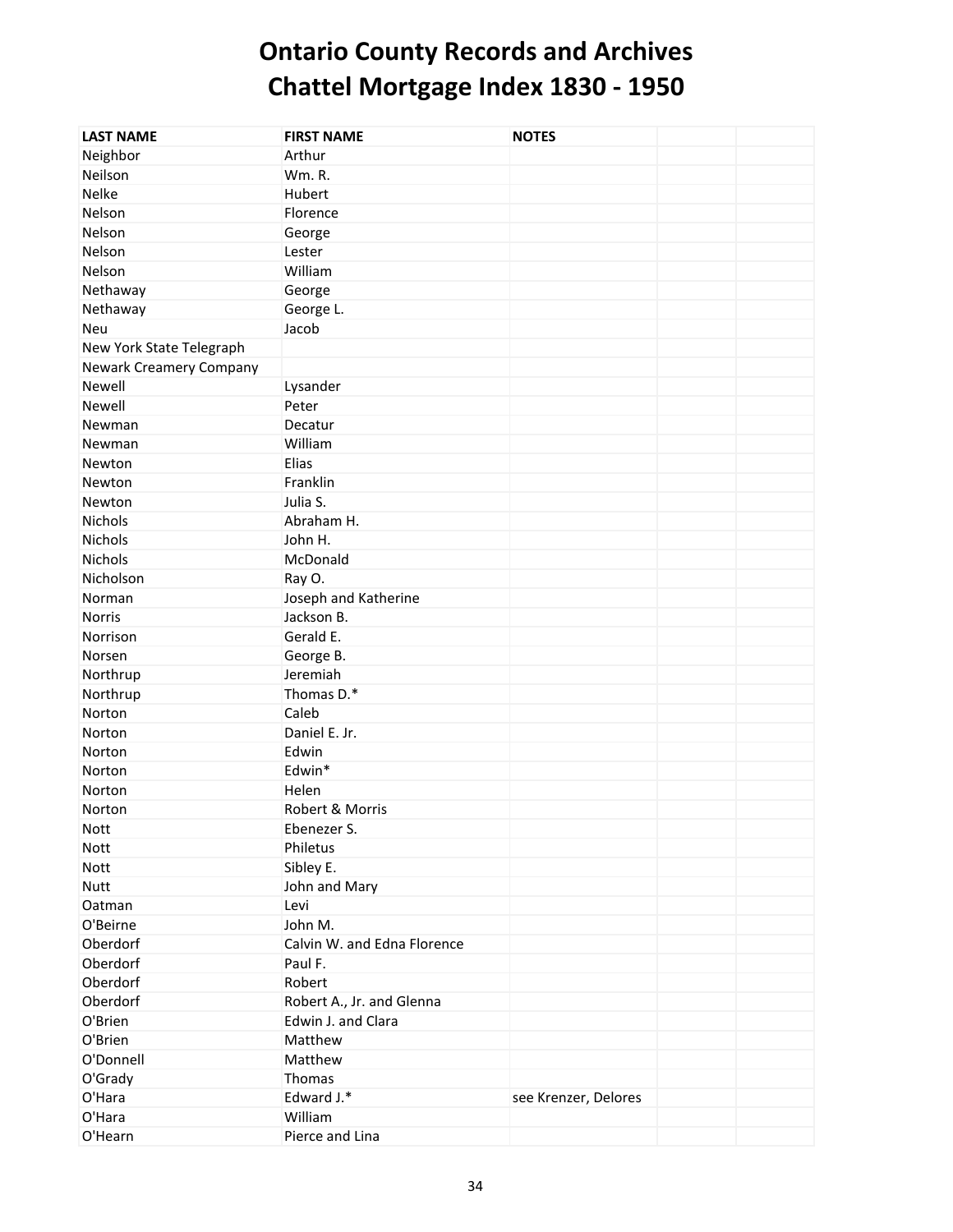| <b>LAST NAME</b>                       | <b>FIRST NAME</b>        | <b>NOTES</b>         |  |
|----------------------------------------|--------------------------|----------------------|--|
| O'Keefe                                | James                    |                      |  |
| O'Leary                                | Humphrey                 |                      |  |
| Oliver                                 | Joseph and Emmalena      |                      |  |
| Onderdonk                              | Adrian D.*               | see Stedman, John V. |  |
| O'Neil                                 | Ervin D. and Marguerite  |                      |  |
| O'Neil                                 | John G.                  |                      |  |
| O'Neil                                 | John J.                  |                      |  |
| Ontario County Times, Inc.             |                          |                      |  |
| <b>Ontario County Trust Company</b>    |                          |                      |  |
| <b>Ontario Sand and Gravel Company</b> |                          |                      |  |
| Ontario Taxi Service, Inc.             |                          |                      |  |
| Orbanick                               | John and Helen           |                      |  |
| O'Riley                                | Patrick                  |                      |  |
| O'Rourke                               | William E.               |                      |  |
| O'Shaughnessy                          | Edward                   |                      |  |
| O'Shaughnessy                          | Michael                  |                      |  |
| Ossias                                 | <b>Morris</b>            |                      |  |
| Ostrander                              | Nelson and Louise        |                      |  |
| Otteman                                | Raymond and Florence C.* |                      |  |
| Otteman                                | Raymond*                 |                      |  |
| Outhouse                               | Catharine A.             |                      |  |
| Outhouse                               | Horace S.                |                      |  |
| Outhouse                               | Horace S. and Ruth D.    |                      |  |
| Outhouse                               | William H.               |                      |  |
| Owen                                   | Joseph                   |                      |  |
| Owen                                   | Patrick                  |                      |  |
| Owens                                  | Cornelius                |                      |  |
| Packard                                | George L. and Helen      |                      |  |
| Paddleford                             | Olney T.                 |                      |  |
| Paddock                                | John W.                  |                      |  |
| Page                                   | Edward A.                |                      |  |
| Palmer                                 | Henry H.                 |                      |  |
| Palmer                                 | James M.                 |                      |  |
| Palozzola                              | Nicola                   |                      |  |
| Paquette                               | Algar                    |                      |  |
| Parkhurst                              | Thomas C.                |                      |  |
| Parks                                  | William S.*              | see Rouse, Gordon A. |  |
| Parmelee                               | James A. and Avie W.     |                      |  |
| Parnell                                | Solon A.                 |                      |  |
| Parrish                                | Edward                   |                      |  |
| Parry                                  | R.E.                     |                      |  |
| Parry                                  | Ronald E. and Lemable C. |                      |  |
| Parshall                               | Charles                  |                      |  |
| Parshall                               | Gideon E.                |                      |  |
| Parshall                               | Jesse                    |                      |  |
| Parshall                               | Rufus                    |                      |  |
| Parsons                                | Erastus                  |                      |  |
| Paterson                               | James F. and Madaline M. |                      |  |
| Patrick                                | Samuel                   |                      |  |
| Patterson                              | Frank W.                 |                      |  |
| Paunsette                              | S.H.                     |                      |  |
| Peacock                                | Isaac                    |                      |  |
|                                        |                          |                      |  |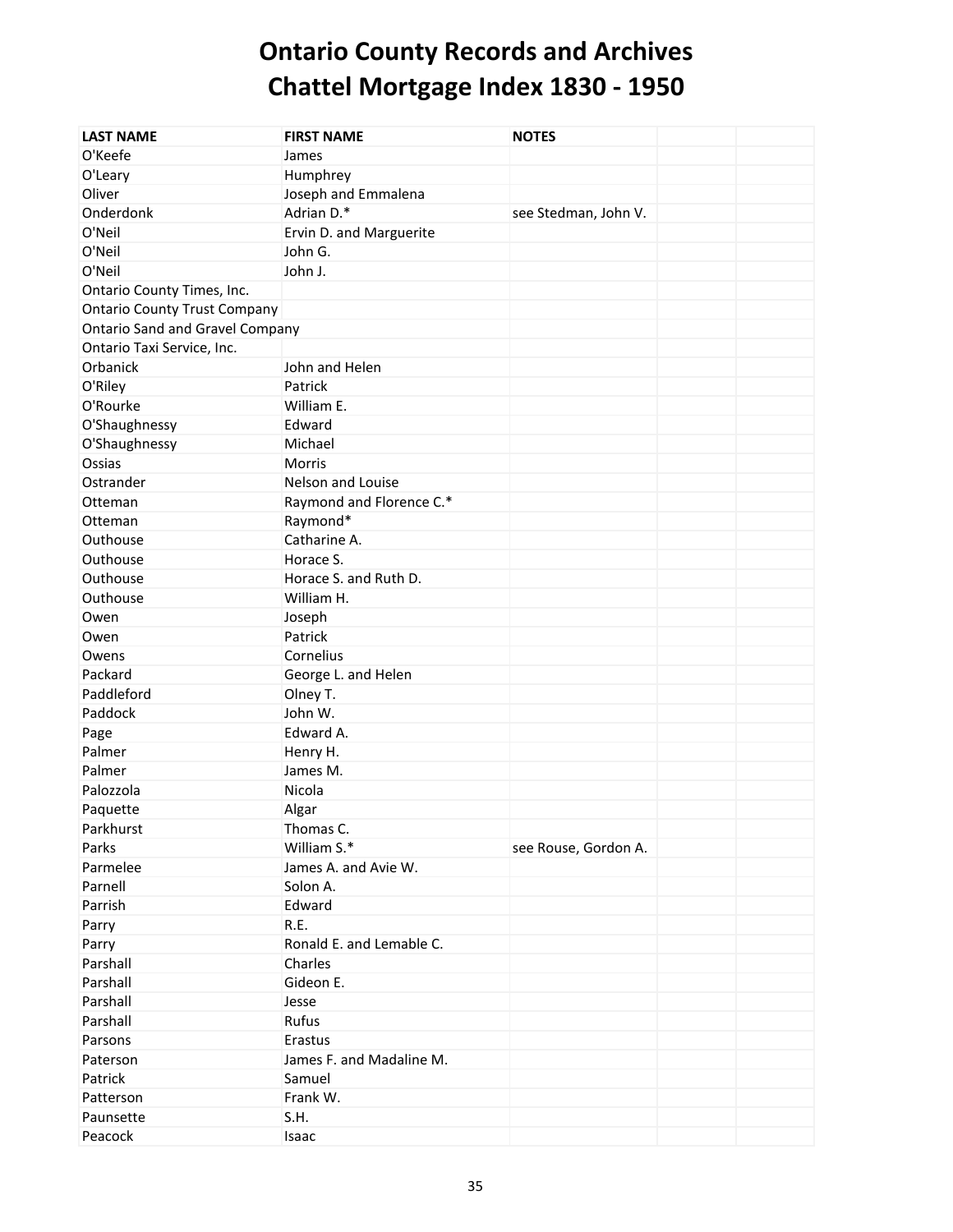| <b>LAST NAME</b>          | <b>FIRST NAME</b>              | <b>NOTES</b>              |  |
|---------------------------|--------------------------------|---------------------------|--|
| Pearl                     | Benjamin F.                    |                           |  |
| Pearse                    | Warren E.*                     | see City Beverage Company |  |
| Pease                     | Jarvis B.                      |                           |  |
| Peck                      | Charles E. and Isabelle S.     |                           |  |
| Peck                      | Curtis G.*                     |                           |  |
| Peck Hardware Company     |                                |                           |  |
| Peck                      | Joseph W.                      |                           |  |
| Peck                      | Patrick                        |                           |  |
| Peck's Sales and Service* |                                | see Peck, Curtis G.       |  |
| Pellicano                 | Angelo                         |                           |  |
| Pellicano                 | Samuel                         |                           |  |
| Pelton                    | Charles R. and Helen M.        |                           |  |
| Penner                    | Lena B.*                       |                           |  |
| Penny                     | Henry                          |                           |  |
| Pennyman                  | Ruth                           |                           |  |
| Penoyer                   | Alvin                          |                           |  |
| Penoyer                   | John                           |                           |  |
| Pepperman                 | Harry and Georgia              |                           |  |
| Perhamus                  | John                           |                           |  |
| Perhamus                  | Nancy                          |                           |  |
| Perkins                   | Thomas O.                      |                           |  |
| Perrin                    | George E.                      |                           |  |
| Perrotto                  | Nicholas J.                    |                           |  |
| Perry                     | Benjamin                       |                           |  |
| Perry                     | Everett                        |                           |  |
| Perry                     | Frances B. and Clarence        |                           |  |
| Perry                     | Frederick J.                   |                           |  |
| Perry                     | James G.                       |                           |  |
| Perry                     | Oliver C. and Margaret A.      |                           |  |
| Perry                     | Stephen S.                     |                           |  |
| Perry                     | William H.                     |                           |  |
| Pfunter                   | Sterling V. and Myrtle         |                           |  |
| Phelps                    | George                         |                           |  |
| Phelps                    | Jared T.                       |                           |  |
| Phelps                    | Leicester                      |                           |  |
| Phelps                    | William H.                     |                           |  |
| Phetteplace               | Edward R.                      |                           |  |
| Phillips                  | A. Judson                      |                           |  |
| Phillips                  | Adoniram                       |                           |  |
| Phillips                  | Daniel & Barnard W.            |                           |  |
| Phillips                  | Jeremiah                       |                           |  |
| Phillips                  | Leonard E.                     |                           |  |
| Phillips                  | Marie M.*                      | see Smith, Harold B.      |  |
| Phillips                  | Samuel                         |                           |  |
| Phinney                   | Lorenzo N.                     |                           |  |
| Pickering                 | Robert                         |                           |  |
| Pickering                 | Robert and Helen               |                           |  |
| Pierce                    | Charles W.                     |                           |  |
| Pierce                    | John                           |                           |  |
| Pierce                    | John G. and Ruth D.            |                           |  |
| Pierce                    | Roy C., Julia E. and Leland W. |                           |  |
| Pierce                    | Silas                          |                           |  |
|                           |                                |                           |  |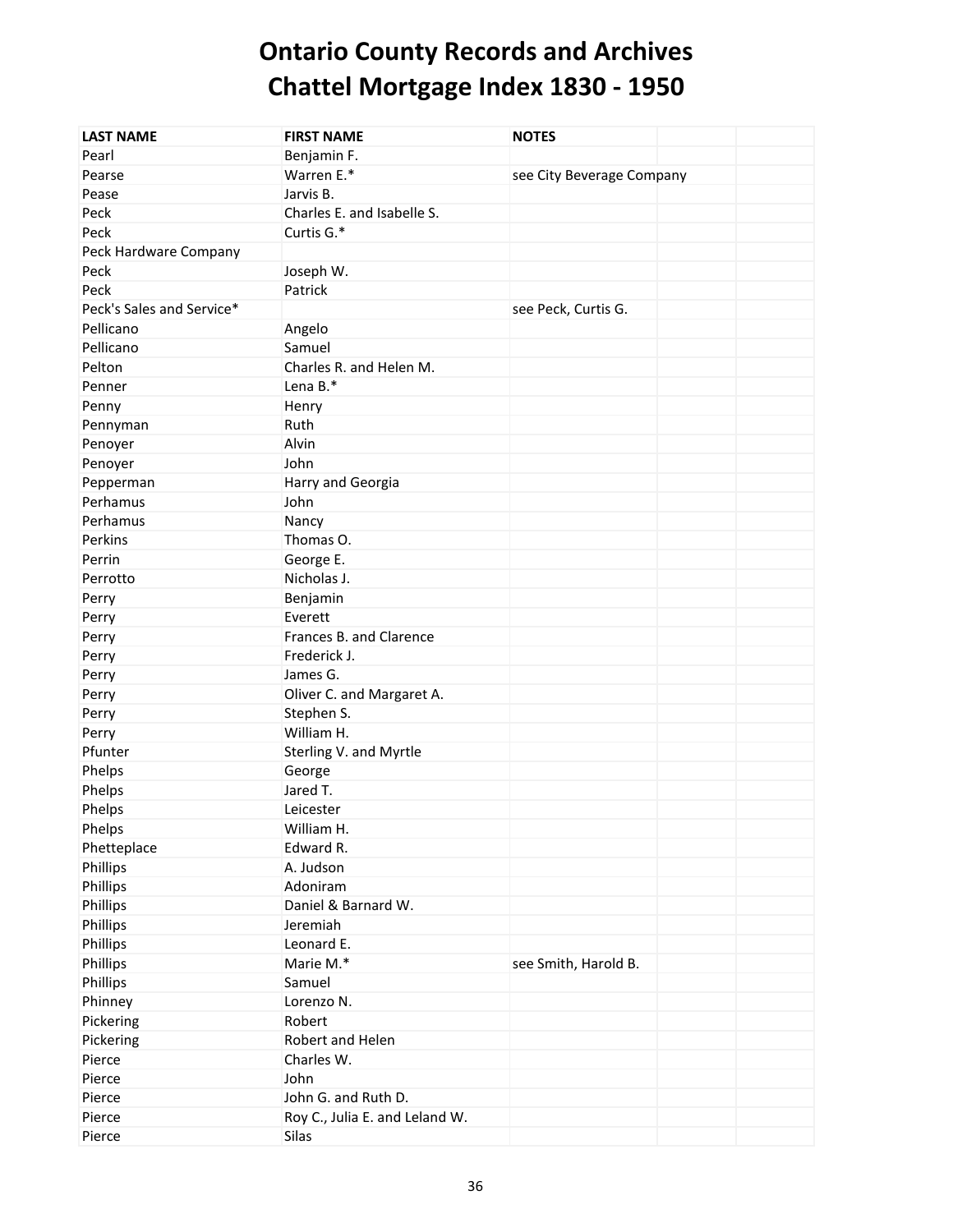| <b>LAST NAME</b>               | <b>FIRST NAME</b>       | <b>NOTES</b> |  |
|--------------------------------|-------------------------|--------------|--|
| Pierce                         | Stuart J.*              |              |  |
| Pike                           | James                   |              |  |
| Pilcher                        | Henry                   |              |  |
| Pinkerton                      | George                  |              |  |
| Pinkerton                      | John A.                 |              |  |
| Pioneer Thresher Company, Inc. |                         |              |  |
| Pittenger                      | Orlando                 |              |  |
| Pittinger                      | Daniel S.               |              |  |
| Pittinger                      | Samuel                  |              |  |
| Pizzillo                       | Joseph J.               |              |  |
| Plumley                        | Thomas G. and May J.    |              |  |
| Pofi                           | Joseph                  |              |  |
| Polimeni                       | Rocco                   |              |  |
| Polizze                        | Caroline and Leonard    |              |  |
| Polizze                        | Domenick and Lina       |              |  |
| Polizze                        | Leonard                 |              |  |
| Polizzi                        | Ross                    |              |  |
| Polizzi                        | Ross and Rose           |              |  |
| Pollard                        | David                   |              |  |
| Pollard                        | Samuel*                 |              |  |
| Pomeroy                        | David                   |              |  |
| Poncett                        | Joseph                  |              |  |
| Pool                           | Howard                  |              |  |
| Pool                           | Roy E.                  |              |  |
| Poor                           | Joseph B.               |              |  |
| Poor                           | William J.              |              |  |
| Pope                           | John                    |              |  |
| Popplewell                     | Roger F.                |              |  |
| Post                           | Elijah                  |              |  |
| Post                           | Robert                  |              |  |
| Potter                         | George                  |              |  |
| Potter                         | Harold V. and Violet    |              |  |
| Potter                         | James D.                |              |  |
| Potter                         | Jay S. and Dorothy M.   |              |  |
| Potter                         | John B.                 |              |  |
| Potter                         | Junior Raymond and Irma |              |  |
| Potter                         | Violet S.               |              |  |
| Poust                          | Warren                  |              |  |
| Powell                         | Ira                     |              |  |
| Powell                         | Ira P. and Helen        |              |  |
| Powell                         | Olin W.                 |              |  |
| Power                          | Marvin                  |              |  |
| Power                          | William E.              |              |  |
| Powers                         | Israel                  |              |  |
|                                |                         |              |  |
| Powers<br>Pratt                | Michael<br>Avery        |              |  |
|                                |                         |              |  |
| Pratt                          | Jonathan                |              |  |
| Pratt                          | Joseph                  |              |  |
| Pratt                          | Selwin B.               |              |  |
| Price                          | Daniel                  |              |  |
| Price                          | Ira                     |              |  |
| Priest                         | Mary A.                 |              |  |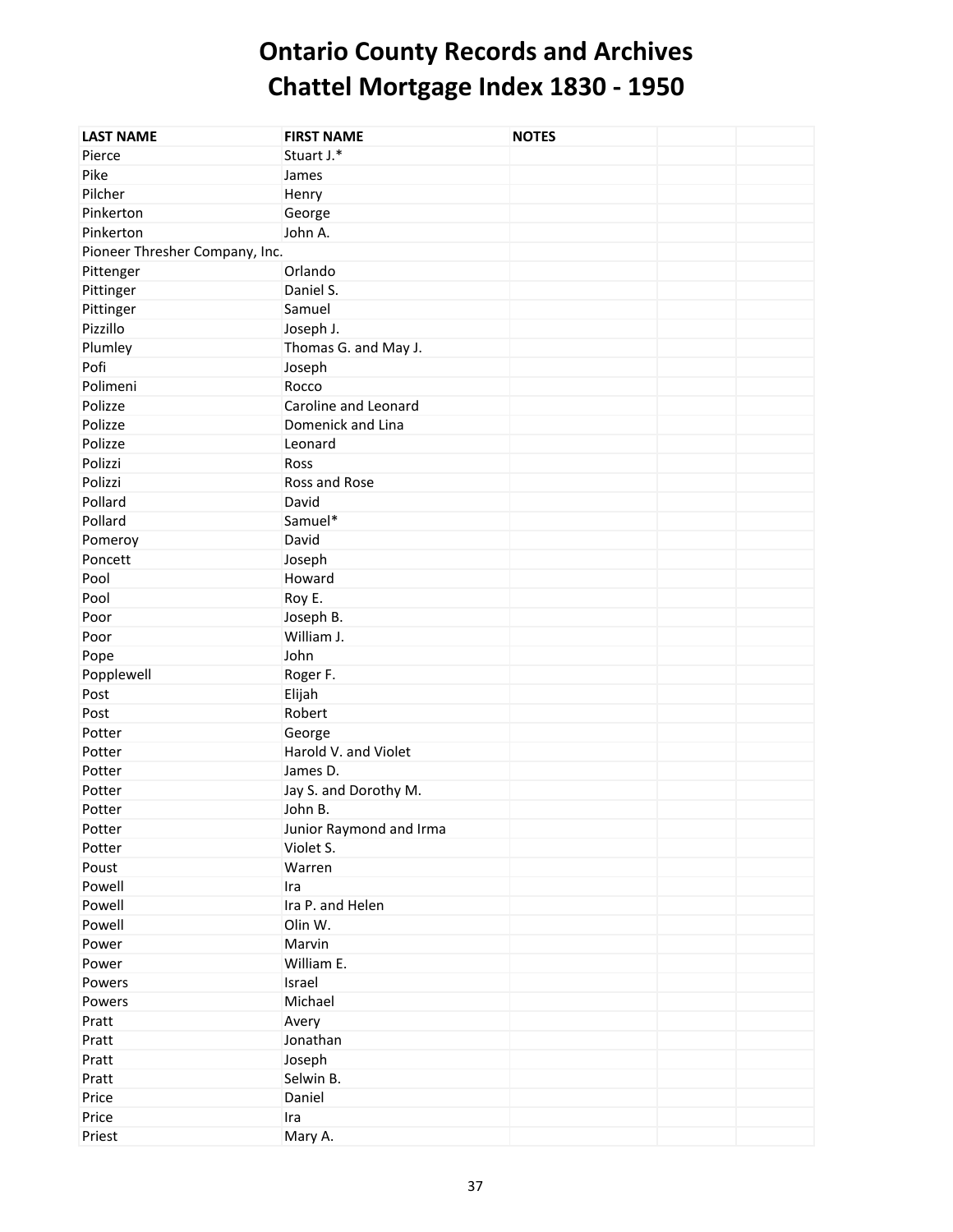| <b>LAST NAME</b>         | <b>FIRST NAME</b>        | <b>NOTES</b> |  |
|--------------------------|--------------------------|--------------|--|
| Pritchard                | Abijah                   |              |  |
| Pritchard                | Jabez                    |              |  |
| Probasco                 | William C.               |              |  |
| Prouty                   | Ezra                     |              |  |
| Pruner                   | DeWitt C.                |              |  |
| Pulver                   | Anthony                  |              |  |
| Pulver                   | John                     |              |  |
| Purdy                    | Francis                  |              |  |
| Purdy                    | James                    |              |  |
| Purdy                    | James B.                 |              |  |
| Purdy                    | John                     |              |  |
| Purdy                    | Nelson J.                |              |  |
| Purvis                   | James                    |              |  |
| Putnam                   | Caleb                    |              |  |
| Putnam                   | Edmund H., Jr.           |              |  |
|                          | John                     |              |  |
| Putnam<br>Putnam         | Walter C.                |              |  |
|                          |                          |              |  |
| Quate                    | Samuel                   |              |  |
| Quayle                   | <b>Edward and Helen</b>  |              |  |
| Quayle                   | Harold F.                |              |  |
| R.S. Robie, Inc.         |                          |              |  |
| Raff                     | Louise A. and William F. |              |  |
| Raines                   | John Jr.                 |              |  |
| Raines                   | Samuel H.                |              |  |
| Raines                   | William S.               |              |  |
| Rake                     | Milton L.                |              |  |
| Rand                     | William F.               |              |  |
| Randall                  | Emmett V.                |              |  |
| Randall                  | Gaius S.                 |              |  |
| Randall                  | William O.               |              |  |
| Randolph                 | Henry                    |              |  |
| Ransom                   | Willard                  |              |  |
| Rapini                   | Anthony and Rosemary     |              |  |
| Ratcliffe                | Robert F.                |              |  |
| Raveny                   | Thomas                   |              |  |
| Rawlings                 | Suzy S.                  |              |  |
| Rayburn                  | Earl                     |              |  |
| Raymond                  | William D.               |              |  |
| Red Jacket Sales Company |                          |              |  |
| Reddout                  | Wilbur J.                |              |  |
| Redson                   | Anson                    |              |  |
| Reed                     | Benjamin E.              |              |  |
| Reed                     | Ezra                     |              |  |
| Reed                     | Francis                  |              |  |
| Reed                     | George G.                |              |  |
| Reed                     | Harry L.                 |              |  |
| Reed                     | Richard T.               |              |  |
| Reilly                   | James                    |              |  |
| Remington                | Samuel                   |              |  |
| Remington                | Thomas A.                |              |  |
| Repard                   | James Edward             |              |  |
| Resnick                  | Ralph                    |              |  |
|                          |                          |              |  |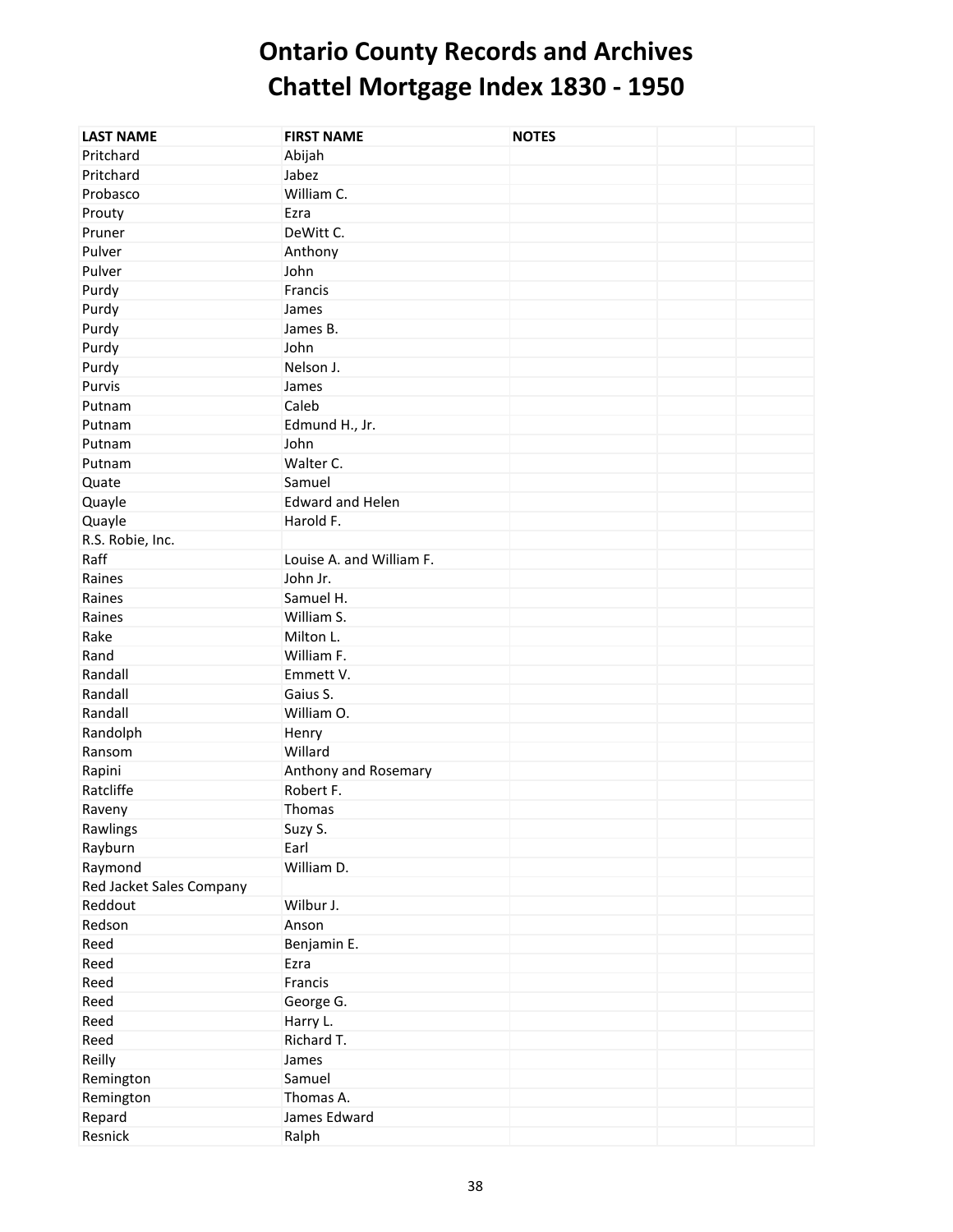| <b>LAST NAME</b>    | <b>FIRST NAME</b>          | <b>NOTES</b>           |
|---------------------|----------------------------|------------------------|
| Reynolds            | Alvin S.L.                 |                        |
| Reynolds            | Henry E.                   |                        |
| Reynolds            | Lewis                      |                        |
| Reznor              | John                       |                        |
| Rhodes              | Elmer C. and Audrey E.     |                        |
| Rhodes              | Walter A.*                 | see Metzger, Walter E. |
| Rhodes              | <b>Walter and Ella</b>     |                        |
| Richardson          | Henry                      |                        |
| Ridgeway            | Ralph                      |                        |
| Ridley              | William                    |                        |
| Rigney              | James F.                   |                        |
| Rigney and Nethaway |                            |                        |
| Riley               | Patrick                    |                        |
| Rimes               | Abram                      |                        |
| Risser              | Abraham                    |                        |
| Robbins             | Hildreth E.                |                        |
| Robbins             | Leo                        |                        |
| Robbins             | Leo E. and Pansy           |                        |
| Roberts             | Charles R., M.D.           |                        |
| Roberts             | Charles R., M.D. and Anita |                        |
| Roberts             | James                      |                        |
| Roberts             | Moses                      |                        |
| Robeson             | Roger W.*                  | see Jones, Lyman       |
| Robinson            | Harold, Harriet and Albert |                        |
| Robinson            | Harry R.                   |                        |
| Robinson            | James Harold               |                        |
| Robinson            | John S.                    |                        |
| Robinson            | Norman L.                  |                        |
| Robinson            | Thomas J.                  |                        |
| Robinson & Watson   |                            |                        |
| Rockwell            | George                     |                        |
| Rockwell            | James L.                   |                        |
| Rodney              | Raymond R.                 |                        |
| Roe                 | Henry C.                   |                        |
| Rogers              | Norris C.                  |                        |
| Rogers              | Norris C. and Gladys W.    |                        |
| Rogers              | Oliver B.                  |                        |
| Rogers              | Patrick                    |                        |
| Rogers              | Reuel                      |                        |
| Rogers              | $W.E.*$                    | see Wright, George H.  |
| Rogers              | $W.E.*$                    | see Wright, George W.  |
| Rogers              | William                    |                        |
| Rogers              | William C.                 |                        |
| Ronalds Brothers    |                            |                        |
| Root                | William and Mary Jean      |                        |
| Roper               | Osborn                     |                        |
| Rose                | Asahel                     |                        |
| Rose                | Calvin                     |                        |
| Rose                | Louis G.                   |                        |
| Rose                | Oliver                     |                        |
| Ross                | Andrew                     |                        |
| Ross                | Donald C. and Pauline      |                        |
|                     |                            |                        |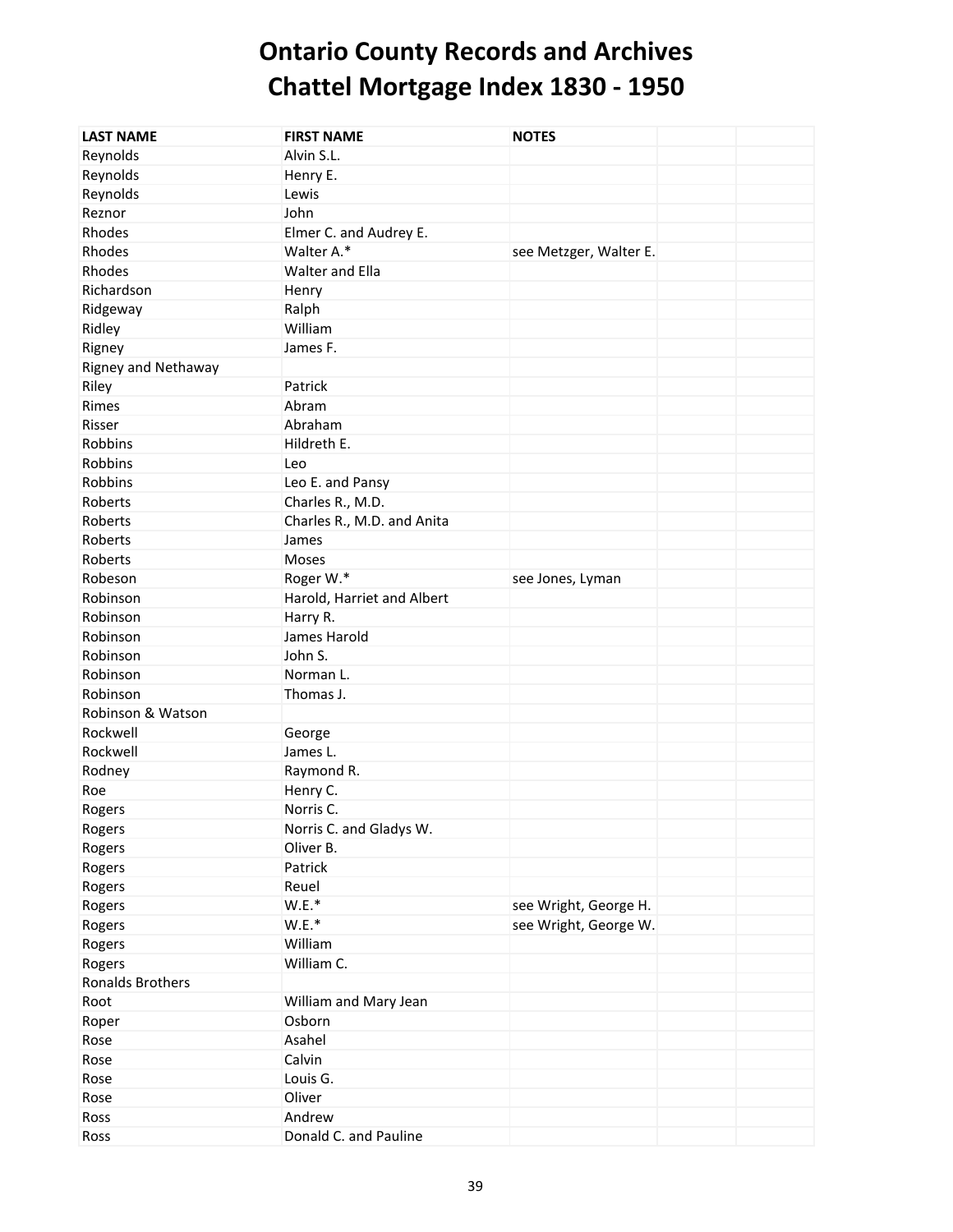| <b>LAST NAME</b>                     | <b>FIRST NAME</b>       | <b>NOTES</b>                          |
|--------------------------------------|-------------------------|---------------------------------------|
| Ross                                 | Harold A. and Marianne  |                                       |
| Ross                                 | Harold A.*              | see Connolly, Charles P. and Beatrice |
| Ross                                 | Ivan E.                 |                                       |
| Ross                                 | Ivan E. and Ruth S.     |                                       |
| Ross                                 | Ivan*                   |                                       |
| Ross                                 | Joel and Sarah          |                                       |
| Ross                                 | Joel K.                 |                                       |
| Ross                                 | Katherine               |                                       |
| Ross                                 | Raymond                 |                                       |
| Ross Auto Service*                   |                         | see Ross, Ivan                        |
| Rothenburgh                          | Charles F. and Lena     |                                       |
| Rouse                                | George                  |                                       |
| Rouse                                | Gordon A.*              |                                       |
| Rouse                                | Richard G.              |                                       |
| Rowen                                | John                    |                                       |
| Rowley                               | Edwin                   |                                       |
| Rowley                               | Marion C.               |                                       |
| Rowley                               | Marion C.*              |                                       |
| Rowley                               | Samuel                  |                                       |
| Royce                                | Allin A.                |                                       |
| Royce                                | Robert                  |                                       |
| Ruckle                               |                         |                                       |
| Rudd                                 | Philip H.               |                                       |
|                                      | George R.<br>Charles D. |                                       |
| Rudy                                 |                         |                                       |
| Rudy                                 | Harvey G.               |                                       |
| Runyan                               | Mary J.                 |                                       |
| Russel                               | Michael                 |                                       |
| Russell                              | Howard H.               |                                       |
| Russell                              | Howard H. and Sidney R. |                                       |
| Russell Plumbing and Heating Company |                         |                                       |
| Rutheford                            | John                    |                                       |
| Ryan                                 | Edward                  |                                       |
| Ryan                                 | Patrick                 |                                       |
| Ryerson                              | $C.H.*$                 |                                       |
| Ryerson Trailer Sales*               |                         | see Ryerson, C.H.                     |
| Rykbost                              | Albert F.               |                                       |
| Sabin                                | Harvey W.               |                                       |
| Sagamore Motors Inc.                 |                         |                                       |
| Sage                                 | Alvah                   |                                       |
| Sage                                 | James                   |                                       |
| Sage                                 | <b>Silas</b>            |                                       |
| Saglimbeni                           | Joseph*                 | see McDonald, F. Leo                  |
| Salansky                             | Virginia                |                                       |
| Salisbury                            | Charles B.              |                                       |
| Salnave                              | Charles D.              |                                       |
| Salter                               | William R.              |                                       |
| Sampson                              | Albert                  |                                       |
| Sanders                              | Robert W.               |                                       |
| Sandes                               | Charles*                |                                       |
| Sands                                | Edward P.               |                                       |
| Sands                                | James                   |                                       |
| Sands                                | Marvin*                 |                                       |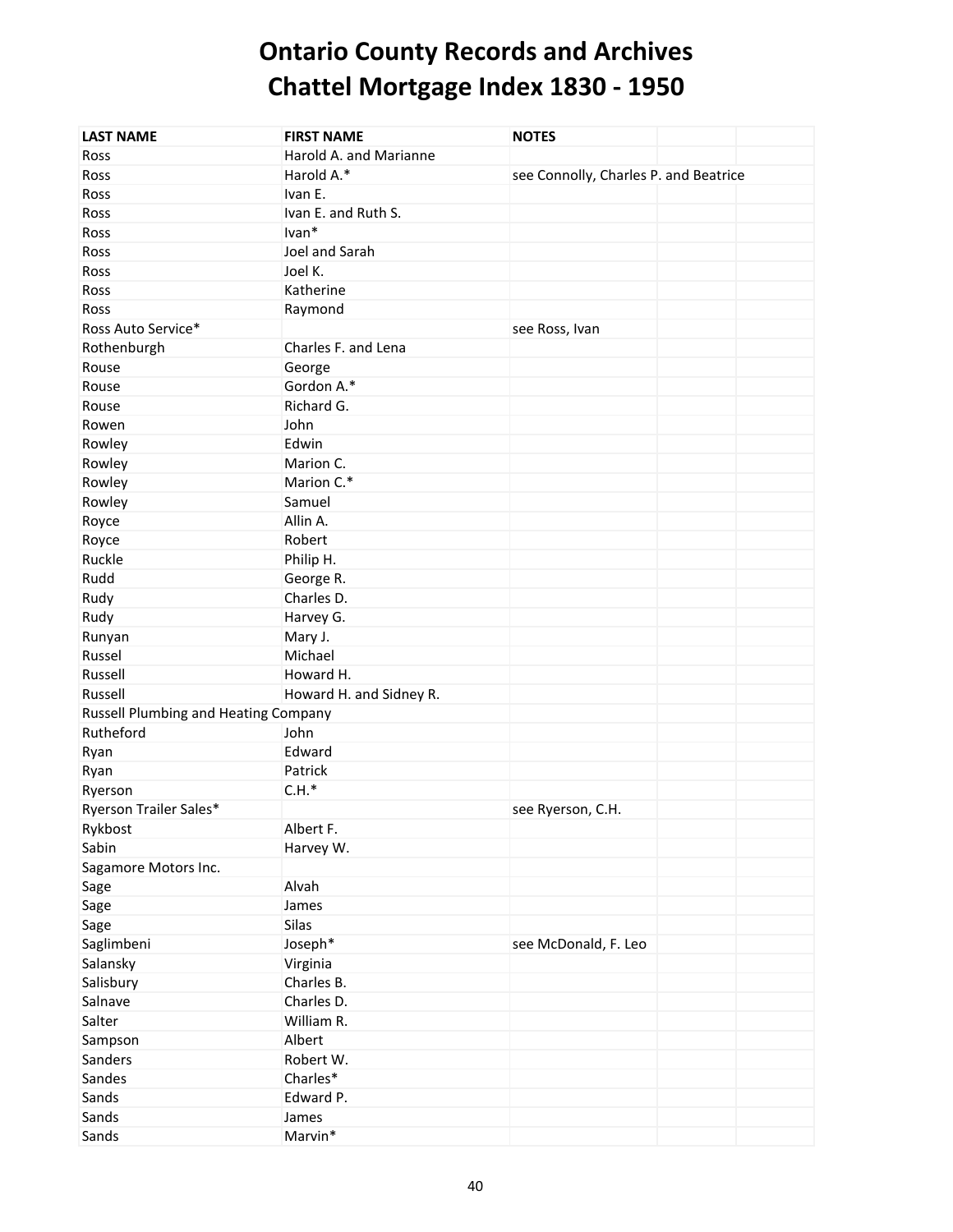| <b>LAST NAME</b> | <b>FIRST NAME</b>         | <b>NOTES</b>          |  |
|------------------|---------------------------|-----------------------|--|
| Sands            | Reuben                    |                       |  |
| Sanford          | Hiram                     |                       |  |
| Sanford          | Joseph                    |                       |  |
| Sanford          | William K.                |                       |  |
| Sanger           | Amanda V.                 |                       |  |
| Sanger           | Ambrose*                  |                       |  |
| Sanger           | George H.                 |                       |  |
| Sanger           | Justus                    |                       |  |
| Sangster         | George A. and Dorothy     |                       |  |
| Sangster         | Oren H.                   |                       |  |
| Sangster         | Oren*                     | see Miles, Myron H.   |  |
| Saunders         | Edward B.                 |                       |  |
| Sawdry           | Ora and Maude             |                       |  |
| Sawyer           | Edward                    |                       |  |
| Sawyer           | Watson                    |                       |  |
| Saxton           | Stephen                   |                       |  |
| Saxton           | William and Adah          |                       |  |
| Scandling        | Barnard                   |                       |  |
| Scandling        | M. Mildred                |                       |  |
| Schaap           | Evelyn E. and Raymond W.  |                       |  |
| Schaeffer        | Justin T.                 |                       |  |
| Schafer          | Curtiss R.                |                       |  |
| Schall           | Charles E.                |                       |  |
| Schall and Smith |                           |                       |  |
| Schamble         | Bernhard                  |                       |  |
| Schellinger      | Gilbert                   |                       |  |
| Schlageter       | Vincent                   |                       |  |
| Schlageter       | Vincent F. and Sarah M.   |                       |  |
| Schlick          | Peter                     |                       |  |
| Schlitzer        | Agnes J.                  |                       |  |
| Schmitz          | Alfred W. and Leona H.    |                       |  |
| Schneble         | Julius and Alberta        |                       |  |
| Schneider        | Carl G.                   |                       |  |
| Schneider        | Martin F. and Grace       |                       |  |
| Schoen           | John M.                   |                       |  |
| Schraenkler      | Earl                      |                       |  |
| Schram           | Mabel*                    |                       |  |
| Schroeder        | George                    |                       |  |
| Schuyler         | Henry                     |                       |  |
| Scott            | Donald M.                 |                       |  |
| Scott            | Joseph S.                 |                       |  |
| Scott            | Maurice J.                |                       |  |
| Scott            | Maurice J. and Mildred L. |                       |  |
| Scouten          | Norval H.                 |                       |  |
| Semple           | John and Sophie           |                       |  |
| Semple           | John M. and Della         |                       |  |
| Senn             | Rudolph G.                |                       |  |
| Service Center*  |                           | see Wright, George W. |  |
| Severson         | James W. and Thelma       |                       |  |
| Seymour          | <b>Edith Lancia</b>       |                       |  |
| Shafer           | Daniel                    |                       |  |
| Shannon          | Bernard                   |                       |  |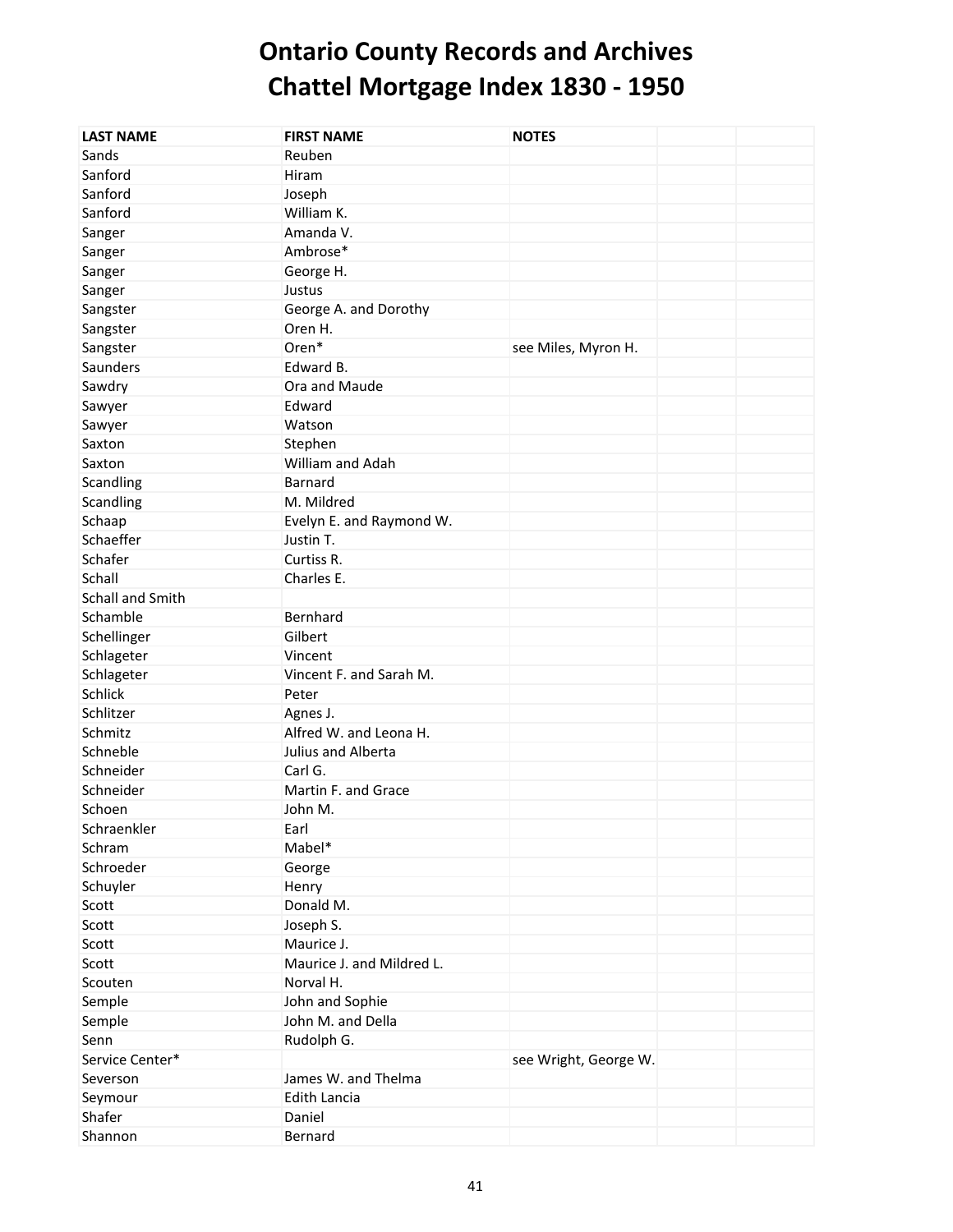| <b>LAST NAME</b>                | <b>FIRST NAME</b>            | <b>NOTES</b>             |
|---------------------------------|------------------------------|--------------------------|
| Shannon                         | Lawrence and Anna M.         |                          |
| Shapiro                         | Joseph D.                    |                          |
| Shattuck                        | Mary E.                      |                          |
| Shaw                            | John                         |                          |
| Shaw                            | Louis T.                     |                          |
| Shay                            | Emily J.                     |                          |
| Shay                            | John W.                      |                          |
| Shehan                          | Catherine                    |                          |
| Sheldon                         | Elisha B.                    |                          |
| Sheldon                         | George                       |                          |
| <b>Shelters</b>                 | Lewis                        |                          |
| Shepard                         | Benjamin                     |                          |
| Shepard                         | George W.                    |                          |
| Shera                           | William                      |                          |
| Sherman                         | Dwight F. (Lake View Dairy)* | see Otteman, Raymond     |
| Shettler                        | Leroy H.                     |                          |
| Shields                         | <b>Everett and Stella</b>    |                          |
| Shimeall                        | Richard C.                   |                          |
| Shire                           | Isaac                        |                          |
| Shoemaker                       | Dennis L.                    |                          |
| Showers                         | Elizabeth*                   | see also Pollard, Samuel |
| Shulters                        | Peter                        |                          |
| Shurtleff                       | Matilda                      |                          |
| Sibus                           | Charles L.                   |                          |
| Sidell                          | Theodore                     |                          |
| Simmons                         | David                        |                          |
| Simmons                         | George                       |                          |
| Simmons                         | Henry*                       | see also Stall, John     |
| Simmons                         | John*                        | see also Simmons, Henry  |
| Simmons                         | Stillman and Alma            |                          |
| Simmons                         | William B.                   |                          |
| Sinclair Refining Company       |                              |                          |
| Sinsingher                      | Martin                       |                          |
| Sisson                          | A. Douglas                   |                          |
| Sisson                          | A. Douglas and Thelma E.     |                          |
| Sisson                          | Elmer                        |                          |
| Sisson                          | Elmer L. and Virginia L.     |                          |
| Sittzer                         | Samuel                       |                          |
| Skidgell                        | Pauline                      |                          |
| Skutt                           | John                         |                          |
| Slack                           | Cleo and Leroy               |                          |
| Slater                          | Andrew B.                    |                          |
| Sleeper                         | George A.                    |                          |
| Sleght                          | Harold M. and Olive C.       |                          |
| Sleght                          | Theodore H.                  |                          |
| Sleght                          | Theodore H. and A. Dorothea  |                          |
| Smaller War Plants Corporation* |                              |                          |
| Smith                           | Anita                        |                          |
| Smith                           | Benjamin D.                  |                          |
| Smith                           | Bernard                      |                          |
| Smith                           | <b>Bridget</b>               |                          |
| Smith                           | Carl                         |                          |
|                                 |                              |                          |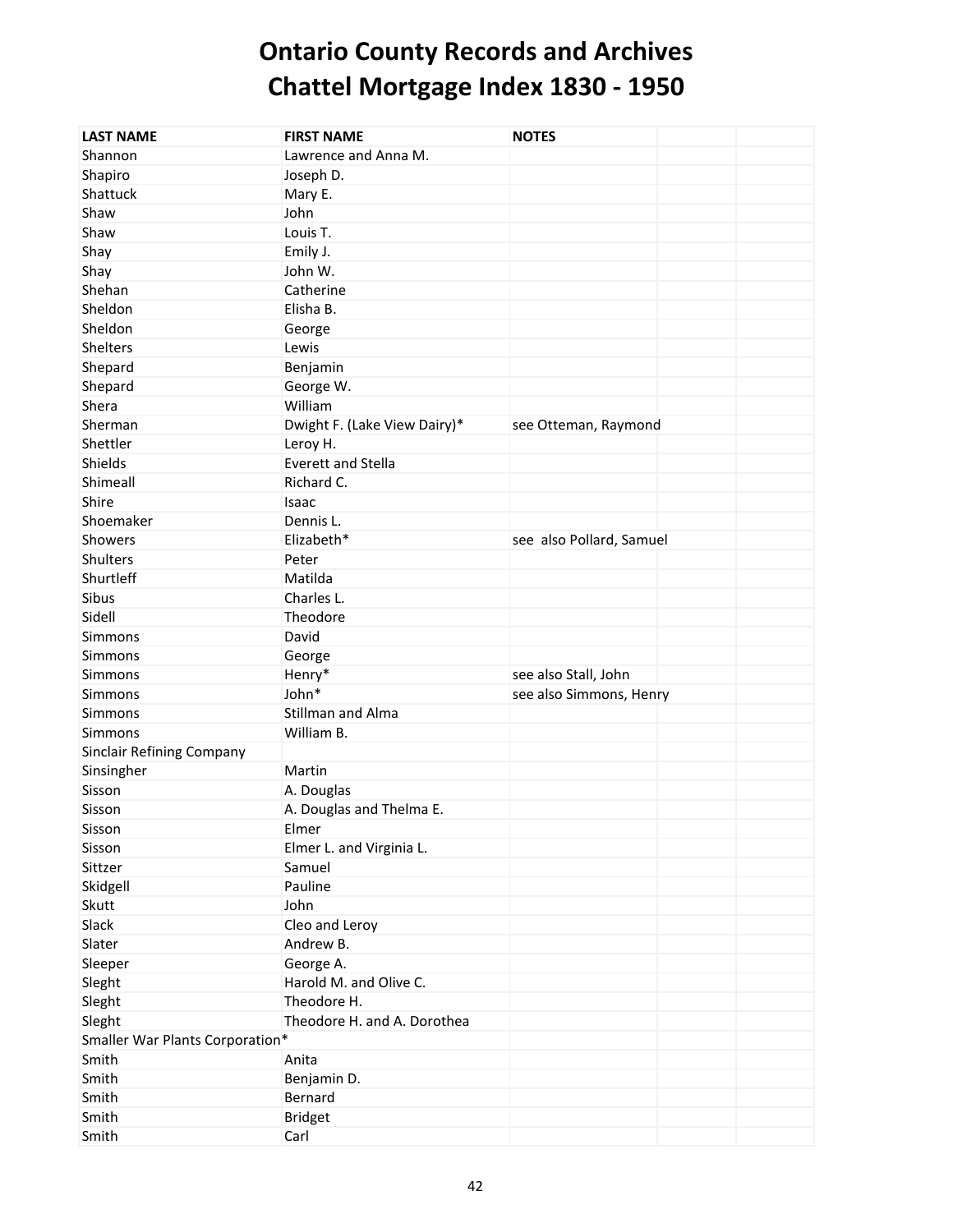| <b>LAST NAME</b>  | <b>FIRST NAME</b>                     | <b>NOTES</b> |  |
|-------------------|---------------------------------------|--------------|--|
| Smith             | Chillian W.                           |              |  |
| Smith             | Chillian W. and Keitha T.             |              |  |
| Smith             | Clifford                              |              |  |
| Smith             | D.L.                                  |              |  |
| Smith             | Donald Lee and Jane C.                |              |  |
| Smith             | Donovan E. and Irene                  |              |  |
| Smith             | Edward                                |              |  |
| Smith             | <b>Edward and Celia</b>               |              |  |
| Smith             | Elmer                                 |              |  |
| Smith             | George                                |              |  |
| Smith             | Harold B.*                            |              |  |
| Smith             | Henry C.                              |              |  |
| Smith             | Ivan V.                               |              |  |
| Smith             | James                                 |              |  |
| Smith             | James L.                              |              |  |
| Smith             | Jared                                 |              |  |
| Smith             | John V.                               |              |  |
| Smith             | Jonathan                              |              |  |
| Smith             | LaVergne A., Richard B. and Gordon L. |              |  |
| Smith             | Lee N. and Margaret L.                |              |  |
| Smith             | Lee N., Jr. and Lee N.                |              |  |
| Smith             | Northrup J.                           |              |  |
| Smith             | Patrick                               |              |  |
| Smith             | Richard                               |              |  |
| Smith             |                                       |              |  |
| Smith             | Roger E.<br>Roswell                   |              |  |
| Smith             | Thomas                                |              |  |
| Smith             | Valdin                                |              |  |
| Smith             | Walter G.                             |              |  |
| Smith             |                                       |              |  |
| Smith             | <b>Warren George</b><br>William       |              |  |
| Smith             | William E.                            |              |  |
| Smith             | William H.                            |              |  |
| Smith             | William M.                            |              |  |
| Smith             | William N.                            |              |  |
| Smolinski         | Walter and Gertrude                   |              |  |
|                   | Ted                                   |              |  |
| Smythe<br>Sniffen | R.L. and Louise                       |              |  |
| Snow              | Sherman                               |              |  |
|                   | Albert E.                             |              |  |
| Snyder            | Andrew J.                             |              |  |
| Snyder            | Harold                                |              |  |
| Snyder            | Philip                                |              |  |
| Snyder<br>Soden   |                                       |              |  |
| Soden             | George                                |              |  |
| Solea             | Joseph<br>Paul P.                     |              |  |
| Sorensen          |                                       |              |  |
| Soule             | Ray<br>John                           |              |  |
|                   | John F.                               |              |  |
| Southworth        |                                       |              |  |
| Spangenberg       | Lawrence V.                           |              |  |
| Spauldin          | Freeman                               |              |  |
| Spaun             | Jacob S.                              |              |  |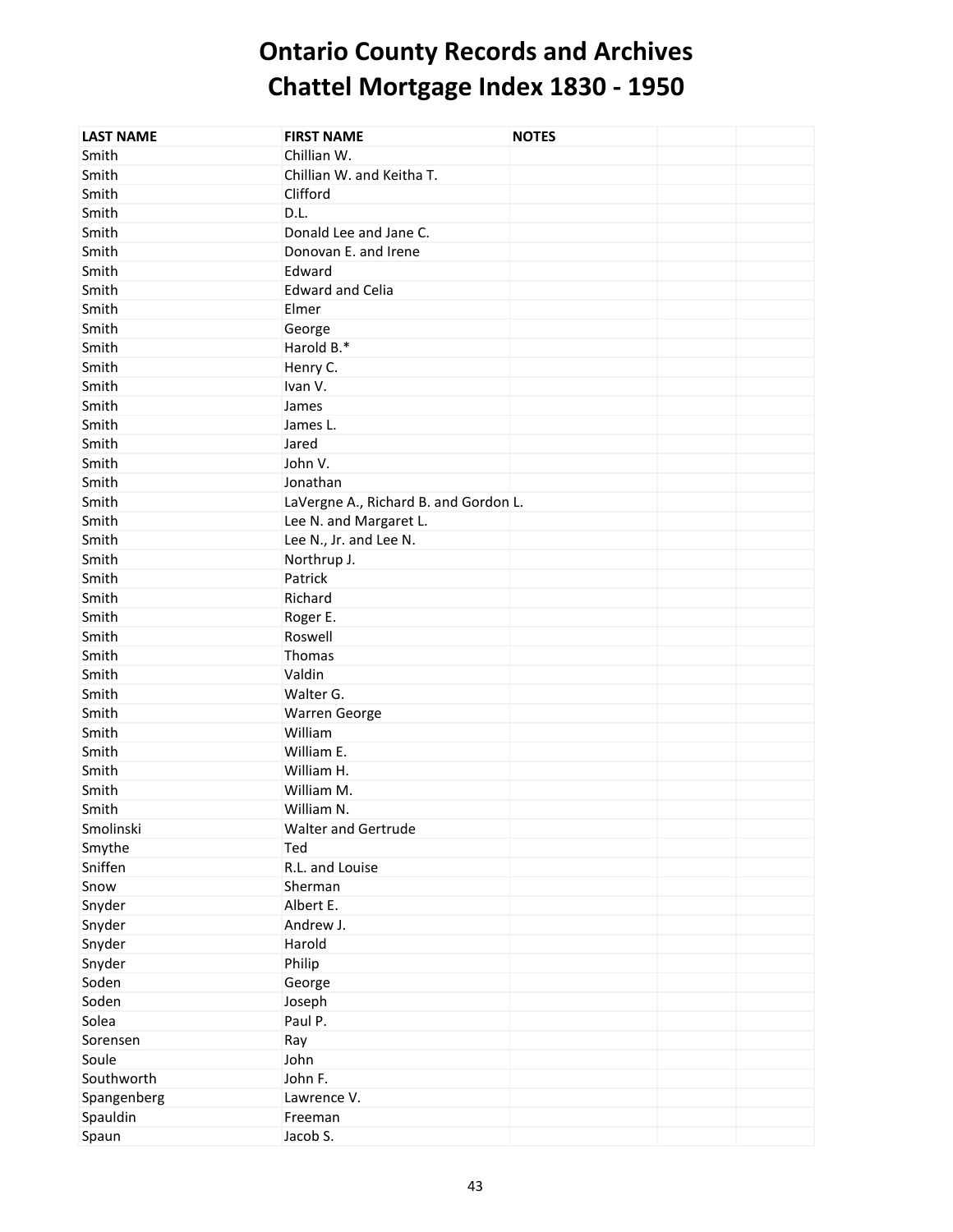| <b>LAST NAME</b> | <b>FIRST NAME</b>            | <b>NOTES</b>           |  |
|------------------|------------------------------|------------------------|--|
| Spencer          | Gurdon                       |                        |  |
| Spencer          | Gurdon Jr.                   |                        |  |
| Spencer          | Lester                       |                        |  |
| Spencer          | Robert B.*                   | see Cooley, Herbert R. |  |
| Spencer          | William                      |                        |  |
| Splint           | Annie                        |                        |  |
| Spoor            | Ralph                        |                        |  |
| Sprague          | Jacob P.                     |                        |  |
| Sprague          | Michael B.                   |                        |  |
| Sprague          | Oliver                       |                        |  |
| Sprague          | Stephen T.                   |                        |  |
| Squier           | Amzi H.                      |                        |  |
| Squier           | Clara M.                     |                        |  |
| Squier           | Harold E.                    |                        |  |
| Squier           | Harold E. and Clara Wood     |                        |  |
| <b>Stack</b>     | John                         |                        |  |
| Stall            | John*                        |                        |  |
| Standish         | Henry                        |                        |  |
| Standish         | William R.                   |                        |  |
| Stangorr         | Milton C.                    |                        |  |
| Stanley          | Harlow                       |                        |  |
| Stanton          | Arthur                       |                        |  |
| Stanton          | Clarence M.                  |                        |  |
| Stanton          | Clarence M. and George N.    |                        |  |
| Stanton          | James                        |                        |  |
| <b>Stark</b>     | Bernice                      |                        |  |
| <b>Stark</b>     | Henry F.                     |                        |  |
| <b>Stark</b>     | Stuart E.                    |                        |  |
| <b>Stark</b>     | <b>Stuart E. and Bernice</b> |                        |  |
| <b>Stark</b>     | William H.                   |                        |  |
| Starr            | Elmer G. and Mary            |                        |  |
| Starr            | <b>Harold and Frances</b>    |                        |  |
| Stedman          | John V.*                     |                        |  |
| Steed            | William                      |                        |  |
| Steinbaugh       | W.H.                         |                        |  |
| Steinhilber      | Frederick                    |                        |  |
| Steinmaker       | Henry                        |                        |  |
| Steinmeyer       | George and Frances           |                        |  |
| Stephan          | E.J.                         |                        |  |
| Stephens         | Phineas                      |                        |  |
| Stephenson       | James                        |                        |  |
| Sterling         | Henry F.                     |                        |  |
| Sterling         | Mary Jane                    |                        |  |
| Sterling         | Philip W.                    |                        |  |
| Stevens          | Hamilton                     |                        |  |
| Stevens          | Harrison                     |                        |  |
| Stevens          | William H.                   |                        |  |
| Steward          | Austin                       |                        |  |
| Steward          | Sarah                        |                        |  |
| Stewart          | Helen K.                     |                        |  |
| Stewart          | Mary A.                      |                        |  |
| Stewart          | Mary A. and Helen K.         |                        |  |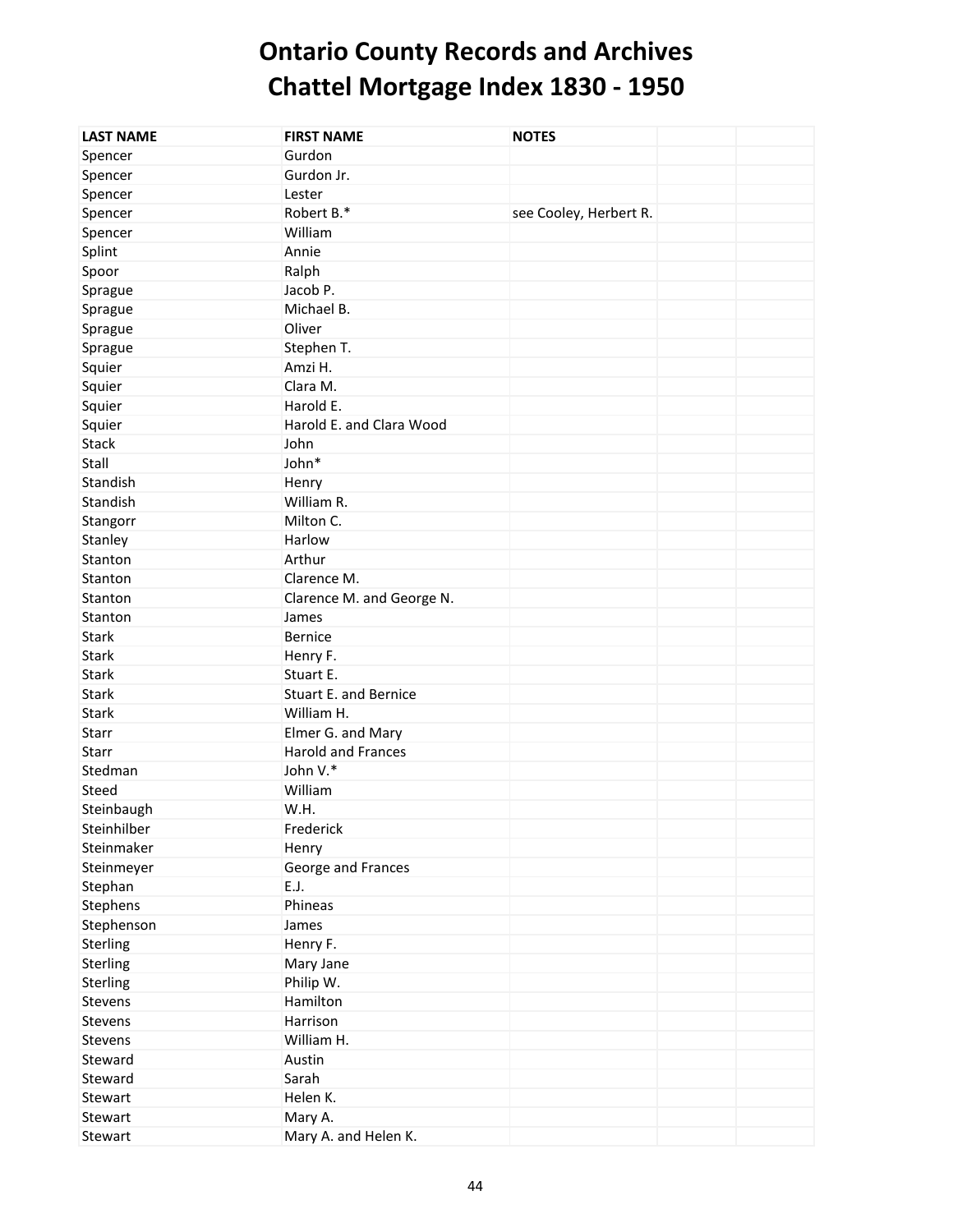| <b>LAST NAME</b>   | <b>FIRST NAME</b>            | <b>NOTES</b>              |
|--------------------|------------------------------|---------------------------|
| Stid               | Benjamin Jr.                 |                           |
| Stid               | John                         |                           |
| Stid               | Thomas                       |                           |
| Stid               | Willett                      |                           |
| Stiggins           | Howard T. and Helen          |                           |
| Stiggins           | J. Frances                   |                           |
| <b>Stiles</b>      | Anson R.                     |                           |
| <b>Stiles</b>      | F.M.                         |                           |
| <b>Stiles</b>      | Francis                      |                           |
| <b>Stiles</b>      | Hiram and Fidelia            |                           |
| <b>Stiles</b>      | John R.                      |                           |
| Still              | Ernest D.                    |                           |
| Stinneford         | Reginald J. and Catherine V. |                           |
| Stinneford         | Reginald R.                  |                           |
| <b>Stokes</b>      | Jabez                        |                           |
| Stokoe             | L. Ray                       |                           |
| Stone              | Clifford                     |                           |
| Stone              | William F.                   |                           |
|                    | Calvin B.                    |                           |
| Straight<br>Strait | Clifford N.                  |                           |
| Strickland         | Noah                         |                           |
|                    | Thomas H.                    |                           |
| Stringham          | Charles*                     |                           |
| Strong             |                              | see Furnal, Ray and Olive |
| Strong             | George H. and Hazel          |                           |
| Strong             | Philip G.                    |                           |
| Stuart             | Minnie                       |                           |
| Suits              | Orval Wayne and Alma Mae     |                           |
| Sullivan           | Arthur J.                    |                           |
| Suominen           | Edwin                        |                           |
| Sutherland         | Harry L.                     |                           |
| Sutherland         | Ola E.                       |                           |
| Swan               | William W.                   |                           |
| Swarts             | George P.                    |                           |
| Sweeney            | John                         |                           |
| Sweeney            | Patrick                      |                           |
| Symigs             | Anthony M. and Erma          |                           |
| Tallmadge          | Stephen J.                   |                           |
| Tamm               | Alvin J.                     |                           |
| Tarbay             | Michael J.                   |                           |
| Tassone            | Anthony B.                   |                           |
| Tate               | Calhoun                      |                           |
| Taw                | Harry J.                     |                           |
| Taw                | Harry J. and Virginia C.     |                           |
| Taylor             | Andrew I.*                   | see Jones, Lyman          |
| Taylor             | Horace                       |                           |
| Taylor             | James                        |                           |
| <b>Tears</b>       | Elizabeth J.                 |                           |
| Telford            | James F.                     |                           |
| Tenney             | Edward A. and Ida M.         |                           |
| Terry              | Carmont C.                   |                           |
| Thayer             | James L.                     |                           |
| Thiel              | John H. and Lena A.          |                           |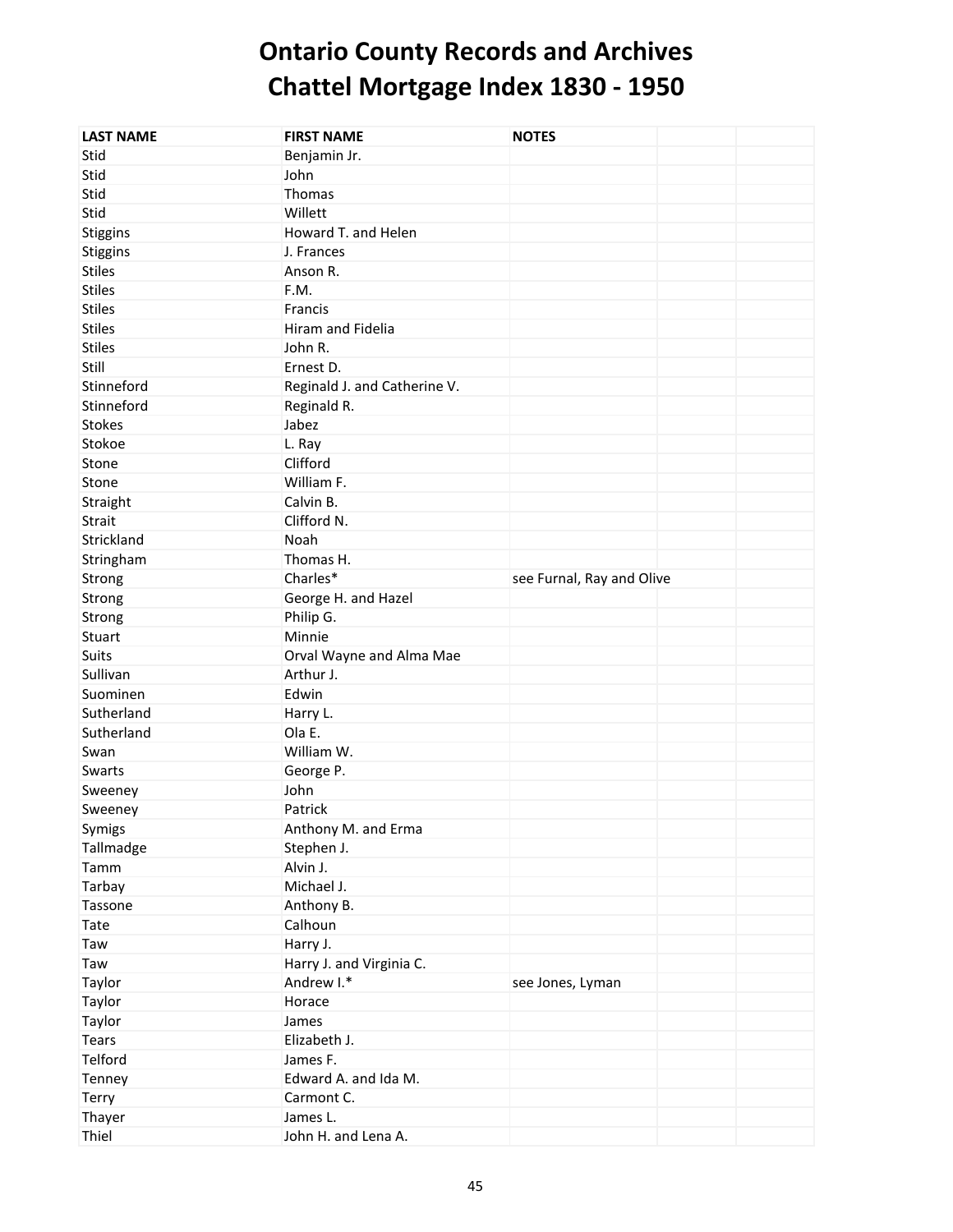| <b>LAST NAME</b>     | <b>FIRST NAME</b>         | <b>NOTES</b>            |  |
|----------------------|---------------------------|-------------------------|--|
| Thiel                | Walter R.                 |                         |  |
| Thomas               | Frederick F.              |                         |  |
| Thomas               | Grady                     |                         |  |
| Thomas               | Harry H.                  |                         |  |
| Thomas               | James and Florence        |                         |  |
| Thomas               | James C.                  |                         |  |
| Thomas               | John                      |                         |  |
| Thomas               | Lawrence A.               |                         |  |
| Thomas               | Levi E.                   |                         |  |
| Thompson             | Alexander H.              |                         |  |
| Thompson             | Franklin M.               |                         |  |
| Thompson             | George                    |                         |  |
| Thompson             | Henry                     |                         |  |
| Thompson             | John                      |                         |  |
| Thompson             | Moses                     |                         |  |
| Thompson             | N. Watson                 |                         |  |
| Thoop                | Peter                     |                         |  |
| Thornhill            | Margaret N.               |                         |  |
| Thurston             | John S.                   |                         |  |
| Tiffany              | Elizabeth                 |                         |  |
| Tiffany              | Zachariah F.              |                         |  |
| Tillinghast          | Arthur and Florence       |                         |  |
| Timm                 | Arthur H. and Jean E.     |                         |  |
| Tobin                | Patrick                   |                         |  |
| Todd                 | William                   |                         |  |
| Toomey               | George C.                 |                         |  |
| Toomey               | John                      |                         |  |
| Townsend             | Thomas C.                 |                         |  |
| Tozer                | Seth A.                   |                         |  |
| Tracy                | Eliza                     |                         |  |
| Tracy                | Joshua                    |                         |  |
| Treadwell            | Bennett J.                |                         |  |
| Treat                | Henry E.                  |                         |  |
| Trickey              | Joel F.                   |                         |  |
| Trickey              | John                      |                         |  |
| Triola               | Samuel J.                 |                         |  |
| Triolo               | Margaret                  |                         |  |
| Triolo               | Samuel and Margaret       |                         |  |
| Triolo               | Samuel J. and Michael F.* |                         |  |
| Trout                | Paul*                     | see Northrup, Thomas D. |  |
|                      | Jeremiah                  |                         |  |
| Troy<br><b>Truax</b> | Cornelius                 |                         |  |
| Trumbull             | Hervey S. and Edna L.     |                         |  |
|                      |                           |                         |  |
| Tuft                 | John                      |                         |  |
| Tuman                | Ethel                     |                         |  |
| Tunnison             | George                    |                         |  |
| Tuohey               | John                      |                         |  |
| Tuohey               | Matthew                   |                         |  |
| Tuohey               | Michael                   |                         |  |
| Tuohey               | Paul E. and Gertrude      |                         |  |
| Tuppen               | Arthur Robert             |                         |  |
| Tuppen               | James E.                  |                         |  |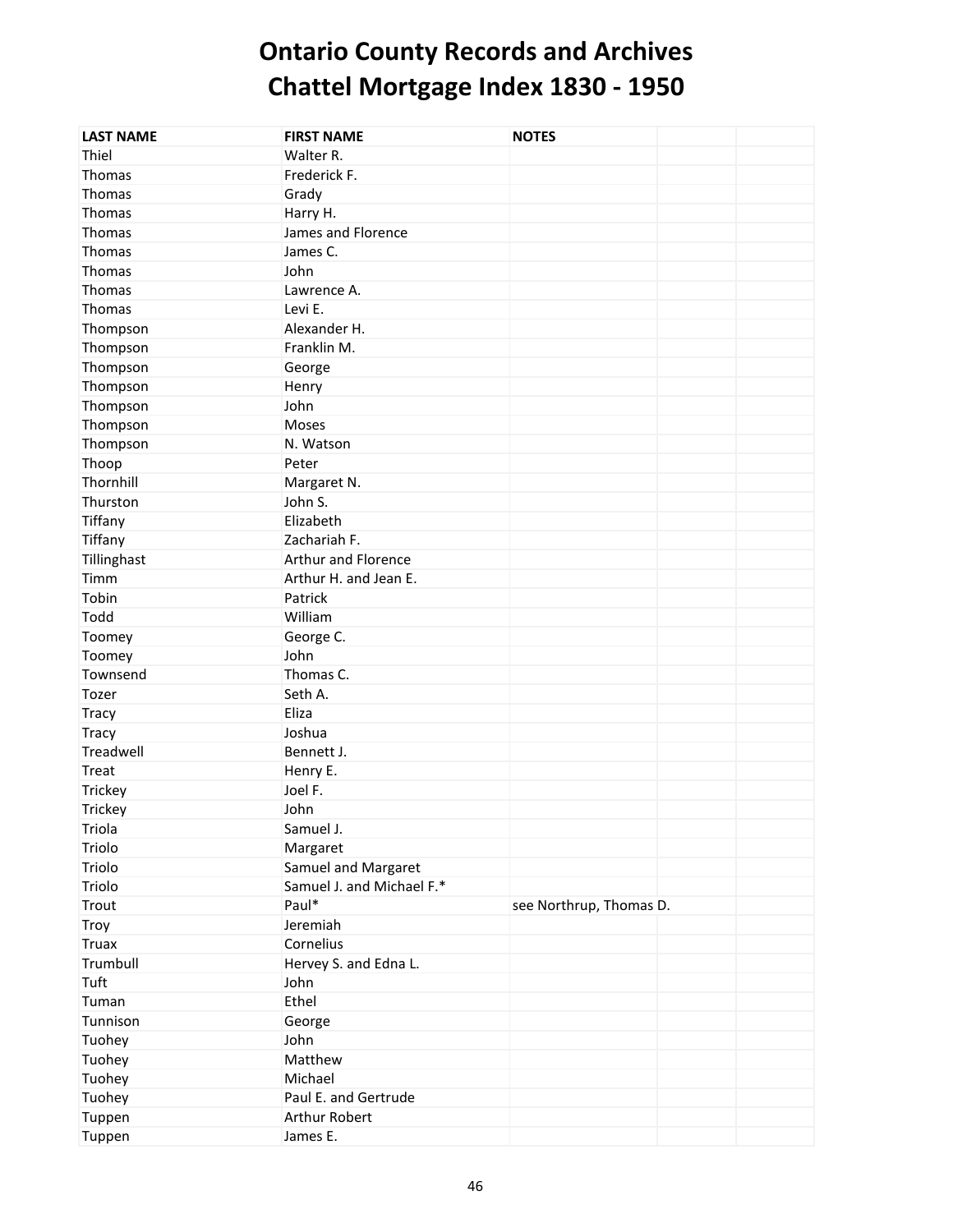| <b>LAST NAME</b>         | <b>FIRST NAME</b>             | <b>NOTES</b>                    |
|--------------------------|-------------------------------|---------------------------------|
| Tuppen                   | James E. and Isabella         |                                 |
| Turner                   | Harold G.                     |                                 |
| Turner                   | Harold G. and Harold Edwin    |                                 |
| Turner                   | James                         |                                 |
| Turner                   | John                          |                                 |
| Tuton                    | Joshua                        |                                 |
| Tuttle                   | Benjamin                      |                                 |
| Tuttle                   | Charles                       |                                 |
| Tuttle                   | Henrietta                     |                                 |
| Tuttle                   | Henry N.                      |                                 |
| Tuttle                   | James G.                      |                                 |
| Tuxill                   | William                       |                                 |
| Twist                    | Lewis B.                      |                                 |
| Tyler                    | James                         |                                 |
| Tyner                    | Robert                        |                                 |
| Tytherleigh              | John Draper                   |                                 |
| Ulrich                   | Leo A.*                       | see Green, Herbert A.           |
| Underhill                | Daniel                        |                                 |
| Underhill                | Henry                         |                                 |
| Underhill                | Rowland W.                    |                                 |
| Underwood                | H.T. and Melissa              |                                 |
| United Company           |                               |                                 |
| Utter                    | Philander                     |                                 |
| Utter                    | Thomas                        |                                 |
| Uttley                   | William                       |                                 |
| Valentine                | Richard                       |                                 |
| Van Buren                | Charles                       |                                 |
| Van Buren                | William                       |                                 |
| Van Gorder               | Charrick                      |                                 |
| Van Gorder               |                               |                                 |
|                          | James                         |                                 |
| Van Gorder<br>Van Houten | Peter                         |                                 |
|                          | Stanley                       |                                 |
| Van Tyne                 | Henry K.                      |                                 |
| VanAken                  | William A.                    |                                 |
| VanArsdall               | James                         |                                 |
| Vandebroecke             | Isaac                         |                                 |
| Vandebrook               | Jacob                         |                                 |
| Vandecarr                | John S.                       |                                 |
| VanDusen                 | <b>Charles and Marguerite</b> |                                 |
| VanGelder                | Philip                        |                                 |
| Vanorman                 | John T.                       |                                 |
| VanOrman                 | Mary Virginia*                | see Conlan, Clara Agens         |
| VanOrsdall               | James                         |                                 |
| VanTroost                | Theodore                      |                                 |
| Vary                     | William M.                    |                                 |
| Vaughn                   | William                       |                                 |
| Veak                     | Charles E.                    |                                 |
| Veak                     | Russell C. and Winifred       |                                 |
| Veale                    | William T.*                   |                                 |
| Vecchi                   | Louis and Renato G.           |                                 |
| Vecchi                   | Louis, Renato G.*             |                                 |
| Vecchi Bros. Co.*        |                               | see Vecchi, Louis and Renato G. |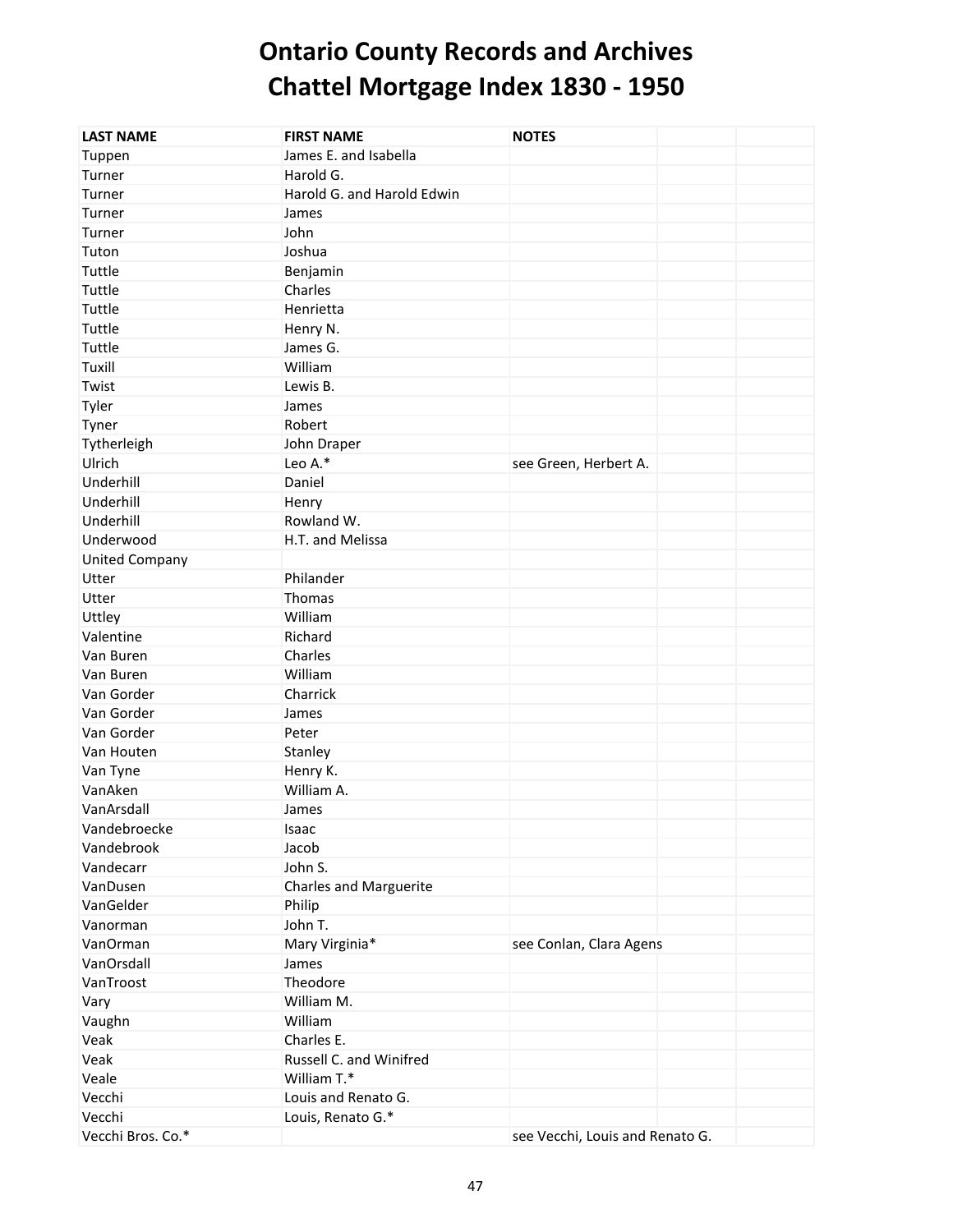| <b>LAST NAME</b>        | <b>FIRST NAME</b>                  | <b>NOTES</b>                    |
|-------------------------|------------------------------------|---------------------------------|
| Veder                   | John P.                            |                                 |
| Velo-King, Inc.         |                                    |                                 |
| Vest                    | <b>Clarence and Margaret</b>       |                                 |
| Vickery                 | John                               |                                 |
| Vieau                   | Norma M.                           |                                 |
| Vitalone                | James                              |                                 |
| Vogt                    | <b>Edson and Gladys</b>            |                                 |
| W. and T. Smith Company |                                    |                                 |
| Wade                    | James*                             |                                 |
| Wadsworth               | Samuel H.                          |                                 |
| Wagener                 | <b>Mabel Ross</b>                  |                                 |
| Wager                   | Lemuel                             |                                 |
| Walbridge               | LaVern                             |                                 |
| Walbridge               | Loyal                              |                                 |
| Walker                  | Fred and Katherine                 |                                 |
| Walker                  | Frederick                          |                                 |
| Walker                  | William C.                         |                                 |
| Wallace                 | Stephen P. and Margaret            |                                 |
| Walsh                   | James                              |                                 |
| Walsh                   | Patrick and Edward                 |                                 |
| Walsh                   | Patrick J.                         |                                 |
| Walters                 | George H.                          |                                 |
| Ward                    | William                            |                                 |
| Wardwell                | Francis J.                         |                                 |
| Warfield                | John                               |                                 |
| Warfield                | Nathan                             |                                 |
| Warn                    | Cornelius                          |                                 |
| Warner                  |                                    |                                 |
| Warner                  | Addison V., Calvert and Harriet S. |                                 |
| Warner                  | Mary<br>Mirtillo                   |                                 |
| Warren                  | Jack E.*                           | see Hopkins, John R., Jr.       |
| Warren                  | Jack Eugene and Madeline           |                                 |
| Warren                  | William M.                         |                                 |
| Washburn                | Celia L. and Elvin L.              |                                 |
|                         |                                    |                                 |
| Washburn                | Elisha G.<br>Elvin L.              |                                 |
| Washburn                |                                    |                                 |
| Watson                  | Adam C.                            |                                 |
| Watson                  | George D.                          |                                 |
| Watson                  | Matthew                            |                                 |
| Watson                  | Patrick*                           |                                 |
| Watson                  | Theodore T.                        |                                 |
| Watts                   | George                             |                                 |
| Weatherwax              | Walter W.                          |                                 |
| Webster                 | Harvey C.                          |                                 |
| Webster                 | Isaac                              |                                 |
| Webster                 | L.C.                               |                                 |
| Weisfield               | Samuel*                            |                                 |
| Weiss                   | Nathan                             |                                 |
| Welch                   | William H. and Beatrice P.         |                                 |
| Welkley                 | Glen (Glenn) M. and Lillie W.*     | see also Ford, Carl and Mina W. |
| Wells                   | Emery N.                           |                                 |
| Welton                  | Enos                               |                                 |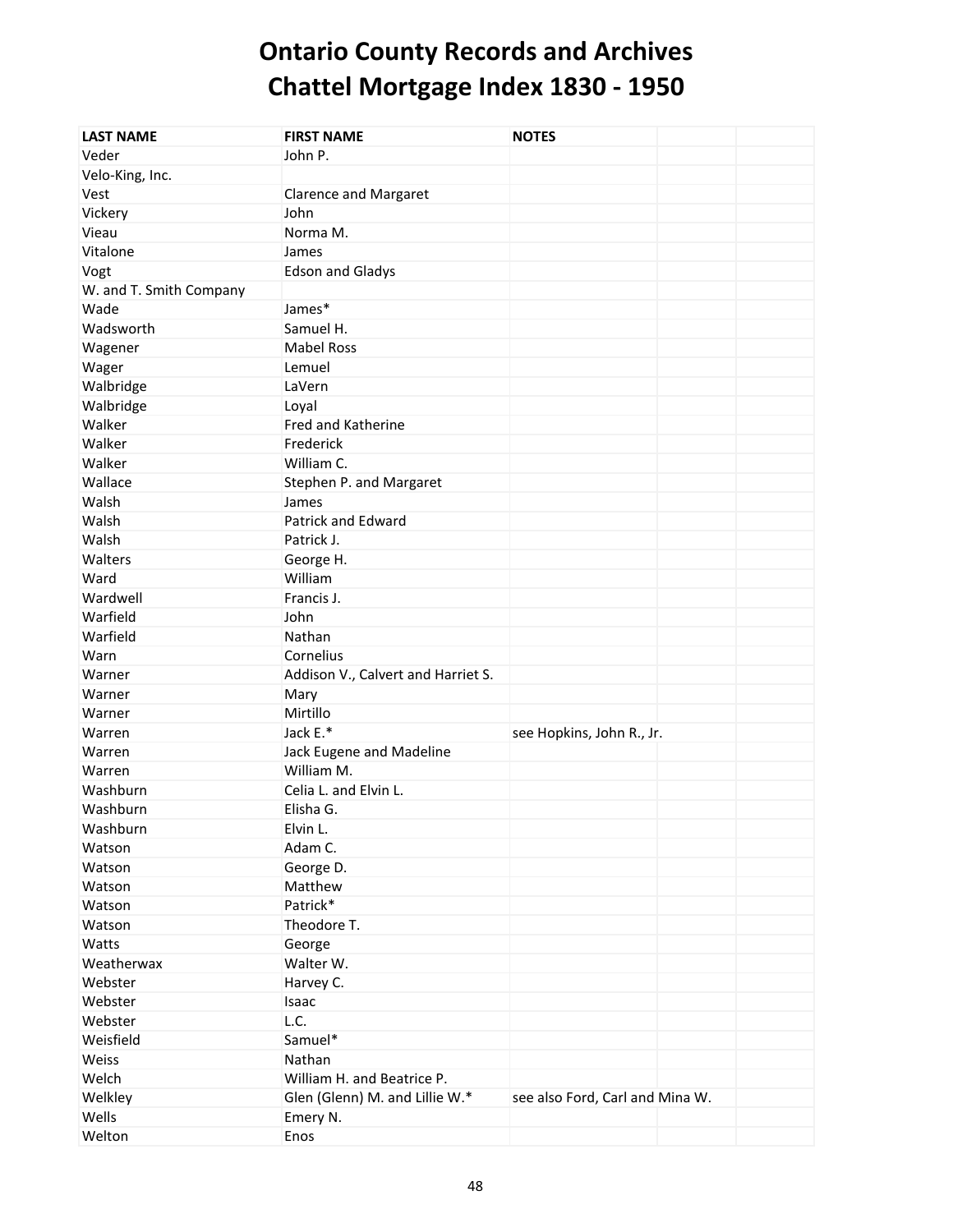| <b>LAST NAME</b>      | <b>FIRST NAME</b>             | <b>NOTES</b>             |  |
|-----------------------|-------------------------------|--------------------------|--|
| West                  | Henry                         |                          |  |
| West                  | Richard                       |                          |  |
| West                  | Sarah                         |                          |  |
| West Ave. Garage Inc. |                               |                          |  |
| Wetherbee             | Rollin A., Jr.                |                          |  |
| Wheadon               | Wilbur B.                     |                          |  |
| Wheeler               | Robert R.                     |                          |  |
| Wheeler               | William                       |                          |  |
| Wheldon               | Charles G.                    |                          |  |
| Whipple               | William D.                    |                          |  |
| Whitbeck              | Millard                       |                          |  |
| Whitcraft             | Arthur E.                     |                          |  |
| White                 | Harry                         |                          |  |
| White                 | James                         |                          |  |
| White                 | John                          |                          |  |
| White                 | Patrick                       |                          |  |
| White                 | Rand                          |                          |  |
| White                 | <b>Robert Grenfell</b>        |                          |  |
| Whitman               | Lyle R. (R. Lyle) and Mildred |                          |  |
| Whitman               | R. Lyle*                      |                          |  |
| Whitney               | George L.                     |                          |  |
| Whittaker             | George W.                     |                          |  |
| Whorrell              | James                         |                          |  |
| Wickham               | John C.                       |                          |  |
|                       |                               |                          |  |
| Wickoff               | Joseph G.                     |                          |  |
| Wicks<br>Wicks        | Irving Warren<br>Lewis        |                          |  |
| Widmann               | John A.                       |                          |  |
|                       |                               |                          |  |
| Widmer                | Carl C., Frank and William    |                          |  |
| Wiebeld               | Wayne F.                      |                          |  |
| Wight                 | Hugh K.                       |                          |  |
| Wilbur<br>Wilbur      | Cyrus H.                      |                          |  |
|                       | Hiram                         |                          |  |
| Wilbur                | Samuel J.                     |                          |  |
| Wilcox                | Charles R.*                   |                          |  |
| Wilcox                | Clifford R.                   |                          |  |
| Wilcox                | Frederick H.                  |                          |  |
| Wilcox                | Galvin                        |                          |  |
| Wilcox                | Phineas B.                    |                          |  |
| Wild                  | Lester A. and Anna M.         |                          |  |
| Wild                  | William and Bessie            |                          |  |
| Wilder                | Austin                        |                          |  |
| Wilder                | Joseph C.                     |                          |  |
| Wilds                 | Samuel S.                     |                          |  |
| William               | Gilbert                       |                          |  |
| Williams              | Harold D.                     |                          |  |
| Williams              | Henry and Sarah               |                          |  |
| Williams              | James*                        | see also Baker, Increase |  |
| Williams              | Wareham E.                    |                          |  |
| Willson               | M. Sibley                     |                          |  |
| Willson               | Sarah A.                      |                          |  |
| Willson               | Thomas*                       |                          |  |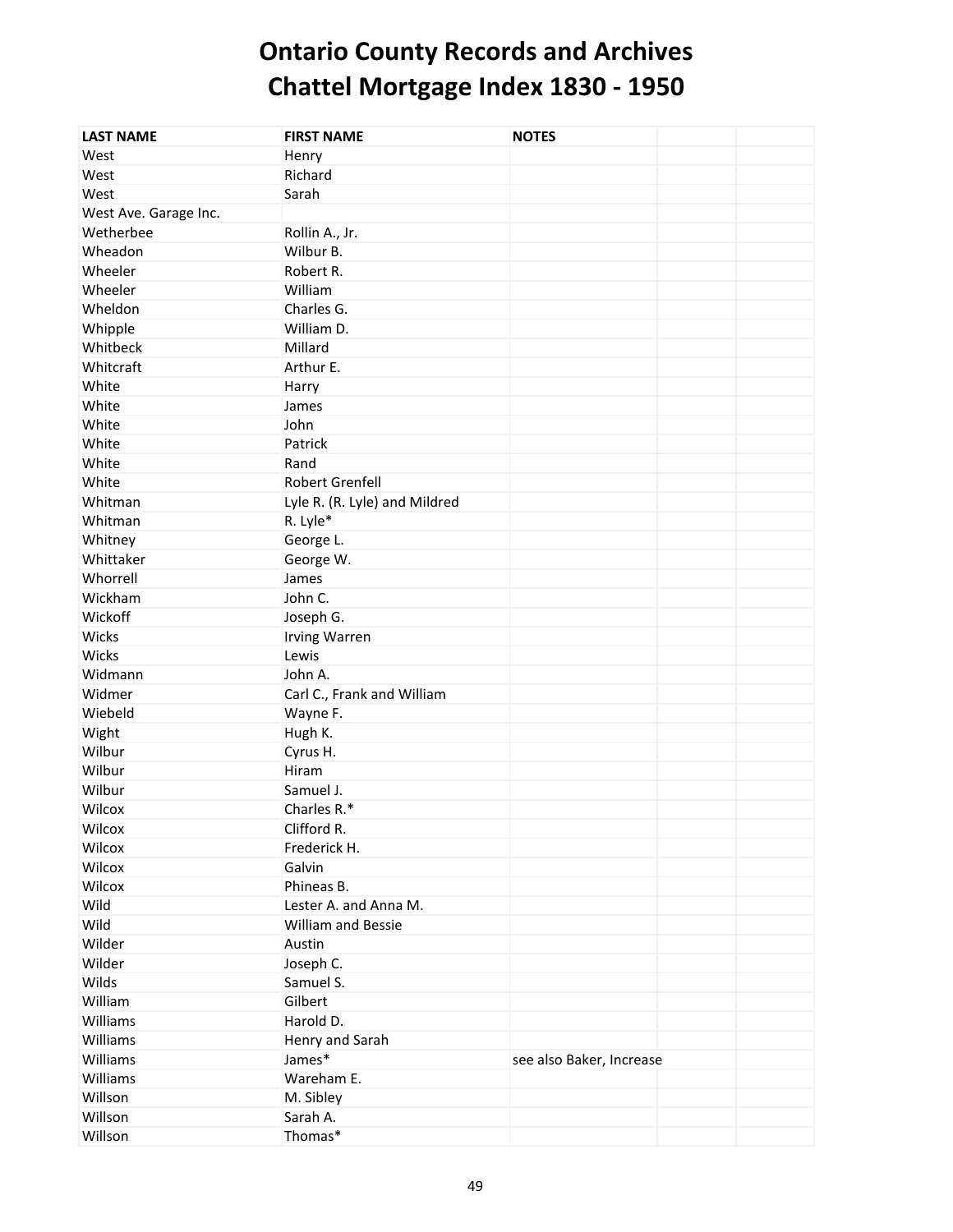| <b>LAST NAME</b>                                            | <b>FIRST NAME</b>                                                                                                  | <b>NOTES</b> |  |
|-------------------------------------------------------------|--------------------------------------------------------------------------------------------------------------------|--------------|--|
| Wilsea                                                      | Clarence L.                                                                                                        |              |  |
| Wilson                                                      | Byron H.                                                                                                           |              |  |
| Wilson                                                      | Harley D.                                                                                                          |              |  |
| Wilson                                                      | John E.                                                                                                            |              |  |
| Wilson                                                      | John G.                                                                                                            |              |  |
| Wilson                                                      | Joseph                                                                                                             |              |  |
| Wilson                                                      | Joseph G.                                                                                                          |              |  |
| Wilson                                                      | Muriel                                                                                                             |              |  |
| Wimbles                                                     | William                                                                                                            |              |  |
| Winans                                                      | Oliver H.                                                                                                          |              |  |
| Winkelman                                                   | Hazel C.                                                                                                           |              |  |
| Winthrop                                                    | Griffith J. and Frances Brown                                                                                      |              |  |
| Wischman                                                    | Arthur F.                                                                                                          |              |  |
| Witter                                                      | Hiram                                                                                                              |              |  |
| Witter                                                      | Ray E.                                                                                                             |              |  |
| Witzel                                                      | James L.                                                                                                           |              |  |
|                                                             | William H. and Ethel                                                                                               |              |  |
| Witzel                                                      |                                                                                                                    |              |  |
| Wm. J. Doyle, Inc.                                          |                                                                                                                    |              |  |
| Wolcott                                                     | Norman                                                                                                             |              |  |
| Wolfe                                                       | Harry J. and Mabel                                                                                                 |              |  |
| Wood                                                        | Abraham C.                                                                                                         |              |  |
| Wood                                                        | Allen and Alta Lillian                                                                                             |              |  |
| Wood                                                        | Alonzo                                                                                                             |              |  |
| Wood                                                        | Bezer F.                                                                                                           |              |  |
| Wood                                                        | Charles                                                                                                            |              |  |
| Wood                                                        | Charles W. and Helen M.                                                                                            |              |  |
| Wood                                                        | Charles, Helen and William                                                                                         |              |  |
| Wood                                                        | Edwin                                                                                                              |              |  |
| Wood                                                        | Garrit                                                                                                             |              |  |
| Wood                                                        |                                                                                                                    |              |  |
| Wood                                                        |                                                                                                                    |              |  |
|                                                             |                                                                                                                    |              |  |
| Wood                                                        | Joseph                                                                                                             |              |  |
| Wood                                                        |                                                                                                                    |              |  |
| Wood                                                        | Orlando                                                                                                            |              |  |
|                                                             | Pearl N.                                                                                                           |              |  |
| Wood                                                        |                                                                                                                    |              |  |
| Wood                                                        | Stephen                                                                                                            |              |  |
| Wood                                                        | William and Charles W.                                                                                             |              |  |
| Wood                                                        | William C. and Frances A.                                                                                          |              |  |
| Wood                                                        | William G.                                                                                                         |              |  |
| Wood                                                        | William H.                                                                                                         |              |  |
| Woodard                                                     | Leo M.                                                                                                             |              |  |
| Woodard                                                     | Philo B.                                                                                                           |              |  |
| Woodruff                                                    | Harvey S.                                                                                                          |              |  |
| Woodruff                                                    | James H.                                                                                                           |              |  |
| Woodruff                                                    |                                                                                                                    |              |  |
| Woodruff                                                    | Salmon M.                                                                                                          |              |  |
|                                                             |                                                                                                                    |              |  |
|                                                             |                                                                                                                    |              |  |
|                                                             |                                                                                                                    |              |  |
|                                                             |                                                                                                                    |              |  |
| Wood<br>Wood<br>Woolston<br>Worden<br>Worden<br>Worthington | John<br>John F.<br>John G.<br>Leon H. and Kate<br>Silas<br>Roy and Harvey<br>George<br>Davenport<br>Ira<br>Ambrose |              |  |